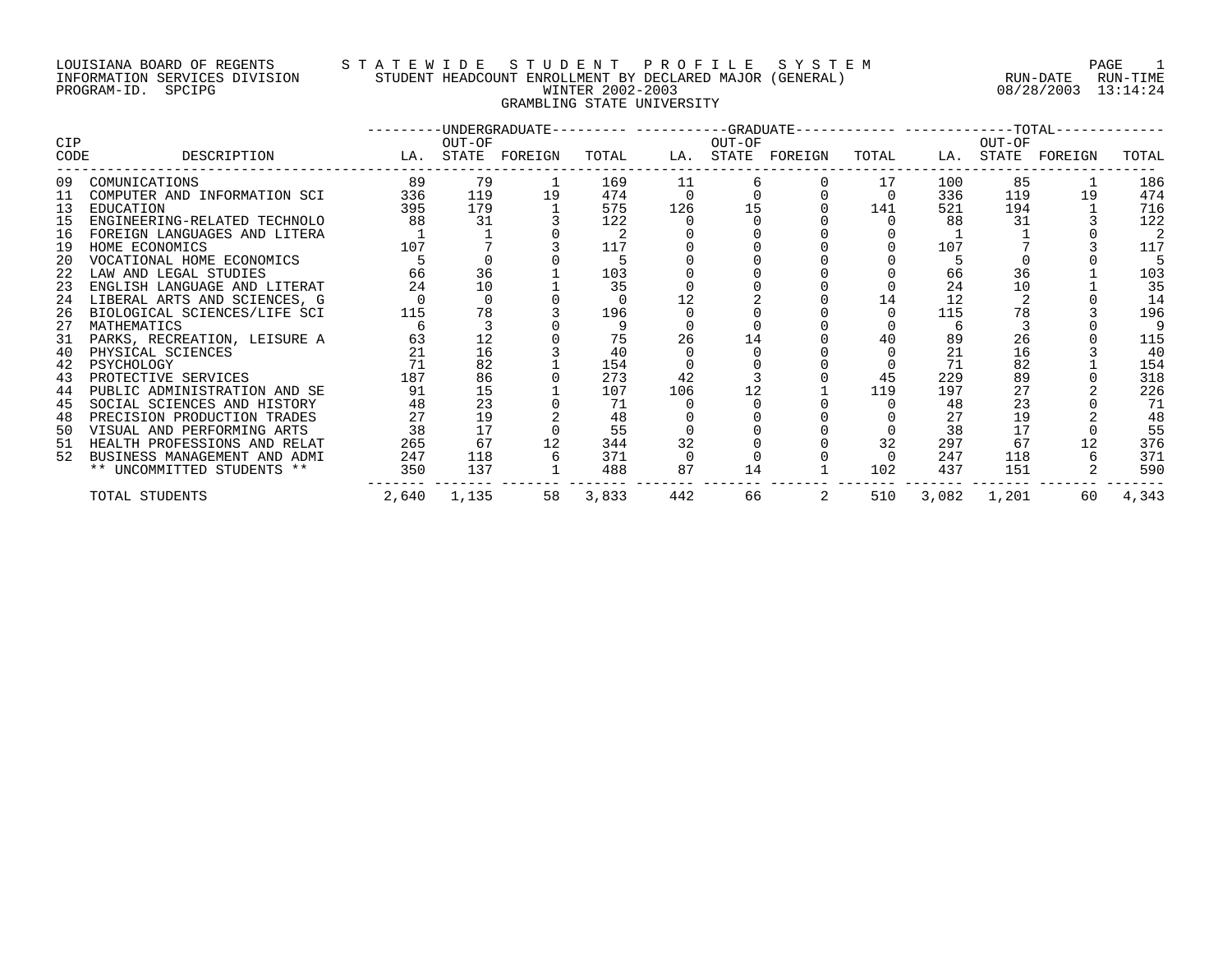#### LOUISIANA BOARD OF REGENTS S T A T E W I D E S T U D E N T P R O F I L E S Y S T E M PAGE 2 INFORMATION SERVICES DIVISION STUDENT HEADCOUNT ENROLLMENT BY DECLARED MAJOR (GENERAL) RUN-DATE RUN-TIME PROGRAM-ID. SPCIPG WINTER 2002-2003 08/28/2003 13:14:24 LOUISIANA TECH UNIVERSITY

|      |                                 |       |                 |                   |       |          |        | ---------UNDERGRADUATE--------- ----------GRADUATE------------ ------------TOTAL------------ |                       |       |        |                   |            |
|------|---------------------------------|-------|-----------------|-------------------|-------|----------|--------|----------------------------------------------------------------------------------------------|-----------------------|-------|--------|-------------------|------------|
| CIP  |                                 |       | OUT-OF          |                   |       |          | OUT-OF |                                                                                              |                       |       | OUT-OF |                   |            |
| CODE | DESCRIPTION                     |       |                 | LA. STATE FOREIGN | TOTAL |          |        | LA. STATE FOREIGN                                                                            | TOTAL                 |       |        | LA. STATE FOREIGN | TOTAL      |
|      | 01 AGRICULTURAL BUSINESS AND PR | 32    |                 |                   | 40    |          |        |                                                                                              |                       | 32    |        |                   | 40         |
| 02   | AGRICULTURAL SCIENCES           | 103   | 12 <sup>°</sup> |                   | 115   |          |        |                                                                                              |                       | 103   | 12     |                   | 115        |
| 03   | CONSERVATION AND RENEWABLE N    | 173   | 14              |                   | 187   |          |        |                                                                                              |                       | 173   | 14     |                   | 187        |
| 04   | ARCHITECTURE AND RELATED PRO    | 222   | 41              |                   | 276   |          |        |                                                                                              |                       | 222   | 41     | 13                | 276        |
| 09   | COMUNICATIONS                   | 59    | 12              |                   | 74    |          |        |                                                                                              |                       | 59    | 12     |                   | 74         |
| 11   | COMPUTER AND INFORMATION SCI    | 158   | 14              | 21                | 193   |          |        | 88                                                                                           | 98                    | 166   | 16     | 109               | 291        |
| 13   | EDUCATION                       | 521   | 47              |                   | 569   | 296      | 33     |                                                                                              | 335                   | 817   | 80     |                   | 904        |
| 14   | ENGINEERING                     | 796   | 162             | 50                | 1,008 | 28       | 10     | 199                                                                                          | 237                   | 824   | 172    | 249               | 1,245      |
| 15   | ENGINEERING-RELATED TECHNOLO    | 132   | 18              |                   | 150   |          |        |                                                                                              |                       | 132   | 18     |                   | 150        |
| 16   | FOREIGN LANGUAGES AND LITERA    |       |                 |                   | 14    |          |        |                                                                                              |                       | 9     |        |                   | 14         |
| 19   | HOME ECONOMICS                  | 230   | 18              |                   | 250   | 37       |        |                                                                                              | 46                    | 267   | 26     |                   | 296        |
| 23   | ENGLISH LANGUAGE AND LITERAT    | 125   | 23              |                   | 148   | 21       |        |                                                                                              | 28                    | 146   | 30     |                   | 176        |
| 24   | LIBERAL ARTS AND SCIENCES, G    | 549   | 280             |                   | 834   | $\Omega$ |        |                                                                                              | $\Omega$              | 549   | 280    |                   | 834        |
| 26   | BIOLOGICAL SCIENCES/LIFE SCI    | 339   | 39              |                   | 382   | 15       |        |                                                                                              | 24                    | 354   | 43     |                   | 406        |
| 27   | MATHEMATICS                     | 15    |                 |                   | 18    |          |        |                                                                                              |                       | 17    |        |                   | 23         |
| 31   | PARKS, RECREATION, LEISURE A    | 94    | 11              |                   | 105   |          |        |                                                                                              |                       | 94    | 11     |                   | 105        |
| 40   | PHYSICAL SCIENCES               | 49    |                 |                   | 56    |          |        |                                                                                              | 10                    | 51    |        |                   | 66         |
| 42   | PSYCHOLOGY                      | 173   | 26              |                   | 202   | 120      | 22     |                                                                                              | 150                   | 293   | 48     | 11                | 352        |
| 45   | SOCIAL SCIENCES AND HISTORY     | 263   | 51              |                   | 317   | 22       |        |                                                                                              | 28                    | 285   | 57     |                   | 345        |
| 49   | TRANSPORTATION AND MATERIALS    | 172   | 75              |                   | 251   |          |        |                                                                                              |                       | 172   | 75     |                   | 251        |
| 50   | VISUAL AND PERFORMING ARTS      | 305   | 44              |                   | 352   |          |        |                                                                                              | 10                    | 313   | 45     |                   | 362        |
|      | 51 HEALTH PROFESSIONS AND RELAT | 488   | 40              |                   | 530   |          | 13     |                                                                                              | 22                    | 497   | 53     |                   | 552        |
| 52   | BUSINESS MANAGEMENT AND ADMI    | 928   | 91              | 28                | 1,047 | 83       | 15     | 46                                                                                           | 144                   | 1,011 | 106    | 74                | 1,191      |
|      | ** UNCOMMITTED STUDENTS **      | 1,453 | 134             | 24                | 1,611 | 294      | 10     |                                                                                              | 311                   | 1,747 | 144    | 31                | 1,922      |
|      | ** TRANSFER STUDENTS **         | 41    |                 |                   | 44    |          |        |                                                                                              | $\Omega$              | 41    |        | $\Omega$          | 44         |
|      | TOTAL STUDENTS                  |       | 7,429 1,174     | 170               | 8,773 | 945      | 133    |                                                                                              | 370 1,448 8,374 1,307 |       |        |                   | 540 10,221 |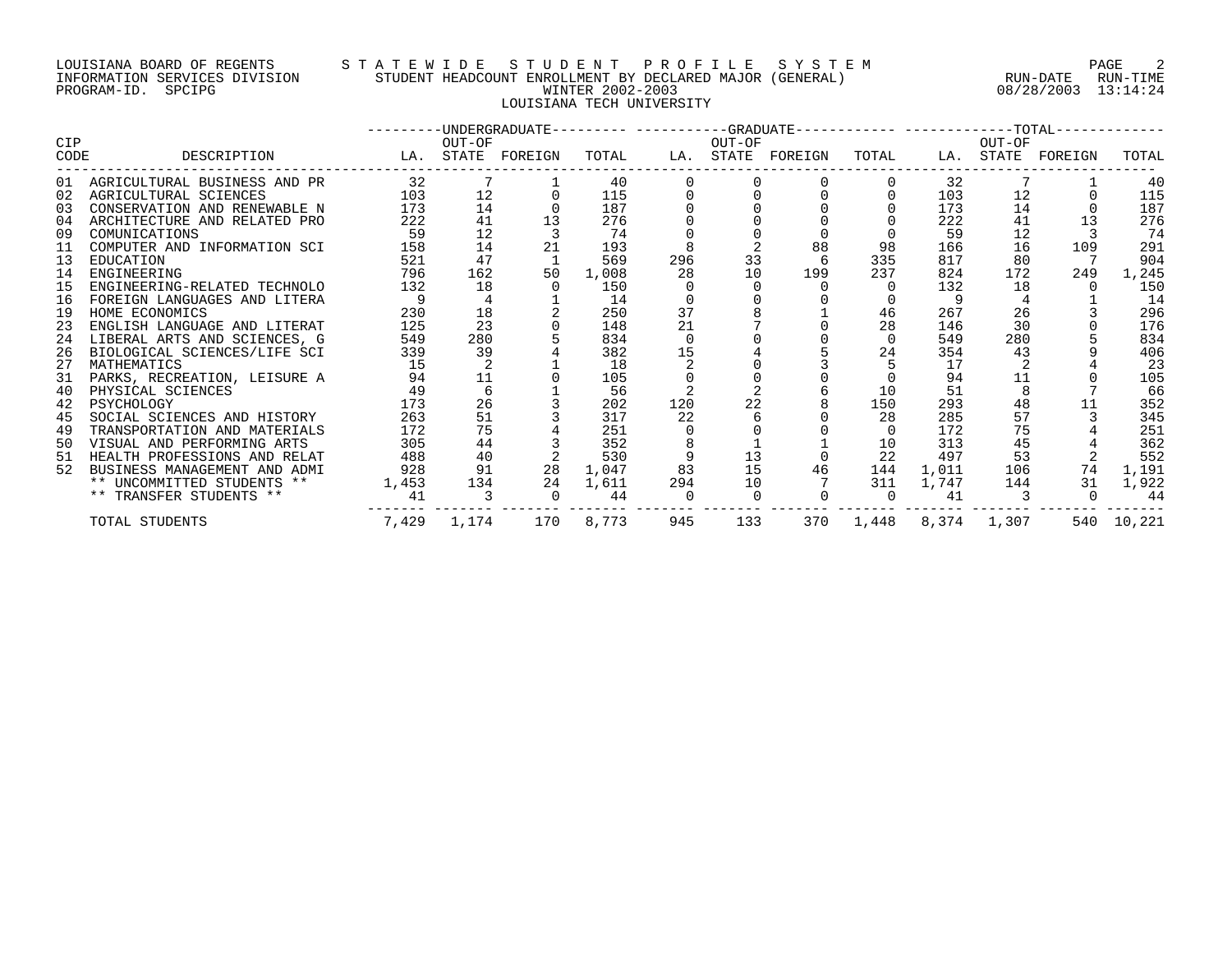#### LOUISIANA BOARD OF REGENTS S T A T E W I D E S T U D E N T P R O F I L E S Y S T E M PAGE 3 INFORMATION SERVICES DIVISION STUDENT HEADCOUNT ENROLLMENT BY DECLARED MAJOR (GENERAL) RUN-DATE RUN-TIME PROGRAM-ID. SPCIPG WINTER 2002-2003 08/28/2003 13:14:24 MCNEESE STATE UNIVERSITY

|             |                              |                   |          |    |       |     |        | ---------UNDERGRADUATE--------- ---------GRADUATE----------- -----------TOTAL----------- |           |       |        |                   |       |
|-------------|------------------------------|-------------------|----------|----|-------|-----|--------|------------------------------------------------------------------------------------------|-----------|-------|--------|-------------------|-------|
| CIP<br>CODE | DESCRIPTION                  | LA. STATE FOREIGN | OUT-OF   |    | TOTAL |     | OUT-OF | LA. STATE FOREIGN                                                                        | TOTAL     |       | OUT-OF | LA. STATE FOREIGN | TOTAL |
|             |                              |                   |          |    |       |     |        |                                                                                          |           |       |        |                   |       |
|             | 02 AGRICULTURAL SCIENCES     | 129               | 12       |    | 141   |     |        |                                                                                          |           | 129   | 12     |                   | 141   |
| 03          | CONSERVATION AND RENEWABLE N | 36                |          |    | 39    |     |        |                                                                                          |           | 36    |        |                   | 39    |
| 09          | COMUNICATIONS                | 174               | 22       |    | 200   |     |        |                                                                                          |           | 174   | 22     |                   | 200   |
| 11          | COMPUTER AND INFORMATION SCI | 166               |          |    | 177   |     |        |                                                                                          |           | 166   |        |                   | 177   |
| 13          | EDUCATION                    | 1,237             | 92       | 12 | 1,341 | 360 |        | 12                                                                                       | 378       | 1,597 | 98     | 24                | 1,719 |
| 14          | ENGINEERING                  | 306               | 23       | 15 | 344   | 16  |        | 34                                                                                       | 50        | 322   | 23     | 49                | 394   |
| 15          | ENGINEERING-RELATED TECHNOLO | 155               |          |    | 159   |     |        |                                                                                          |           | 155   |        |                   | 159   |
| 16          | FOREIGN LANGUAGES AND LITERA | 11                |          |    | 12    |     |        |                                                                                          |           | 11    |        |                   | 12    |
| 19          | HOME ECONOMICS               | 128               |          |    | 138   |     |        |                                                                                          |           | 128   |        |                   | 138   |
| 22          | LAW AND LEGAL STUDIES        | 62                |          |    | 62    |     |        |                                                                                          |           | 62    |        |                   | 62    |
| 23          | ENGLISH LANGUAGE AND LITERAT | 80                |          |    | 85    | 20  | 18     |                                                                                          | 39        | 100   | 23     |                   | 124   |
| 24          | LIBERAL ARTS AND SCIENCES, G | 204               | 18       |    | 224   |     |        |                                                                                          |           | 204   | 18     |                   | 224   |
| 26          | BIOLOGICAL SCIENCES/LIFE SCI | 242               | 17       |    | 264   |     |        |                                                                                          |           | 248   | 17     |                   | 270   |
| 27          | MATHEMATICS                  | 18                |          |    | 20    | 16  |        | 19                                                                                       | 37        | 34    |        | 20                | 57    |
| 40          | PHYSICAL SCIENCES            | 27                |          |    | 34    | 19  |        |                                                                                          | 28        | 46    |        | 10                | 62    |
| 42          | PSYCHOLOGY                   | 208               | 20       |    | 228   | 60  |        |                                                                                          | 65        | 268   | 23     |                   | 293   |
| 43          | PROTECTIVE SERVICES          | 237               | 24       |    | 261   |     |        |                                                                                          |           | 237   | 24     |                   | 261   |
| 45          | SOCIAL SCIENCES AND HISTORY  | 180               |          |    | 187   |     |        |                                                                                          |           | 180   |        |                   | 187   |
| 48          | PRECISION PRODUCTION TRADES  |                   |          |    |       |     |        |                                                                                          |           |       |        |                   |       |
| 50          | VISUAL AND PERFORMING ARTS   | 195               | 14       |    | 214   |     |        |                                                                                          |           | 195   | 14     |                   | 214   |
| 51          | HEALTH PROFESSIONS AND RELAT | 880               | 26       |    | 908   | 38  |        |                                                                                          | 40        | 918   | 28     |                   | 948   |
| 52          | BUSINESS MANAGEMENT AND ADMI | 961               | 85       | 29 | 1,075 | 62  |        | 21                                                                                       | 87        | 1,023 | 89     | 50                | 1,162 |
|             | ** UNCOMMITTED STUDENTS **   | 446               | 15       |    | 464   | 264 |        |                                                                                          | 278       | 710   | 24     |                   | 742   |
|             | ** TRANSFER STUDENTS **      |                   | $\Omega$ |    |       |     |        |                                                                                          | $\Omega$  |       |        |                   |       |
|             | TOTAL STUDENTS               | 6,092             | 405      | 90 | 6,587 | 861 | 46     |                                                                                          | 101 1,008 | 6,953 | 451    | 191               | 7,595 |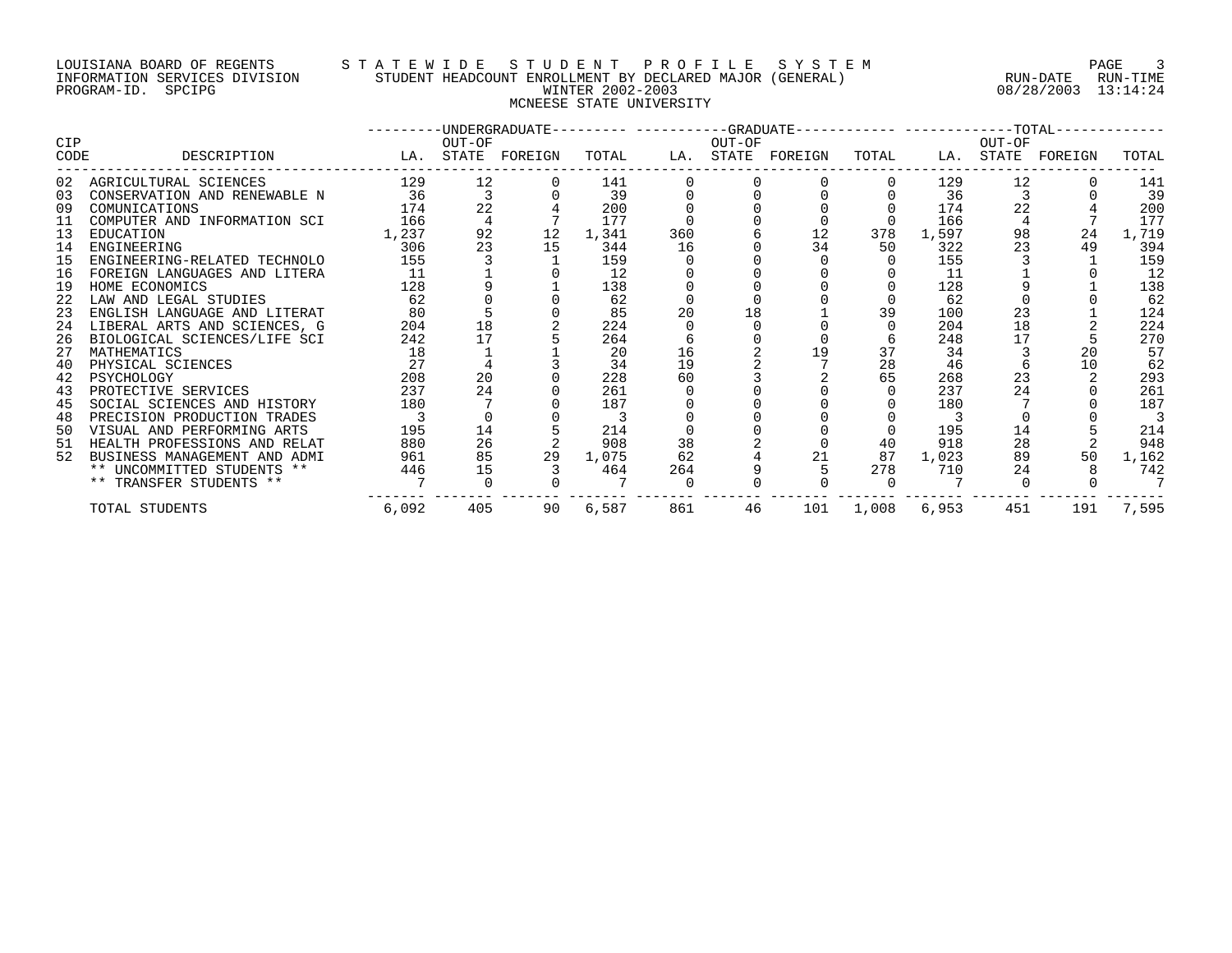# LOUISIANA BOARD OF REGENTS STATEWIDE STUDENT PROFILE SYSTEM NAGE 4 INFORMATION SERVICES DIVISION STUDENT HEADCOUNT ENROLLMENT BY DECLARED MAJOR (GENERAL) RUN-DATE RUN-TIME RUN-TIME<br>PROGRAM-ID. SPCIPG 89/28/2003 13:14:24 NICHOLLS STATE UNIVERSITY

08/28/2003 13:14:24

|                    |                                 |       |        | --------DNDERGRADUATE--------- ----------GRADUATE----------- -----------TOTAL-- |       |     |        |                   |          |       |        |                   |       |
|--------------------|---------------------------------|-------|--------|---------------------------------------------------------------------------------|-------|-----|--------|-------------------|----------|-------|--------|-------------------|-------|
| <b>CIP</b><br>CODE | DESCRIPTION                     |       | OUT-OF | LA. STATE FOREIGN                                                               | TOTAL |     | OUT-OF | LA. STATE FOREIGN | TOTAL    |       | OUT-OF | LA. STATE FOREIGN | TOTAL |
|                    | 01 AGRICULTURAL BUSINESS AND PR | 50    |        |                                                                                 | 51    |     |        |                   |          | 50    |        |                   | 51    |
| 09                 | COMUNICATIONS                   | 128   |        |                                                                                 | 133   |     |        |                   |          | 128   |        |                   | 133   |
| 11                 | COMPUTER AND INFORMATION SCI    | 92    |        |                                                                                 | 94    |     |        |                   |          | 92    |        |                   | 94    |
|                    | PERSONAL AND MISCELLANEOUS S    | 36    |        |                                                                                 | 39    |     |        |                   |          | 36    |        |                   | 39    |
| 13                 | EDUCATION                       | 811   |        |                                                                                 | 826   | 250 |        |                   | 252      | 1,061 |        |                   | 1,078 |
| 15                 | ENGINEERING-RELATED TECHNOLO    | 142   |        |                                                                                 | 152   |     |        |                   |          | 142   |        |                   | 152   |
| 16                 | FOREIGN LANGUAGES AND LITERA    |       |        |                                                                                 |       |     |        |                   |          |       |        |                   |       |
| 19                 | HOME ECONOMICS                  | 178   |        |                                                                                 | 180   |     |        |                   |          | 178   |        |                   | 180   |
| 20                 | VOCATIONAL HOME ECONOMICS       | 209   |        |                                                                                 | 222   |     |        |                   |          | 209   |        |                   | 222   |
| 22                 | LAW AND LEGAL STUDIES           | 50    |        |                                                                                 | 50    |     |        |                   |          | 50    |        |                   | 50    |
| 23                 | ENGLISH LANGUAGE AND LITERAT    | 52    |        |                                                                                 | 52    |     |        |                   |          | 52    |        |                   | 52    |
| 24                 | LIBERAL ARTS AND SCIENCES, G    | 761   | 60     |                                                                                 | 826   |     |        |                   |          | 761   | 60     |                   | 826   |
| 26                 | BIOLOGICAL SCIENCES/LIFE SCI    | 214   |        |                                                                                 | 221   | 12  |        |                   | 12       | 226   |        |                   | 233   |
| 27                 | MATHEMATICS                     | 18    |        |                                                                                 | 22    | 16  |        |                   | 19       | 34    |        |                   | 41    |
| 40                 | PHYSICAL SCIENCES               | 36    |        |                                                                                 | 36    |     |        |                   |          | 36    |        |                   | 36    |
| 41                 | <b>SCIENCE TECHNOLOGIES</b>     |       |        |                                                                                 |       |     |        |                   |          |       |        |                   |       |
| 42                 | PSYCHOLOGY                      | 137   |        |                                                                                 | 143   | 32  |        |                   | 33       | 169   |        |                   | 176   |
| 43                 | PROTECTIVE SERVICES             | 106   |        |                                                                                 | 107   |     |        |                   |          | 106   |        |                   | 107   |
| 45                 | SOCIAL SCIENCES AND HISTORY     | 212   |        |                                                                                 | 221   |     |        |                   |          | 212   |        |                   | 221   |
| 50                 | VISUAL AND PERFORMING ARTS      | 130   |        |                                                                                 | 131   |     |        |                   |          | 130   |        |                   | 131   |
| 51                 | HEALTH PROFESSIONS AND RELAT    | 1,015 | 14     |                                                                                 | 1,033 |     |        |                   | $\Omega$ | 1,015 | 14     |                   | 1,033 |
| 52                 | BUSINESS MANAGEMENT AND ADMI    | 1,173 | 28     | 27                                                                              | 1,228 | 105 |        | 16                | 122      | 1,278 | 29     | 43                | 1,350 |
|                    | ** UNCOMMITTED STUDENTS **      | 45    |        |                                                                                 | 46    | 307 |        |                   | 309      | 352   |        |                   | 355   |
|                    | ** TRANSFER STUDENTS **         | 112   |        |                                                                                 | 113   |     |        |                   |          | 112   |        |                   | 113   |
|                    | TOTAL STUDENTS                  | 5,711 | 167    | 52                                                                              | 5,930 | 722 | 3      | 22                | 747      | 6,433 | 170    | 74                | 6,677 |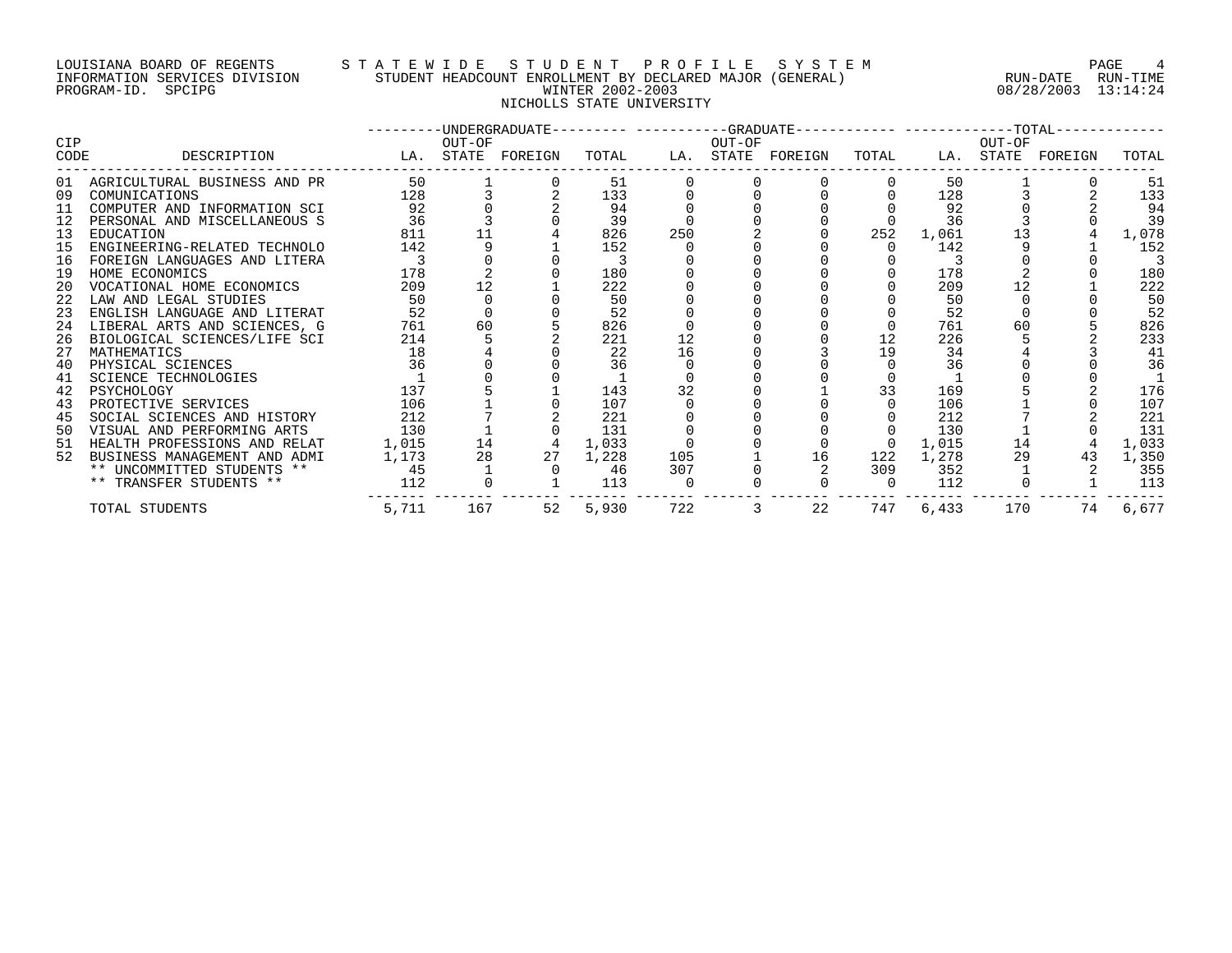#### LOUISIANA BOARD OF REGENTS S T A T E W I D E S T U D E N T P R O F I L E S Y S T E M PAGE 5 INFORMATION SERVICES DIVISION STUDENT HEADCOUNT ENROLLMENT BY DECLARED MAJOR (GENERAL) RUN-DATE RUN-TIME PROGRAM-ID. SPCIPG WINTER 2002-2003 08/28/2003 13:14:24 UNIVERSITY OF LA. IN MONROE

|      |                                 |          |                 | ---------UNDERGRADUATE--------- ---------GRADUATE----------- -----------TOTAL----------- |       |             |        |                   |                 |          |        |                   |       |
|------|---------------------------------|----------|-----------------|------------------------------------------------------------------------------------------|-------|-------------|--------|-------------------|-----------------|----------|--------|-------------------|-------|
| CIP  |                                 |          | OUT-OF          |                                                                                          |       |             | OUT-OF |                   |                 |          | OUT-OF |                   |       |
| CODE | DESCRIPTION                     |          |                 | LA. STATE FOREIGN                                                                        | TOTAL |             |        | LA. STATE FOREIGN | TOTAL           |          |        | LA. STATE FOREIGN | TOTAL |
|      | 01 AGRICULTURAL BUSINESS AND PR | 50       |                 |                                                                                          | 51    |             |        |                   |                 | 50       |        |                   | 51    |
|      | 02 AGRICULTURAL SCIENCES        | $\Omega$ |                 |                                                                                          |       |             |        |                   |                 | $\Omega$ |        |                   |       |
| 09   | COMUNICATIONS                   | 117      | 12 <sup>°</sup> |                                                                                          | 130   |             |        |                   | 14              | 123      | 15     |                   | 144   |
| 11   | COMPUTER AND INFORMATION SCI    | 67       | 4               |                                                                                          | 76    |             |        |                   | $\Omega$        | 67       | 4      |                   | 76    |
| 13   | EDUCATION                       | 741      | 38              |                                                                                          | 784   | 350         | 18     |                   | 374             | 1,091    | 56     | 11                | 1,158 |
| 15   | ENGINEERING-RELATED TECHNOLO    | 176      | 13              |                                                                                          | 189   |             |        |                   | $\Omega$        | 176      | 13     |                   | 189   |
|      | 16 FOREIGN LANGUAGES AND LITERA | 26       |                 |                                                                                          | 31    |             |        |                   |                 | 26       |        |                   | 31    |
| 19   | HOME ECONOMICS                  | 73       |                 |                                                                                          | 75    | 31          | 17     |                   | 49              | 104      | 19     |                   | 124   |
| 20   | VOCATIONAL HOME ECONOMICS       | 24       |                 |                                                                                          | 25    |             |        |                   |                 | 24       |        |                   | 25    |
|      | 22 LAW AND LEGAL STUDIES        | 16       |                 |                                                                                          | 17    |             |        |                   |                 | 16       |        |                   | 17    |
| 23   | ENGLISH LANGUAGE AND LITERAT    | 107      |                 |                                                                                          | 115   | 10          |        |                   | 12              | 117      |        |                   | 127   |
| 24   | LIBERAL ARTS AND SCIENCES, G    | 335      | 34              |                                                                                          | 370   | $\Omega$    |        |                   | $\Omega$        | 335      | 34     |                   | 370   |
|      | 26 BIOLOGICAL SCIENCES/LIFE SCI | 213      | 15              |                                                                                          | 229   | 13          |        |                   | 24              | 226      | 24     |                   | 253   |
| 27   | MATHEMATICS                     | 13       |                 |                                                                                          | 17    |             |        |                   |                 | 13       |        |                   | 17    |
| 30   | MULTI/INTERDISCIPLINARY STUD    |          |                 |                                                                                          | 0     | 18          |        |                   | 18              | 18       |        |                   | 18    |
| 31   | PARKS, RECREATION, LEISURE A    | 86       | 17              |                                                                                          | 105   | 10          |        |                   | 15              | 96       | 21     |                   | 120   |
| 40   | PHYSICAL SCIENCES               | 50       | 11              |                                                                                          | 61    | 8           |        |                   | 17              | 58       | 12     |                   | 78    |
|      | 42 PSYCHOLOGY                   | 198      | 8               |                                                                                          | 207   | 28          |        |                   | 34              | 226      | 14     |                   | 241   |
|      | 43 PROTECTIVE SERVICES          | 227      | 11              |                                                                                          | 240   | 28          |        |                   | 31              | 255      | 12     |                   | 271   |
| 44   | PUBLIC ADMINISTRATION AND SE    | 109      |                 |                                                                                          | 110   |             |        |                   | $\Omega$        | 109      |        |                   | 110   |
| 45   | SOCIAL SCIENCES AND HISTORY     | 114      |                 |                                                                                          | 120   |             |        |                   | 11              | 123      |        |                   | 131   |
| 49   | TRANSPORTATION AND MATERIALS    | 47       |                 |                                                                                          | 59    |             |        |                   |                 | 47       |        |                   | 59    |
| 50   | VISUAL AND PERFORMING ARTS      | 92       | 6               |                                                                                          | 99    | 11          |        |                   | 13              | 103      | 6      |                   | 112   |
| 51   | HEALTH PROFESSIONS AND RELAT    | 1,630    | 114             |                                                                                          | 1,748 | 393         | 24     | 52                | 469             | 2,023    | 138    | 56                | 2,217 |
| 52   | BUSINESS MANAGEMENT AND ADMI    | 1,012    | 68              | 39                                                                                       | 1,119 | 35          |        | 54                | - 89            | 1,047    | 68     | 93                | 1,208 |
|      | ** UNCOMMITTED STUDENTS **      | 520      | 32              |                                                                                          | 554   | 211         | 13     |                   | 225             | 731      | 45     |                   | 779   |
|      | ** TRANSFER STUDENTS **         |          |                 |                                                                                          |       | $\cap$      |        |                   | $\Omega$        |          |        |                   |       |
|      | TOTAL STUDENTS                  | 6,047    | 416             | 73                                                                                       |       | 6,536 1,161 | 97     |                   | 137 1,395 7,208 |          | 513    | 210               | 7,931 |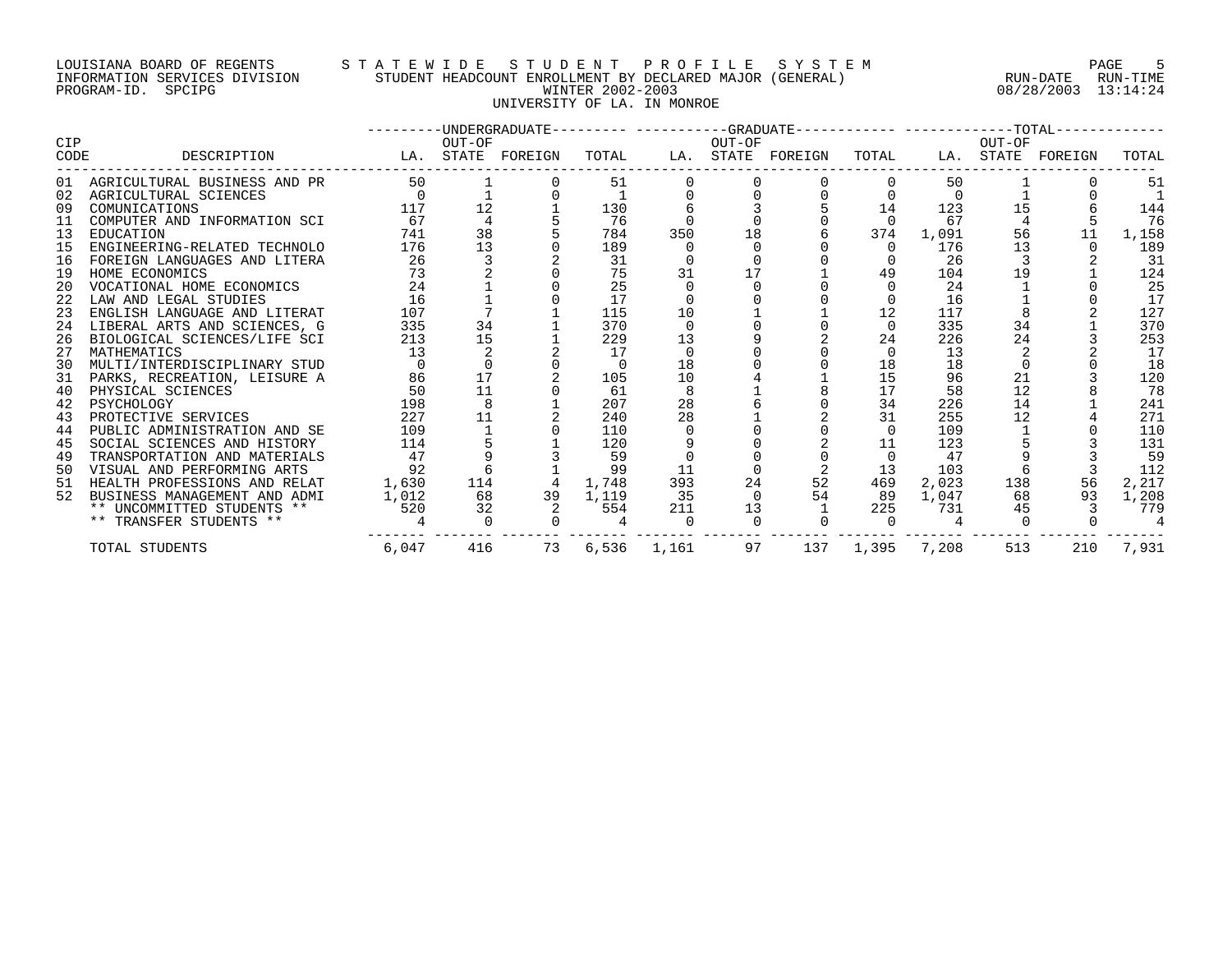#### LOUISIANA BOARD OF REGENTS S T A T E W I D E S T U D E N T P R O F I L E S Y S T E M PAGE 6 INFORMATION SERVICES DIVISION STUDENT HEADCOUNT ENROLLMENT BY DECLARED MAJOR (GENERAL) RUN-DATE RUN-TIME PROGRAM-ID. SPCIPG WINTER 2002-2003 08/28/2003 13:14:24 NORTHWESTERN STATE UNIVERSITY

|                    |                              |       |                 | -UNDERGRADUATE--------- ----------GRADUATE----------- -----------TOTAL- |       |       |                 |         |       |       |                 |         |       |
|--------------------|------------------------------|-------|-----------------|-------------------------------------------------------------------------|-------|-------|-----------------|---------|-------|-------|-----------------|---------|-------|
| <b>CIP</b><br>CODE | DESCRIPTION                  | LA.   | OUT-OF<br>STATE | FOREIGN                                                                 | TOTAL | LA.   | OUT-OF<br>STATE | FOREIGN | TOTAL | LA.   | OUT-OF<br>STATE | FOREIGN | TOTAL |
| 09                 | COMUNICATIONS                | 154   | 10              |                                                                         | 165   |       |                 |         |       | 154   | 10              |         | 165   |
| 11                 | COMPUTER AND INFORMATION SCI | 251   | 12              |                                                                         | 266   |       |                 |         |       | 251   | 12              |         | 266   |
| 13                 | EDUCATION                    | 923   | 97              |                                                                         | 1,021 | 593   | 29              |         | 624   | 1,516 | 126             |         | 1,645 |
| 15                 | ENGINEERING-RELATED TECHNOLO | 185   | 10              |                                                                         | 195   |       |                 |         |       | 185   | 10              |         | 195   |
| 19                 | HOME ECONOMICS               | 174   | 11              |                                                                         | 187   |       |                 |         |       | 174   | 11              |         | 187   |
| 23                 | ENGLISH LANGUAGE AND LITERAT | 39    |                 |                                                                         | 41    | 18    |                 |         | 18    | 57    |                 |         | 59    |
| 24                 | LIBERAL ARTS AND SCIENCES, G | 1,516 | 78              |                                                                         | 1,596 |       |                 |         |       | 1,516 | 78              |         | 1,596 |
| 26                 | BIOLOGICAL SCIENCES/LIFE SCI | 375   | 34              |                                                                         | 410   |       |                 |         |       | 375   | 34              |         | 410   |
| 27                 | MATHEMATICS                  | 28    |                 |                                                                         | 32    |       |                 |         |       | 28    |                 |         | 32    |
| 40                 | PHYSICAL SCIENCES            | 57    |                 |                                                                         | 62    |       |                 |         |       | 57    |                 |         | 62    |
| 42                 | PSYCHOLOGY                   | 289   | 27              |                                                                         | 318   | 19    |                 |         | 26    | 308   | 34              |         | 344   |
| 43                 | PROTECTIVE SERVICES          | 324   | 13              |                                                                         | 337   |       |                 |         |       | 324   |                 |         | 337   |
| 44                 | PUBLIC ADMINISTRATION AND SE | 215   |                 |                                                                         | 217   |       |                 |         |       | 215   |                 |         | 217   |
| 45                 | SOCIAL SCIENCES AND HISTORY  | 193   | 10              |                                                                         | 203   |       |                 |         |       | 198   | 11              |         | 209   |
| 50                 | VISUAL AND PERFORMING ARTS   | 204   | 27              |                                                                         | 237   | 12    |                 |         | 16    | 216   | 29              |         | 253   |
| 51                 | HEALTH PROFESSIONS AND RELAT | 2,220 | 38              |                                                                         | 2,259 | 76    |                 |         | 77    | 2,296 | 39              |         | 2,336 |
| 52                 | BUSINESS MANAGEMENT AND ADMI | 931   | 72              |                                                                         | 1,011 |       |                 |         |       | 931   |                 |         | 1,011 |
|                    | ** UNCOMMITTED STUDENTS **   | 52    |                 |                                                                         | 52    | 344   |                 |         | 351   | 396   |                 |         | 403   |
|                    | TOTAL STUDENTS               | 8,130 | 451             | 28                                                                      | 8,609 | 1,067 | 47              |         | 1,118 | 9,197 | 498             | 32      | 9,727 |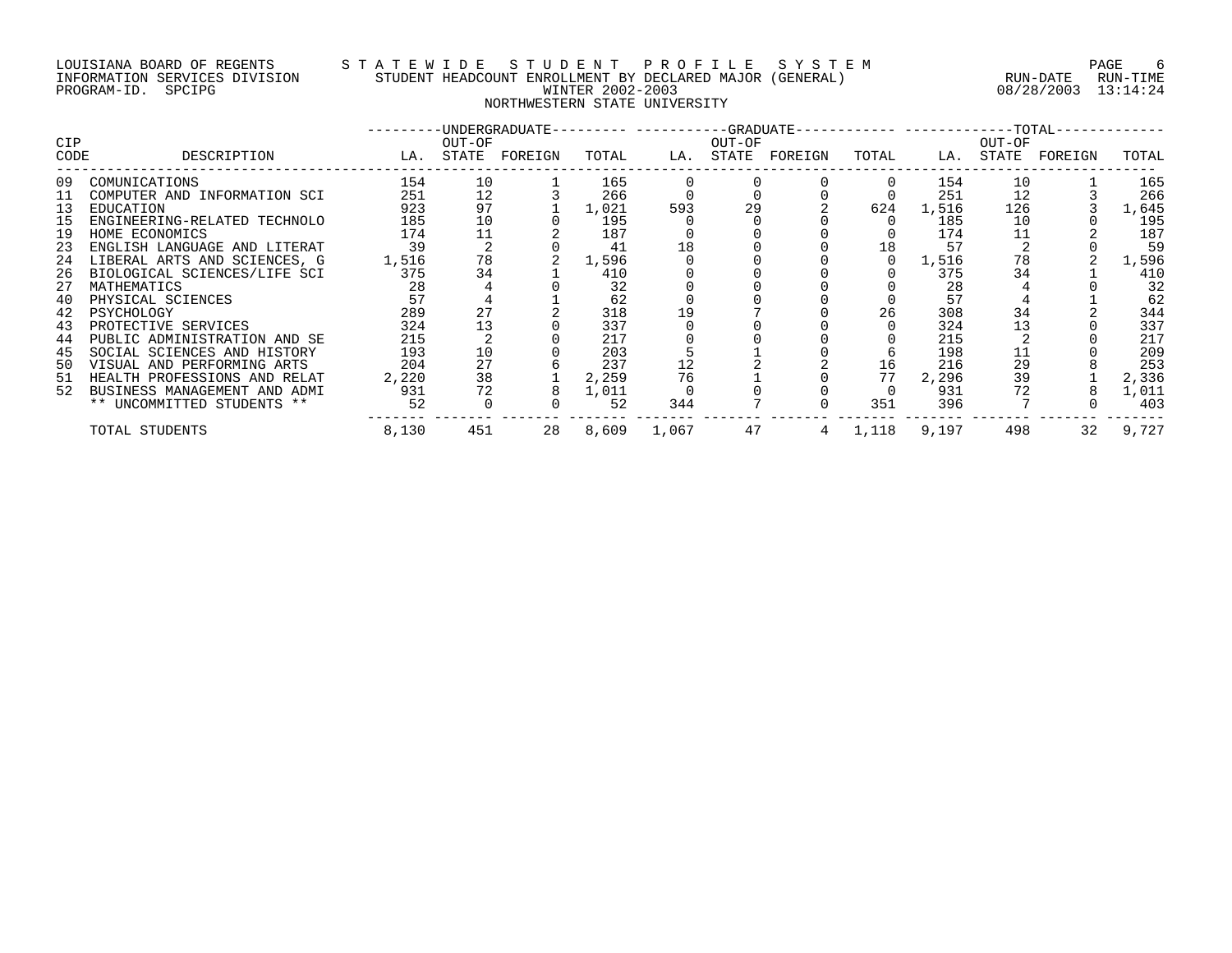# LOUISIANA BOARD OF REGENTS STA T E W I D E S T U D E N T P R O F I L E S Y S T E M T AGE 7 INFORMATION SERVICES DIVISION STUDENT HEADCOUNT ENROLLMENT BY DECLARED MAJOR (GENERAL) RUN-DATE RUN-TIME RUN-TIME<br>PROGRAM-ID. SPCIPG 89/28/2003 13:14:24 PROGRAM-ID. SPCIPG WINTER 2002-2003 08/28/2003 13:14:24 SOUTHEASTERN LA. UNIVERSITY

| <b>CIP</b> |                                 |          | OUT-OF         |                   |                 |     | OUT-OF | ---------UNDERGRADUATE---------- ---------GRADUATE------------ -------------TOTAL------------ |       |                     | OUT-OF |                   |            |
|------------|---------------------------------|----------|----------------|-------------------|-----------------|-----|--------|-----------------------------------------------------------------------------------------------|-------|---------------------|--------|-------------------|------------|
| CODE       | DESCRIPTION                     |          |                | LA. STATE FOREIGN | TOTAL           |     |        | LA. STATE FOREIGN                                                                             | TOTAL |                     |        | LA. STATE FOREIGN | TOTAL      |
| 02         | AGRICULTURAL SCIENCES           | 24       |                |                   | 24              |     |        |                                                                                               |       | 24                  |        |                   | 24         |
| 09         | COMUNICATIONS                   | 325      | 13             |                   | 340             | 29  |        |                                                                                               | 32    | 354                 | 14     |                   | 372        |
| 11         | COMPUTER AND INFORMATION SCI    | 329      |                | 12                | 346             |     |        |                                                                                               |       | 329                 |        | 12                | 346        |
| 13         | EDUCATION                       | 2,082    | 50             | 15                | 2,147           | 792 | 19     |                                                                                               | 815   | 2,874               | 69     | 19                | 2,962      |
| 15         | ENGINEERING-RELATED TECHNOLO    | 405      | $\overline{3}$ |                   | 410             |     |        |                                                                                               |       | 405                 |        |                   | 410        |
| 16         | FOREIGN LANGUAGES AND LITERA    | 40       |                |                   | 40              |     |        |                                                                                               |       | 40                  |        |                   | 40         |
| 19         | HOME ECONOMICS                  | 167      |                |                   | 168             |     |        |                                                                                               |       | 167                 |        |                   | 168        |
| 23         | ENGLISH LANGUAGE AND LITERAT    | 97       |                |                   | 100             | 37  |        |                                                                                               | 37    | 134                 |        |                   | 137        |
|            | 24 LIBERAL ARTS AND SCIENCES, G | 503      | 14             |                   | 520             |     |        |                                                                                               |       | 503                 | 14     |                   | 520        |
| 26         | BIOLOGICAL SCIENCES/LIFE SCI    | 744      | 19             |                   | 768             | 18  |        |                                                                                               | 29    | 762                 | 30     |                   | 797        |
| 27         | MATHEMATICS                     | 36       |                |                   | 38              |     |        |                                                                                               |       | 36                  |        |                   | 38         |
| 30         | MULTI/INTERDISCIPLINARY STUD    |          |                |                   |                 | 27  |        |                                                                                               | 32    | 27                  |        |                   | 32         |
|            | 31 PARKS, RECREATION, LEISURE A | 95       |                |                   | 101             |     |        |                                                                                               |       | 95                  |        |                   | 101        |
| 40         | PHYSICAL SCIENCES               | 162      |                |                   | 168             |     |        |                                                                                               |       | 162                 |        |                   | 168        |
| 42         | PSYCHOLOGY                      | 393      |                |                   | 401             |     |        |                                                                                               | 23    | 410                 |        |                   | 424        |
| 43         | PROTECTIVE SERVICES             | 440      |                |                   | 450             |     |        |                                                                                               |       | 440                 |        |                   | 450        |
| 44         | PUBLIC ADMINISTRATION AND SE    | 253      |                |                   | 256             |     |        |                                                                                               |       | 253                 |        |                   | 256        |
| 45         | SOCIAL SCIENCES AND HISTORY     | 340      | 15             |                   | 358             | 50  |        |                                                                                               | 52    | 390                 |        |                   | 410        |
| 50         | VISUAL AND PERFORMING ARTS      | 259      |                |                   | 269             |     |        |                                                                                               | 17    | 265                 |        | 13                | 286        |
|            | 51 HEALTH PROFESSIONS AND RELAT | 1,312    |                |                   | 1,322           | 115 |        |                                                                                               | 129   | 1,427               | 19     |                   | 1,451      |
| 52         | BUSINESS MANAGEMENT AND ADMI    | 2,612    | 58             | 34                | 2,704           | 149 |        | 49                                                                                            | 203   | 2,761               | 63     | 83                | 2,907      |
|            | ** UNCOMMITTED STUDENTS **      | 1,813 47 |                | $\overline{1}$    | 1,861           | 629 | 10     |                                                                                               |       | 639 2,442           | 57     |                   | 2,500      |
|            | TOTAL STUDENTS                  | 12,431   |                | 268               | 92 12,791 1,869 |     | 69     |                                                                                               |       | 70   2,008   14,300 | 337    |                   | 162 14,799 |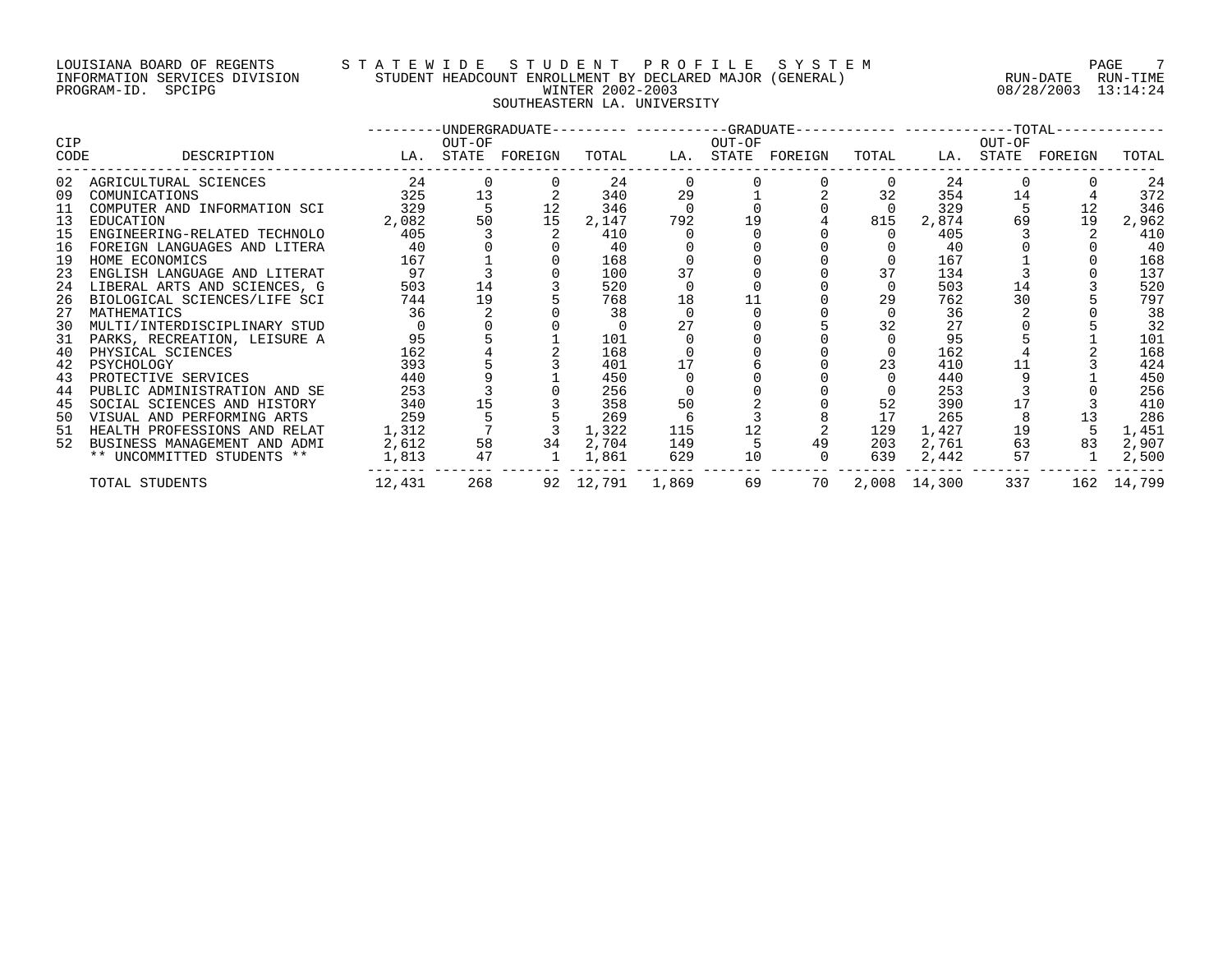### LOUISIANA BOARD OF REGENTS S T A T E W I D E S T U D E N T P R O F I L E S Y S T E M PAGE 8 INFORMATION SERVICES DIVISION STUDENT HEADCOUNT ENROLLMENT BY DECLARED MAJOR (GENERAL) RUN-DATE RUN-TIME PROGRAM-ID. SPCIPG WINTER 2002-2003 08/28/2003 13:14:24 UNIVERSITY OF LA. IN LAFAYETTE

| <b>CIP</b> |                                 |          | OUT-OF                   |                   |                  |                | OUT-OF | ---------UNDERGRADUATE--------- ----------GRADUATE----------- -----------TOTAL------------ |                |                  | OUT-OF |                   |            |
|------------|---------------------------------|----------|--------------------------|-------------------|------------------|----------------|--------|--------------------------------------------------------------------------------------------|----------------|------------------|--------|-------------------|------------|
| CODE       | DESCRIPTION                     |          |                          | LA. STATE FOREIGN | TOTAL            |                |        | LA. STATE FOREIGN TOTAL                                                                    |                |                  |        | LA. STATE FOREIGN | TOTAL      |
|            | 02 AGRICULTURAL SCIENCES        | 47       |                          |                   | 51               |                |        |                                                                                            |                | 47               |        |                   | 51         |
| 03         | CONSERVATION AND RENEWABLE N    | 78       | $\overline{3}$           |                   | 81               |                |        | $\Omega$                                                                                   |                | 78               |        | $\cap$            | 81         |
| 04         | ARCHITECTURE AND RELATED PRO    | 310      | 15                       | 23                | 348              |                |        |                                                                                            |                | 311              | 15     | 23                | 349        |
| 05         | AREA, ETHNIC AND CULTURAL ST    |          |                          |                   |                  |                |        | 11                                                                                         | 19             |                  |        | 11                | 19         |
| 08         | MARKETING OPERATIONS/MARKETI    | 123      |                          |                   | 125              |                |        | $\overline{0}$                                                                             | $\overline{0}$ | 123              |        |                   | 125        |
| 09         | COMUNICATIONS                   | 528      | 21                       |                   | 558              | 24             |        | - 6                                                                                        | 31             | 552              | 22     | 15                | 589        |
| 11         | COMPUTER AND INFORMATION SCI    | 264      | $\overline{4}$           | 12                | 280              | 21             |        | 150                                                                                        | 172            | 285              | -5     | 162               | 452        |
| 13         | EDUCATION                       | 1,580    | 43                       | 11                | 1,634            | 252            | 13     | $\overline{1}$                                                                             | 266            | 1,832            | 56     | 12                | 1,900      |
| 14         | ENGINEERING                     | 748      | 33                       | 85                | 866              | 30             |        | 158                                                                                        | 191            | 778              | 36     | 243               | 1,057      |
| 15         | ENGINEERING-RELATED TECHNOLO    | 260      |                          |                   | 268              |                |        | $\cap$                                                                                     | 0              | 260              |        |                   | 268        |
| 16         | FOREIGN LANGUAGES AND LITERA    | 27       |                          |                   | 30               | 3              |        |                                                                                            |                | 30               |        |                   | 38         |
| 19         | HOME ECONOMICS                  | 413      | 12                       |                   | 431              | 20             |        |                                                                                            | 20             | 433              | 12     |                   | 451        |
| 22         | LAW AND LEGAL STUDIES           | 121      | 8                        |                   | 129              | $\Omega$       |        |                                                                                            | $\Omega$       | 121              | 8      |                   | 129        |
| 23         | ENGLISH LANGUAGE AND LITERAT    | 171      |                          |                   | 177              | 61             | 35     |                                                                                            | 100            | 232              | 39     |                   | 277        |
|            | 24 LIBERAL ARTS AND SCIENCES, G | 679      | 55                       |                   | 743              |                |        |                                                                                            | $\Omega$       | 679              | 55     |                   | 743        |
| 26         | BIOLOGICAL SCIENCES/LIFE SCI    | 391      | 21                       |                   | 417              | 26             | 23     | 20                                                                                         | 69             | 417              | 44     | 25                | 486        |
| 27         | MATHEMATICS                     | 38       | $\overline{0}$           |                   | 40               | 11             |        | 20                                                                                         | 32             | 49               |        | 22                | 72         |
| 30         | MULTI/INTERDISCIPLINARY STUD    | $\Omega$ |                          |                   | $\Omega$         |                |        |                                                                                            | 10             | 6                |        |                   | 10         |
| 38         | PHILOSOPHY AND RELIGION         | 23       |                          |                   | 23               |                |        |                                                                                            | $\Omega$       | 23               |        |                   | 23         |
| 40         | PHYSICAL SCIENCES               | 86       |                          |                   | 93               |                |        |                                                                                            | 24             | 95               | 12     | 10                | 117        |
| 42         | PSYCHOLOGY                      | 378      | 13                       |                   | 393              | 21             |        |                                                                                            | 23             | 399              | 14     |                   | 416        |
| 43         | PROTECTIVE SERVICES             | 332      | 11                       |                   | 345              | $\overline{0}$ |        |                                                                                            | $\mathbf{0}$   | 332              | 11     |                   | 345        |
| 45         | SOCIAL SCIENCES AND HISTORY     | 367      | 15                       |                   | 384              | 15             |        |                                                                                            | 17             | 382              | 17     |                   | 401        |
| 50         | VISUAL AND PERFORMING ARTS      | 654      | 29                       |                   | 687              | 13             |        |                                                                                            | 17             | 667              | 32     |                   | 704        |
| 51         | HEALTH PROFESSIONS AND RELAT    | 1,388    | 29                       |                   | 1,424            | 112            |        |                                                                                            | 119            | 1,500            | 33     | 10                | 1,543      |
| 52         | BUSINESS MANAGEMENT AND ADMI    | 2,330    | 79                       | 55                | 2,464            | 116            | 11     | 21                                                                                         | 148            | 2,446            | 90     | 76                | 2,612      |
|            | ** UNCOMMITTED STUDENTS **      | 1,347    | 30                       | 14                | 1,391            | 352            |        |                                                                                            | 368            | 1,699            | 37     | 23                | 1,759      |
|            | ** TRANSFER STUDENTS **         | 129      | $\overline{\phantom{a}}$ | $\overline{1}$    | 133              | $\overline{0}$ |        | $\overline{0}$                                                                             | $\overline{0}$ | 129              |        | $\overline{1}$    | 133        |
|            | TOTAL STUDENTS                  | 12,812   | 446                      |                   | 257 13,515 1,095 |                | 122    |                                                                                            |                | 418 1,635 13,907 | 568    |                   | 675 15,150 |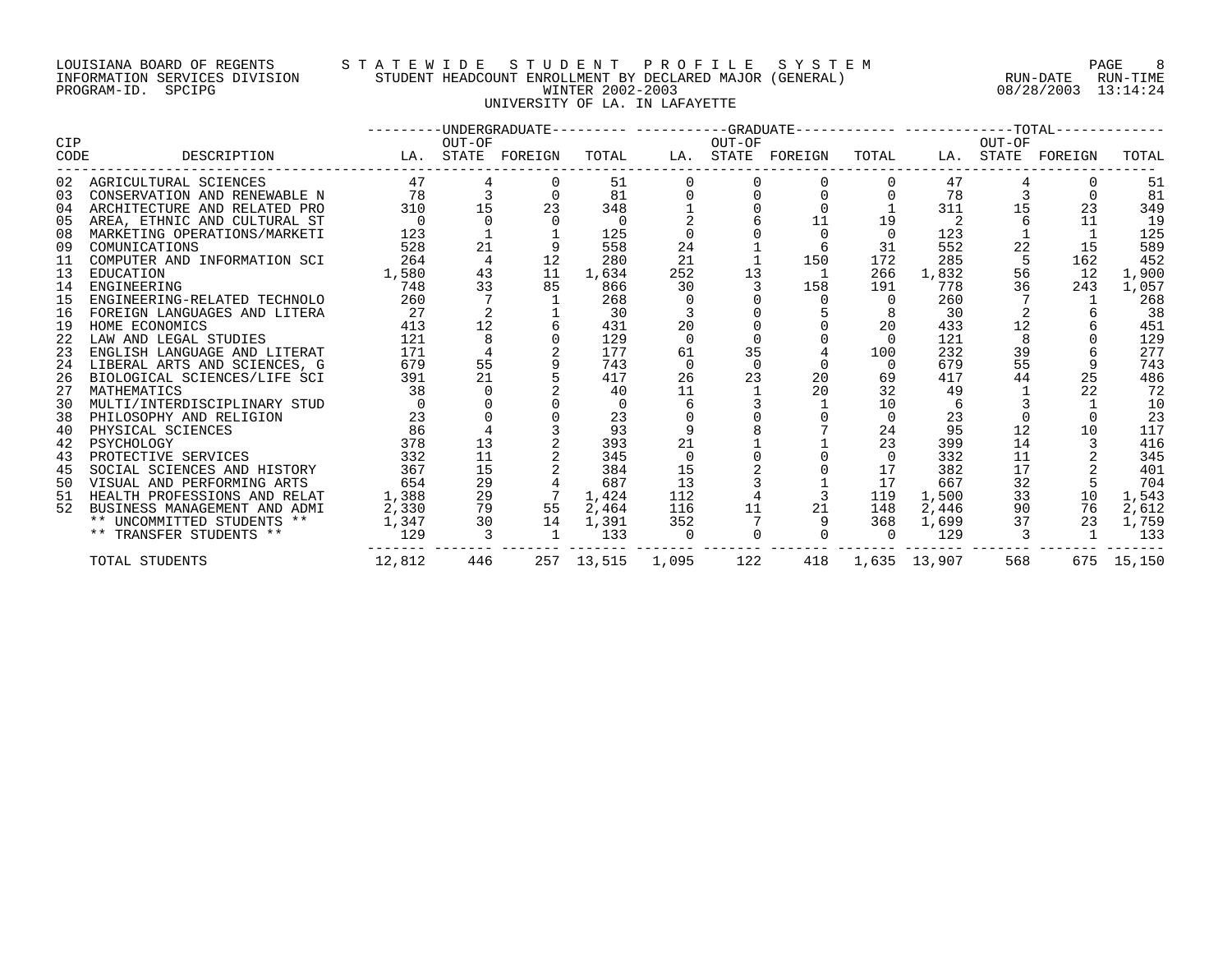# LOUISIANA BOARD OF REGENTS S T A T E W I D E S T U D E N T P R O F I L E S Y S T E M PAGE 9 INFORMATION SERVICES DIVISION STUDENT HEADCOUNT ENROLLMENT BY DECLARED MAJOR (GENERAL) RUN-DATE RUN-TIME PROGRAM-ID. SPCIPG WINTER 2002-2003 08/28/2003 13:14:24 L.S.U. AT ALEXANDRIA

| CIP  |                                 |       | OUT-OF | -UNDERGRADUATE-- |       |     | OUT-OF | $-GRADUATE - \cdot$ |       |       | OUT-OF | -TOTAL- |       |
|------|---------------------------------|-------|--------|------------------|-------|-----|--------|---------------------|-------|-------|--------|---------|-------|
| CODE | DESCRIPTION                     | LA.   | STATE  | FOREIGN          | TOTAL | LA. | STATE  | FOREIGN             | TOTAL | LA.   | STATE  | FOREIGN | TOTAL |
| 11   | COMPUTER AND INFORMATION SCI    |       |        |                  | 51    |     |        |                     |       | 51    |        |         | 51    |
| 13   | EDUCATION                       | 60    |        |                  | 60    |     |        |                     |       | 6 C   |        |         | 60    |
| 22   | LAW AND LEGAL STUDIES           | 42    |        |                  | 42    |     |        |                     |       | 42    |        |         | 42    |
| 43   | PROTECTIVE SERVICES             | 125   |        |                  | 125   |     |        |                     |       | 125   |        |         | 125   |
|      | 51 HEALTH PROFESSIONS AND RELAT | 929   |        |                  | 944   |     |        |                     |       | 929   |        |         | 944   |
|      | ** TRANSFER STUDENTS **         | ,774  |        |                  | 1,790 |     |        |                     |       | 1,774 |        |         | ,790  |
|      | TOTAL STUDENTS                  | 2,981 | 21     |                  | 3.012 |     |        |                     |       | 2,981 | 21     | 10      | 3,012 |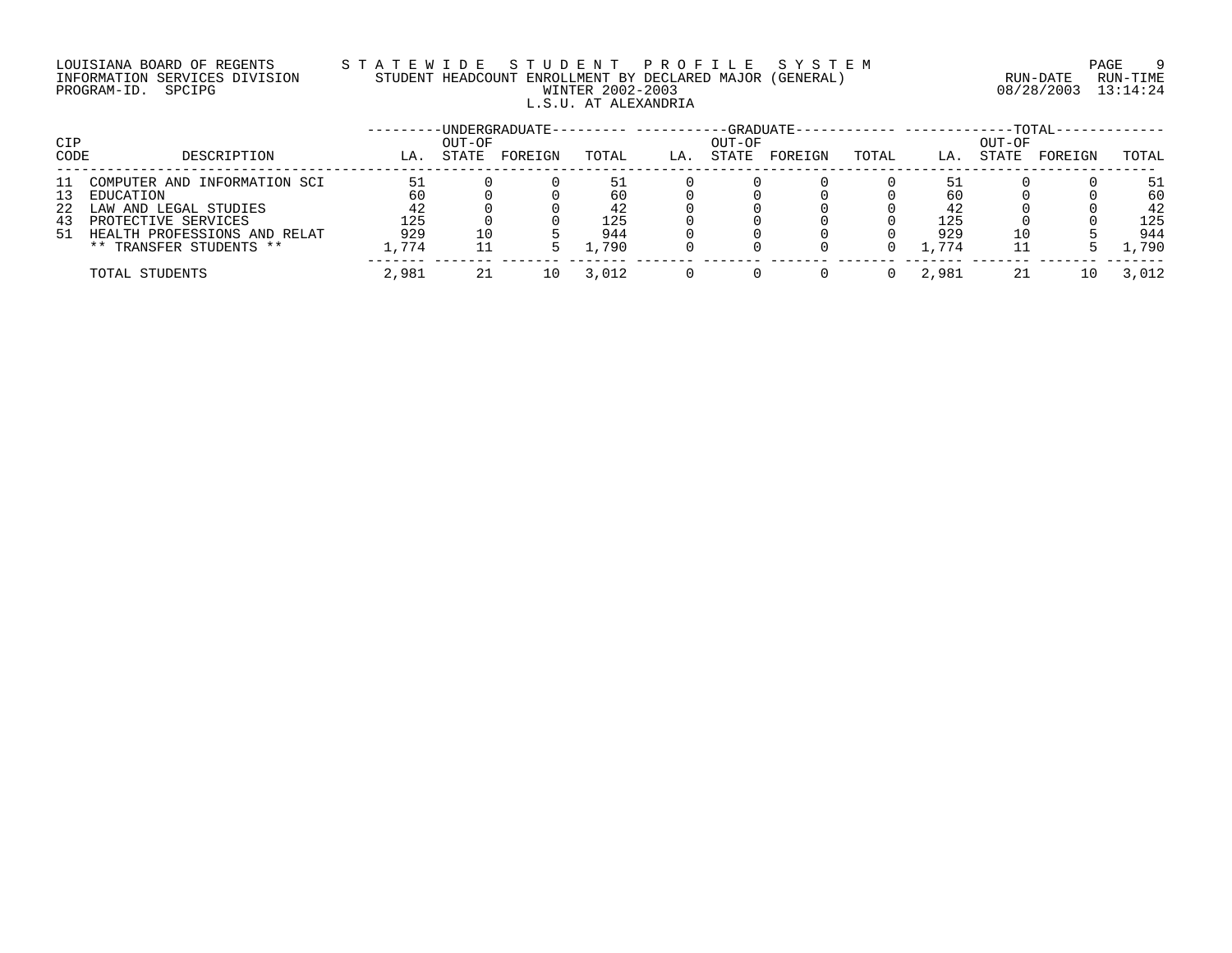#### LOUISIANA BOARD OF REGENTS S T A T E W I D E S T U D E N T P R O F I L E S Y S T E M PAGE 10 INFORMATION SERVICES DIVISION STUDENT HEADCOUNT ENROLLMENT BY DECLARED MAJOR (GENERAL) RUN-DATE RUN-TIME PROGRAM-ID. SPCIPG WINTER 2002-2003 08/28/2003 13:14:24 L.S.U. IN BATON ROUGE

| <b>CIP</b> |                                 |                   | OUT-OF         |                |                |                | OUT-OF   | --------DNDERGRADUATE--------- ----------GRADUATE----------- -----------TOTAL------------- |                |                          | OUT-OF         |                                 |       |
|------------|---------------------------------|-------------------|----------------|----------------|----------------|----------------|----------|--------------------------------------------------------------------------------------------|----------------|--------------------------|----------------|---------------------------------|-------|
| CODE       | DESCRIPTION                     | LA. STATE FOREIGN |                |                |                |                |          | TOTAL LA. STATE FOREIGN TOTAL LA. STATE FOREIGN                                            |                |                          |                |                                 | TOTAL |
|            | 01 AGRICULTURAL BUSINESS AND PR |                   | 108 7<br>6     | 14             | 128            |                | 3        | 21                                                                                         | 31             | 115                      | 9              | 35                              | 159   |
|            | 02 AGRICULTURAL SCIENCES        | 459               | 47             | 8              | 514            | 59             | 19       | 59                                                                                         | 137            | 518                      | 66             | 67                              | 651   |
| 03         | CONSERVATION AND RENEWABLE N    | 188               | 10             |                | 200            | 48             | 22       | 33                                                                                         | 103            | 236                      | 32             | 35                              | 303   |
| 04         | ARCHITECTURE AND RELATED PRO    | 687               | 79             | 19             | 785            | 37             | 25       | 14                                                                                         | 76             | 724                      | 104            | 33                              | 861   |
| 05         | AREA, ETHNIC AND CULTURAL ST    | $\overline{9}$    | $\overline{0}$ | $\overline{0}$ | - 9            | $\Omega$       |          | $\mathbf 0$                                                                                | $\Omega$       | - 9                      | $\overline{0}$ |                                 | 9     |
| 08         | MARKETING OPERATIONS/MARKETI    | 244               | 21             | $\overline{0}$ | 265            |                |          |                                                                                            |                | $0 \qquad \qquad$<br>244 | 21             |                                 | 265   |
| 09         | COMUNICATIONS                   | 1,028             | 157            | 10             | 1,195          | 29             | 11       | 13                                                                                         | 53             | 1,057                    | 168            | 23                              | 1,248 |
| 11         | COMPUTER AND INFORMATION SCI    | 341               | 18             | 33             | 392            | 18             |          | 90                                                                                         | 112            | 359                      | 22             | 123                             | 504   |
| 13         | EDUCATION                       | 2,148             | 238            | - 9            | 2,395          | 475            | 47       | 22                                                                                         | 544            | 2,623                    | 285            | 31                              | 2,939 |
| 14         | ENGINEERING                     | 2,276             | 177            | 188            | 2,641          | 110            | 16       | 420                                                                                        | 546            | 2,386                    | 193            | 608                             | 3,187 |
| 15         | ENGINEERING-RELATED TECHNOLO    | 535               | 37             | $\overline{0}$ | 572            | $\overline{0}$ | $\Omega$ | $\overline{0}$                                                                             | $\overline{0}$ | 535                      | 37             | $\overline{0}$                  | 572   |
| 16         | FOREIGN LANGUAGES AND LITERA    | 68                | 15             |                | 85             | 25             | 9        | 18                                                                                         | 52             | 93                       | 24             | 20                              | 137   |
| 19         | HOME ECONOMICS                  | 320               | 24             |                | 345            | 21             |          | 10                                                                                         | 34             | 341                      | 27             | 11                              | 379   |
| 23         | ENGLISH LANGUAGE AND LITERAT    | 631               | 64             | $\overline{4}$ | 699            | 62             | 62       | 11                                                                                         | 135            | 693                      | 126            | 15                              | 834   |
| 24         | LIBERAL ARTS AND SCIENCES, G    | 1,062             | 84             | 13             | 1,159          | 50             | 6        | $\overline{1}$                                                                             | 57             | 1,112                    | 90             | 14                              | 1,216 |
| 25         | LIBRARY SCIENCE                 | $\overline{0}$    | $\overline{0}$ | $\overline{0}$ | $\overline{0}$ | 153            | 16       |                                                                                            | 176            | 153                      | 16             |                                 | 176   |
| 26         | BIOLOGICAL SCIENCES/LIFE SCI    | 2,165             | 145            | 23             | 2,333          | 59             | 46       | 53                                                                                         | 158            | 2,224                    | 191            | 76                              | 2,491 |
| 27         | MATHEMATICS                     | 80                | 11             | 5 <sup>5</sup> | 96             | 26             | 14       | 50                                                                                         | 90             | 106                      | 25             | 55                              | 186   |
| 30         | MULTI/INTERDISCIPLINARY STUD    | 76                | 12             |                | 91             | 31             |          | $\Omega$                                                                                   | 32             | 107                      | 13             |                                 | 123   |
| 38         | PHILOSOPHY AND RELIGION         | 80                | 7              | $\Omega$       | 87             |                |          | $\Omega$                                                                                   |                | 88                       | 7              |                                 | 95    |
| 40         | 226<br>PHYSICAL SCIENCES        |                   | 20             | 10             | 256            | 86             | 61       | 104                                                                                        | 251            | 312                      | 81             | 114                             | 507   |
| 42         | PSYCHOLOGY                      | 1,040             | 84             |                | 1,131          | 47             | 42       | $\overline{\phantom{a}}$                                                                   | 92             | 1,087                    | 126            | 10                              | 1,223 |
| 44         | PUBLIC ADMINISTRATION AND SE    | $\overline{0}$    | $\overline{0}$ | $\overline{0}$ | $\overline{0}$ | 293            | 13       |                                                                                            | 311            | 293                      | 13             | 5                               | 311   |
| 45         | SOCIAL SCIENCES AND HISTORY     | 1,704             | 149            | 19             | 1,872          | 136            | 82       | 37                                                                                         | 255            | 1,840                    | 231            | 56                              | 2,127 |
| 50         | VISUAL AND PERFORMING ARTS      | 795               | 134            | 29             | 958            | 72             | 112      | 46                                                                                         | 230            | 867                      | 246            | 75                              | 1,188 |
| 51         | HEALTH PROFESSIONS AND RELAT    | 203               | - 9            | $\mathbf{1}$   | 213            | 326            | 91       | 20                                                                                         | 437            | 529                      | 100            | 21                              | 650   |
| 52         | BUSINESS MANAGEMENT AND ADMI    | 3,504             | 343            | 135            | 3,982          | 351            | 24       | 71                                                                                         | 446            | 3,855                    | 367            | 206                             | 4,428 |
|            | ** UNCOMMITTED STUDENTS **      |                   |                | 1,384 162 67   | 1,613          | 386            |          | 29<br>41                                                                                   | 456            | 1,770                    | 191            | 108                             | 2,069 |
|            | ** TRANSFER STUDENTS **         | 451               | 19             | 1              | 471            | $\overline{0}$ |          | $\overline{0}$ 0                                                                           | $\overline{0}$ | 451                      | 19             | $\sim$ 1                        | 471   |
|            | TOTAL STUDENTS                  | 21,812            | 2,072          |                | 603 24,487     | 2,915          | 758      | 1,149                                                                                      |                |                          |                | 4,822 24,727 2,830 1,752 29,309 |       |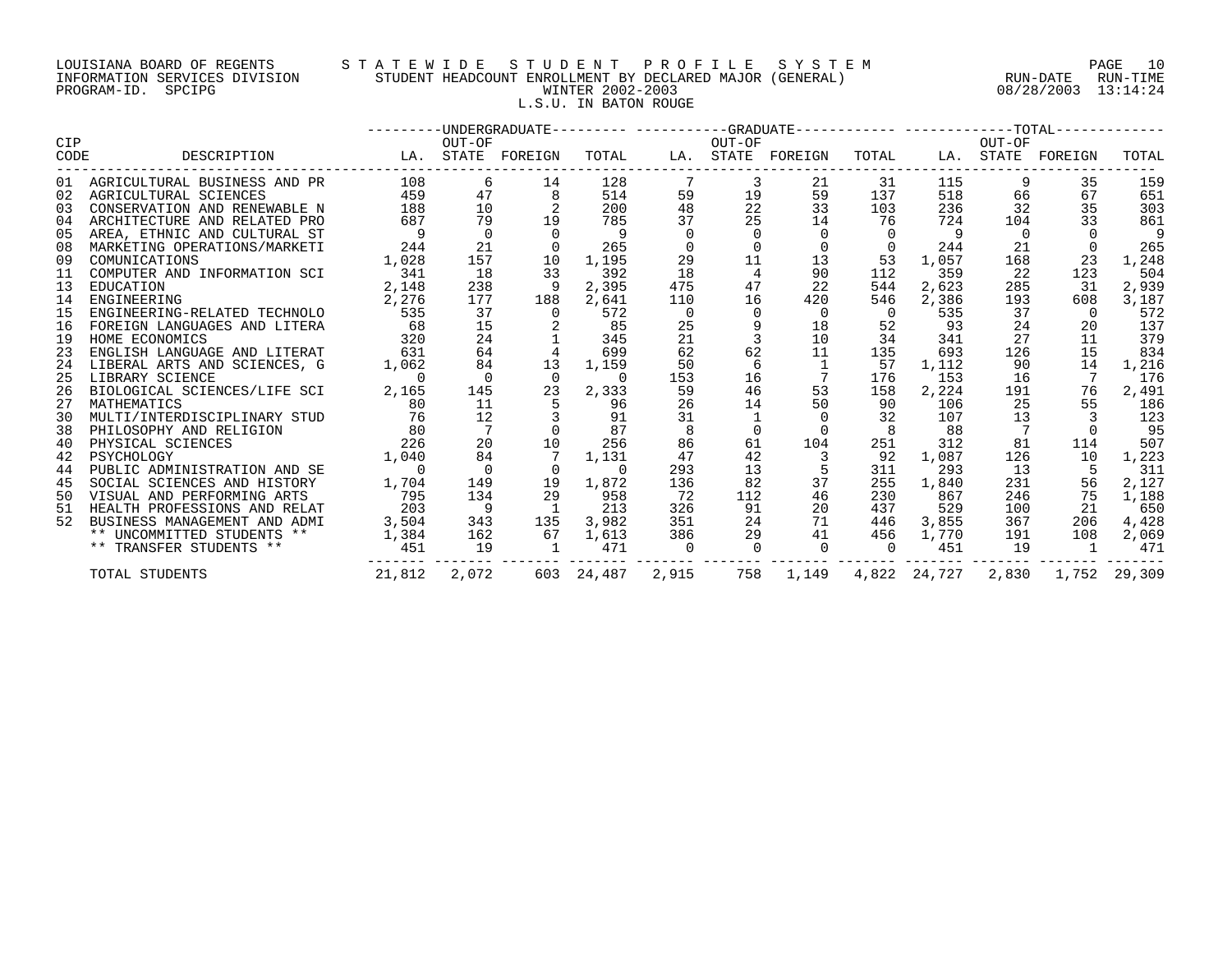# LOUISIANA BOARD OF REGENTS STATEWIDE STUDE STUDENT PROFILE SYSTEM PAGE 11<br>INFORMATION SERVICES DIVISION STUDENT HEADCOUNT ENROLLMENT BY DECLARED MAJOR (GENERAL) RUN-DATE RUN-TIME INFORMATION SERVICES DIVISION STUDENT HEADCOUNT ENROLLMENT BY DECLARED MAJOR (GENERAL) L.S.U. AT EUNICE

08/28/2003 13:14:24

| CIP      |                                                                 |            | OUT-OF | -UNDERGRADUATE- |            |     | $-GRADIIATE-$<br>OUT-OF |         |       |            | OUT-OF | $-TOTAL-$ |            |
|----------|-----------------------------------------------------------------|------------|--------|-----------------|------------|-----|-------------------------|---------|-------|------------|--------|-----------|------------|
| CODE     | DESCRIPTION                                                     | LA.        | STATE  | FOREIGN         | TOTAL      | LA. | STATE                   | FOREIGN | TOTAL | LA.        | STATE  | FOREIGN   | TOTAL      |
| 11<br>13 | COMPUTER AND INFORMATION SCI<br>EDUCATION                       | 106<br>138 |        |                 | 106<br>138 |     |                         |         |       | 106<br>138 |        |           | 106<br>138 |
| 22       | LAW AND LEGAL STUDIES                                           | 41         |        |                 | 42         |     |                         |         |       | 41         |        |           | 42         |
| 24<br>43 | LIBERAL ARTS AND SCIENCES, G<br>PROTECTIVE SERVICES             | 200<br>245 |        |                 | 200<br>255 |     |                         |         |       | 200<br>245 | 10     |           | 200<br>255 |
| -51      | HEALTH PROFESSIONS AND RELAT<br>52 BUSINESS MANAGEMENT AND ADMI | 853<br>242 |        |                 | 854<br>242 |     |                         |         |       | 853<br>242 |        |           | 854<br>242 |
|          | ** UNCOMMITTED STUDENTS **                                      | 116        |        |                 | 116        |     |                         |         |       | 116        |        |           | 116        |
|          | ** TRANSFER STUDENTS **                                         | 1,010      |        |                 | 1,013      |     |                         |         |       | 1,010      |        |           | 1,013      |
|          | TOTAL STUDENTS                                                  | 2,951      | 15     |                 | 2,966      |     |                         |         |       | 2,951      | 15     |           | 2,966      |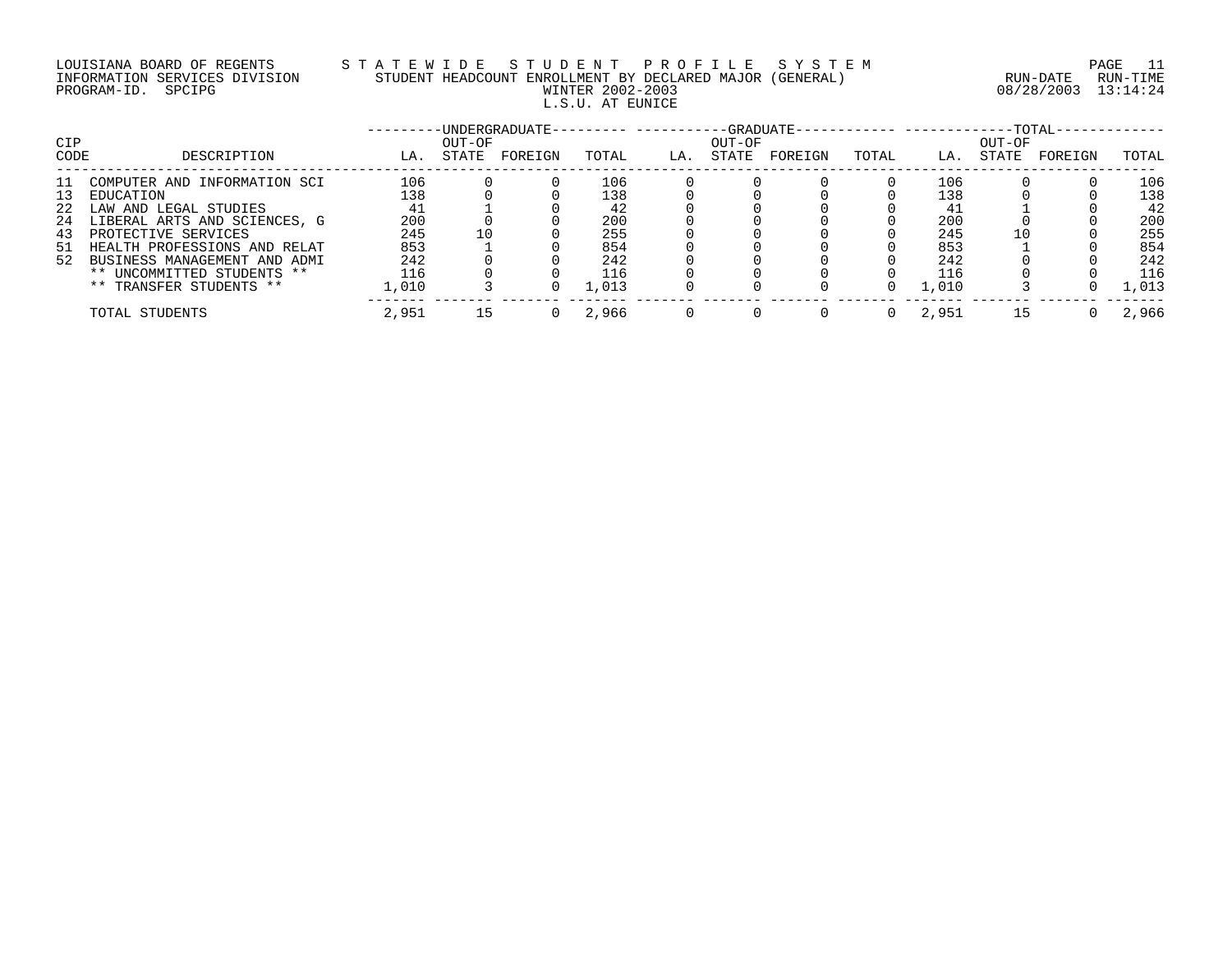# LOUISIANA BOARD OF REGENTS S T A T E W I D E S T U D E N T P R O F I L E S Y S T E M PAGE 12 INFORMATION SERVICES DIVISION STUDENT HEADCOUNT ENROLLMENT BY DECLARED MAJOR (GENERAL) RUN-DATE RUN-TIME PROGRAM-ID. SPCIPG WINTER 2002-2003 08/28/2003 13:14:24 L.S.U. IN SHREVEPORT

|             |                                                              |                   |        |    |            |     |        | -UNDERGRADUATE--------- ----------GRADUATE----------- -----------TOTAL- |       |            |        |                   |            |
|-------------|--------------------------------------------------------------|-------------------|--------|----|------------|-----|--------|-------------------------------------------------------------------------|-------|------------|--------|-------------------|------------|
| CIP<br>CODE | DESCRIPTION                                                  | LA. STATE FOREIGN | OUT-OF |    | TOTAL      |     | OUT-OF | LA. STATE FOREIGN                                                       | TOTAL |            | OUT-OF | LA. STATE FOREIGN | TOTAL      |
| 03          | CONSERVATION AND RENEWABLE N                                 | 10                |        |    | 10         |     |        |                                                                         |       | 10         |        |                   | 10         |
| 09<br>11    | COMUNICATIONS<br>COMPUTER AND INFORMATION SCI                | 103<br>166        |        |    | 107<br>170 |     |        |                                                                         |       | 103<br>175 |        |                   | 107<br>179 |
| 13          | EDUCATION                                                    | 425               |        |    | 437        | 33  |        |                                                                         | 35    | 458        |        |                   | 472        |
| 16<br>23    | FOREIGN LANGUAGES AND LITERA<br>ENGLISH LANGUAGE AND LITERAT | 13<br>44          |        |    | 13<br>44   |     |        |                                                                         |       | 13<br>44   |        |                   | 13<br>44   |
| 24          | LIBERAL ARTS AND SCIENCES, G                                 | 158               |        |    | 162        | 19  |        |                                                                         | 20    | 177        |        |                   | 182        |
| 26          | BIOLOGICAL SCIENCES/LIFE SCI                                 | 258               |        |    | 267        |     |        |                                                                         |       | 258        |        |                   | 267        |
| 27<br>40    | MATHEMATICS<br>PHYSICAL SCIENCES                             | 22<br>33          |        |    | 22<br>33   |     |        |                                                                         |       | 22<br>33   |        |                   | 22<br>33   |
| 42          | PSYCHOLOGY                                                   | 171               |        |    | 182        |     |        |                                                                         |       | 171        |        |                   | 182        |
| 43<br>44    | PROTECTIVE SERVICES<br>PUBLIC ADMINISTRATION AND SE          | 103               |        |    | 110        |     |        |                                                                         | 21    | 103<br>21  |        |                   | 110<br>21  |
| 45          | SOCIAL SCIENCES AND HISTORY                                  | 126               |        |    | 130        |     |        |                                                                         |       | 126        |        |                   | 130        |
| 50          | VISUAL AND PERFORMING ARTS                                   | 53                |        |    | 56         |     |        |                                                                         |       | 53         |        |                   | 56         |
| 51<br>52    | HEALTH PROFESSIONS AND RELAT<br>BUSINESS MANAGEMENT AND ADMI | 737               | 33     |    | 11<br>773  | 52  |        |                                                                         | 55    | 789        | 36     |                   | 11<br>828  |
|             | ** UNCOMMITTED STUDENTS **                                   | 682               | 20     |    | 703        | 592 |        |                                                                         | 608   | 1,274      | 35     |                   | 1,311      |
|             | TOTAL STUDENTS                                               | 3,115             | 104    | 11 | 3,230      | 726 | 21     |                                                                         | 748   | 3,841      | 125    | 12                | 3,978      |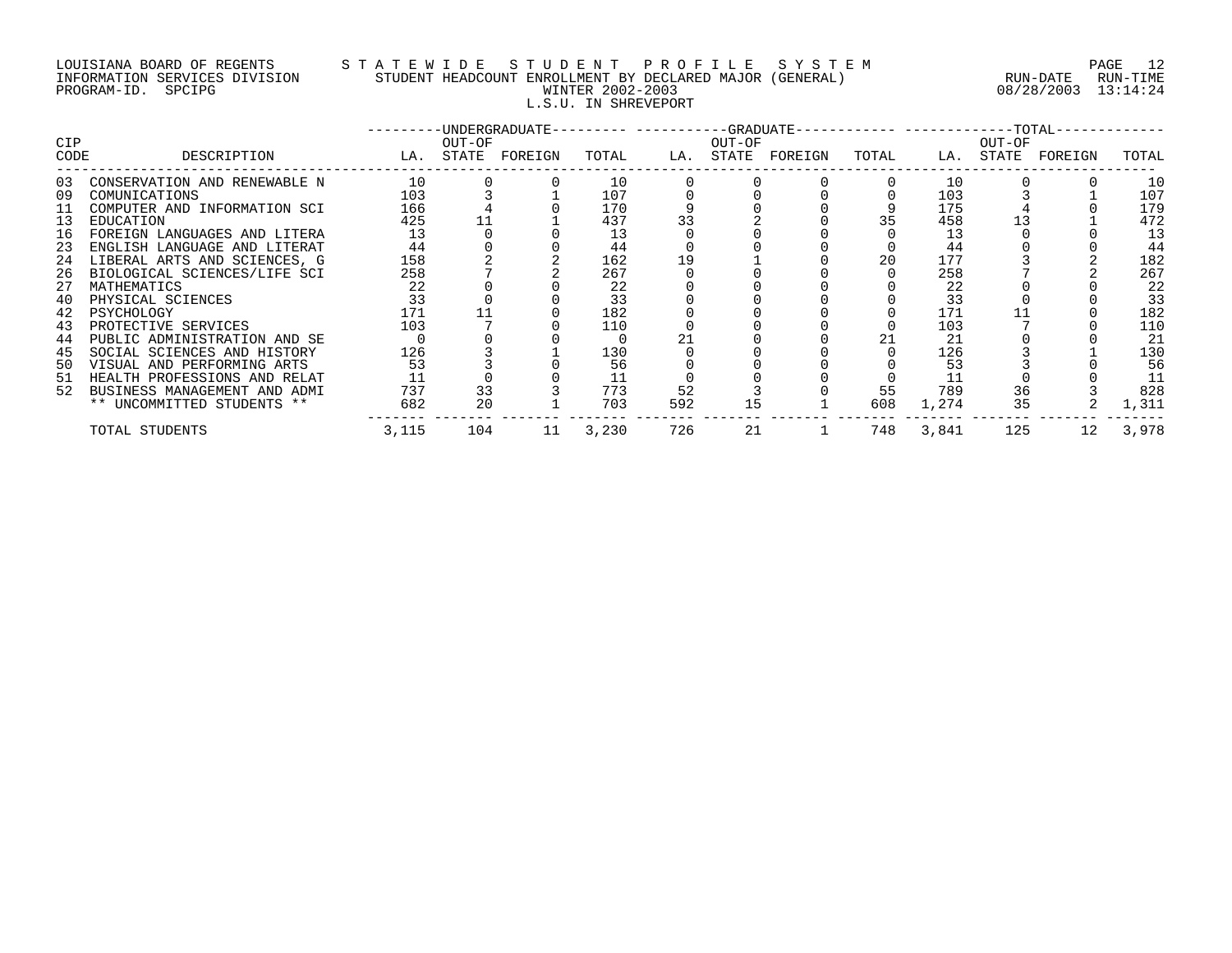#### LOUISIANA BOARD OF REGENTS S T A T E W I D E S T U D E N T P R O F I L E S Y S T E M PAGE 13 INFORMATION SERVICES DIVISION STUDENT HEADCOUNT ENROLLMENT BY DECLARED MAJOR (GENERAL) RUN-DATE RUN-TIME PROGRAM-ID. SPCIPG WINTER 2002-2003 08/28/2003 13:14:24 UNIVERSITY OF NEW ORLEANS

|            |                                 |                   |                |     |                  |       |        | ---------UNDERGRADUATE--------- ----------GRADUATE----------- -----------TOTAL------------ |       |                  |        |                         |            |
|------------|---------------------------------|-------------------|----------------|-----|------------------|-------|--------|--------------------------------------------------------------------------------------------|-------|------------------|--------|-------------------------|------------|
| <b>CIP</b> |                                 |                   | OUT-OF         |     |                  |       | OUT-OF |                                                                                            |       |                  | OUT-OF |                         |            |
| CODE       | DESCRIPTION                     | LA. STATE FOREIGN |                |     |                  |       |        | TOTAL LA. STATE FOREIGN                                                                    |       |                  |        | TOTAL LA. STATE FOREIGN | TOTAL      |
| 03         | CONSERVATION AND RENEWABLE N    | 15                |                |     | 16               |       |        |                                                                                            |       | 15               |        |                         | 16         |
| 04         | ARCHITECTURE AND RELATED PRO    |                   |                |     |                  | 39    |        |                                                                                            | 46    | 39               |        |                         | 46         |
| 09         | COMUNICATIONS                   | 644               | 50             |     | 705              |       |        |                                                                                            |       | 648              | 51     |                         | 710        |
| 11         | COMPUTER AND INFORMATION SCI    | 414               | 6              | 15  | 435              | 25    |        | 35                                                                                         | 61    | 439              |        | 50                      | 496        |
| 13         | EDUCATION                       | 685               |                |     | 697              | 664   | 12     | 12                                                                                         | 688   | 1,349            | 20     | 16                      | 1,385      |
| 14         | ENGINEERING                     | 957               | 37             | 52  | 1,046            | 123   |        | 113                                                                                        | 240   | 1,080            | 41     | 165                     | 1,286      |
| 16         | FOREIGN LANGUAGES AND LITERA    | 46                |                |     | 49               | 20    |        |                                                                                            | 27    | 66               |        |                         | 76         |
| 23         | ENGLISH LANGUAGE AND LITERAT    | 268               |                |     | 276              | 64    |        |                                                                                            | 73    | 332              | 15     |                         | 349        |
| 24         | LIBERAL ARTS AND SCIENCES, G    | 892               | 25             |     | 919              |       |        |                                                                                            | 0     | 892              | 25     |                         | 919        |
|            | 26 BIOLOGICAL SCIENCES/LIFE SCI | 359               |                |     | 370              | 17    |        |                                                                                            | 38    | 376              | 18     | 14                      | 408        |
| 27         | MATHEMATICS                     | 46                |                |     | 49               | 21    |        |                                                                                            | 32    | 67               |        |                         | 81         |
| 30         | MULTI/INTERDISCIPLINARY STUD    |                   |                |     |                  |       |        |                                                                                            |       |                  |        |                         |            |
| 38         | PHILOSOPHY AND RELIGION         | 40                |                |     | 41               |       |        |                                                                                            |       | 40               |        |                         | 41         |
| 40         | PHYSICAL SCIENCES               | 144               |                |     | 151              | 44    |        | 52                                                                                         | 103   | 188              | 11     |                         | 254        |
| 42         | PSYCHOLOGY                      | 547               | 11             |     | 563              | 18    | 11     |                                                                                            | 30    | 565              | 22     |                         | 593        |
| 44         | PUBLIC ADMINISTRATION AND SE    |                   |                |     |                  | 34    |        |                                                                                            | 35    | 34               |        |                         | 35         |
| 45         | SOCIAL SCIENCES AND HISTORY     | 691               | 34             |     | 732              | 146   | 20     | 21                                                                                         | 187   | 837              | 54     | 28                      | 919        |
|            | 50 VISUAL AND PERFORMING ARTS   | 389               | 28             |     | 428              | 101   | 66     | 13                                                                                         | 180   | 490              | 94     | 24                      | 608        |
| 51         | HEALTH PROFESSIONS AND RELAT    | 15                | $\overline{0}$ |     | 15               | 71    |        |                                                                                            | 72    | 86               |        |                         | 87         |
| 52         | BUSINESS MANAGEMENT AND ADMI    | 3,128             | 65             | 144 | 3,337            | 700   | 20     | 135                                                                                        | 855   | 3,828            | 85     | 279                     | 4,192      |
|            | ** UNCOMMITTED STUDENTS **      | 2,284             | 90             | 55  | 2,429            | 1,164 | 10     | 32                                                                                         | 1,206 | 3,448            | 100    | 87                      | 3,635      |
|            | TOTAL STUDENTS                  | 11,564            | 377            |     | 317 12,258 3,257 |       | 179    |                                                                                            |       | 444 3,880 14,821 | 556    |                         | 761 16,138 |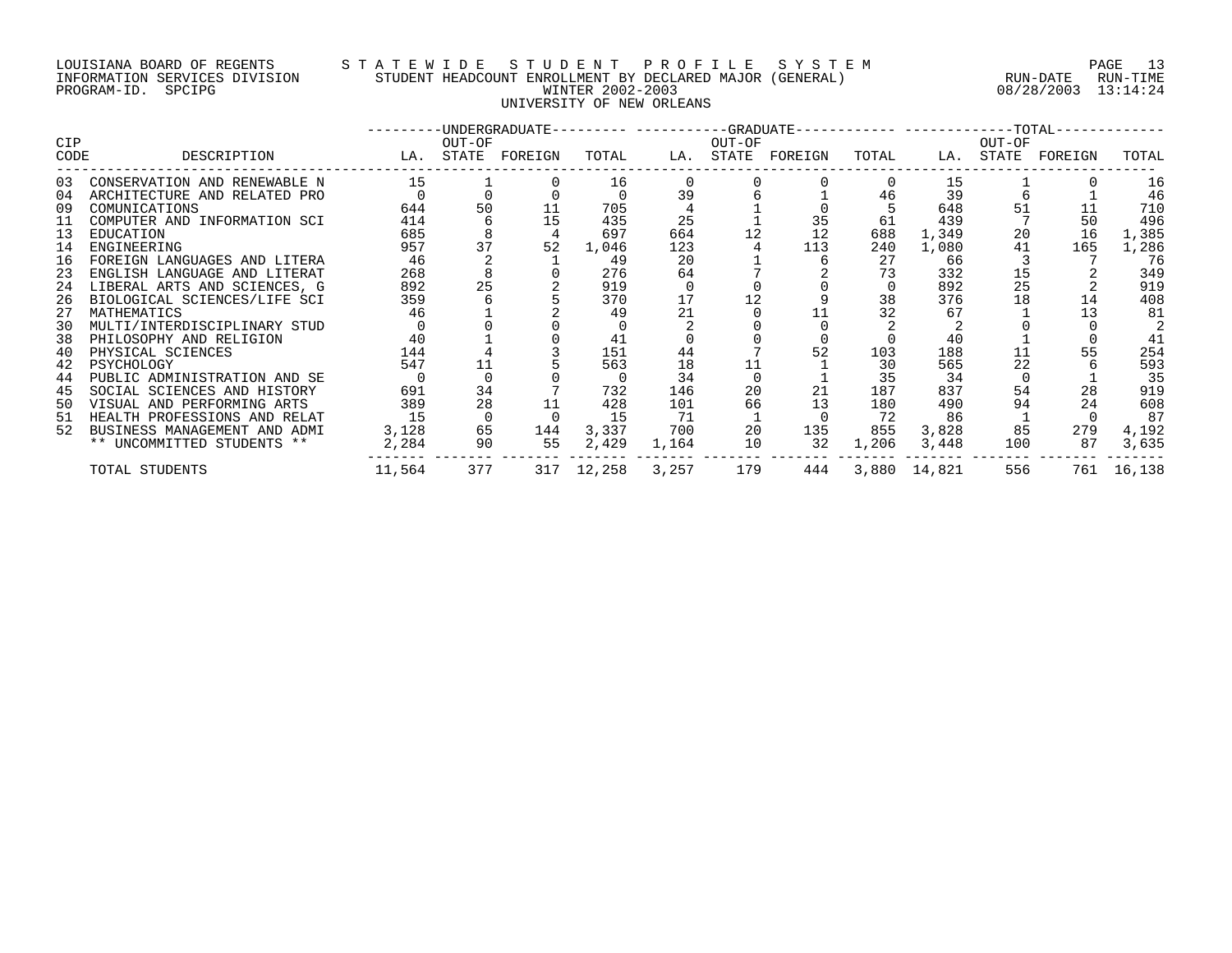# LOUISIANA BOARD OF REGENTS S T A T E W I D E S T U D E N T P R O F I L E S Y S T E M PAGE 14 INFORMATION SERVICES DIVISION STUDENT HEADCOUNT ENROLLMENT BY DECLARED MAJOR (GENERAL) RUN-DATE RUN-TIME PROGRAM-ID. SPCIPG WINTER 2002-2003 08/28/2003 13:14:24 L.S.U. LAW CENTER

| CIP  |                                                     |    | OUT-OF | -UNDERGRADUATE- |       |            | $-GRADUATE-$<br>OUT-OF |         |           |            | OUT-OF | <b>TOTAL</b> |           |
|------|-----------------------------------------------------|----|--------|-----------------|-------|------------|------------------------|---------|-----------|------------|--------|--------------|-----------|
| CODE | DESCRIPTION                                         | LA | STATE  | FOREIGN         | TOTAL | LA.        | STATE                  | FOREIGN | TOTAL     | LA.        | STATE  | FOREIGN      | TOTAL     |
| 22   | LAW AND LEGAL STUDIES<br>** UNCOMMITTED STUDENTS ** |    |        |                 |       | 563<br>1 ว | 59                     |         | 630<br>19 | 563<br>1 2 | 59     |              | 630<br>19 |
|      | TOTAL STUDENTS                                      |    |        |                 |       | 576        | 60                     | 13      | 649       | 576        | 60     |              | 649       |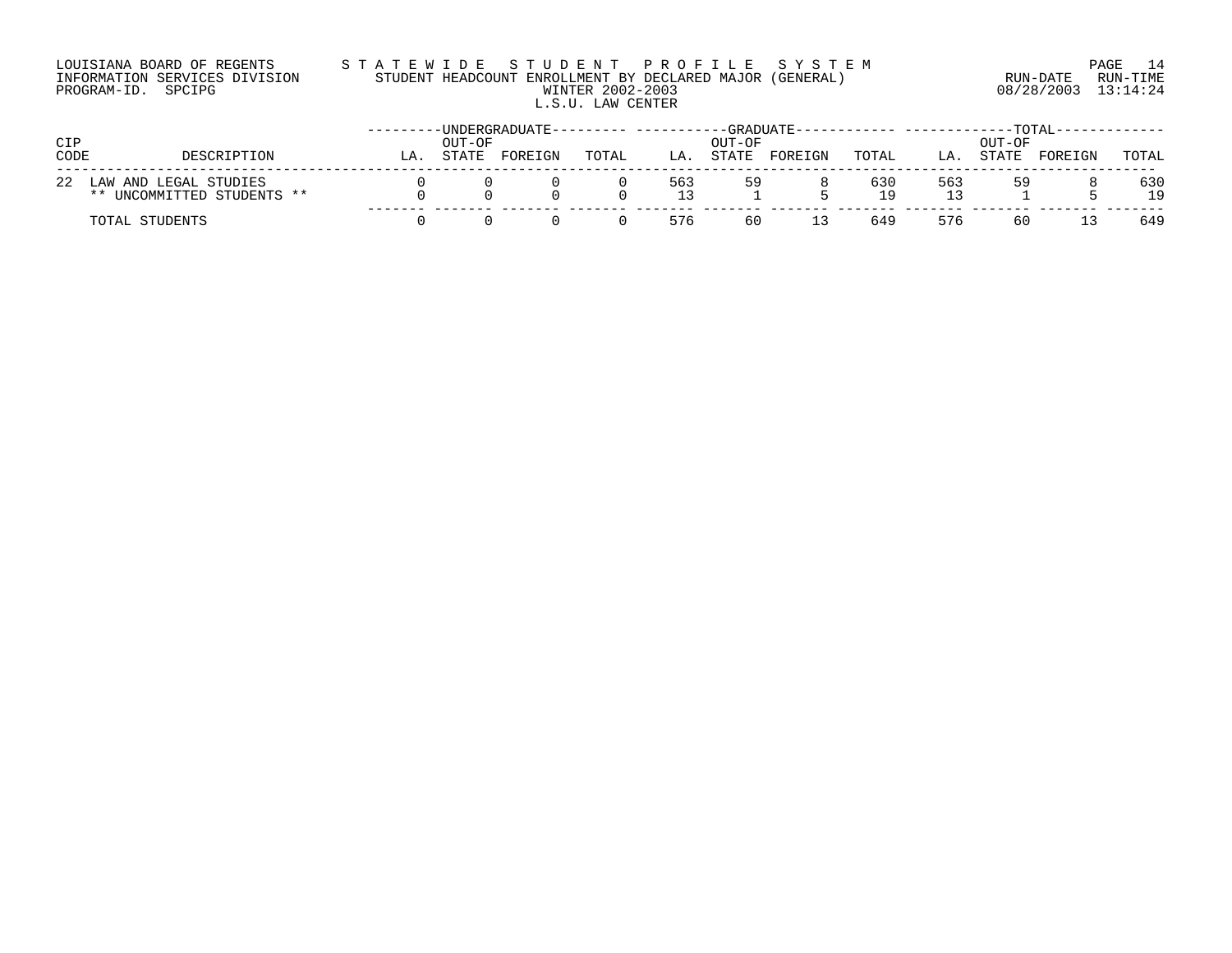#### LOUISIANA BOARD OF REGENTS S T A T E W I D E S T U D E N T P R O F I L E S Y S T E M PAGE 15 INFORMATION SERVICES DIVISION STUDENT HEADCOUNT ENROLLMENT BY DECLARED MAJOR (GENERAL) RUN-DATE RUN-TIME PROGRAM-ID. SPCIPG WINTER 2002-2003 08/28/2003 13:14:24 SOUTHERN U. IN BATON ROUGE

|      |                                 |       |        | ---------UNDERGRADUATE--------- ----------GRADUATE----------- -----------TOTAL------------ |       |             |        |                   |                   |       |        |                   |       |
|------|---------------------------------|-------|--------|--------------------------------------------------------------------------------------------|-------|-------------|--------|-------------------|-------------------|-------|--------|-------------------|-------|
| CIP  |                                 |       | OUT-OF |                                                                                            |       |             | OUT-OF |                   |                   |       | OUT-OF |                   |       |
| CODE | DESCRIPTION                     |       |        | LA. STATE FOREIGN                                                                          | TOTAL |             |        | LA. STATE FOREIGN | TOTAL             |       |        | LA. STATE FOREIGN | TOTAL |
|      | 01 AGRICULTURAL BUSINESS AND PR | 25    | 6      |                                                                                            | 31    |             |        |                   |                   | 25    |        |                   | 31    |
| 02   | AGRICULTURAL SCIENCES           | 34    |        |                                                                                            | 38    |             |        |                   |                   | 34    |        |                   | 38    |
| 03   | CONSERVATION AND RENEWABLE N    | 30    |        |                                                                                            | 32    |             |        |                   | 14                | 38    |        |                   | 46    |
| 04   | ARCHITECTURE AND RELATED PRO    | 89    | 24     |                                                                                            | 116   |             |        |                   | $\Omega$          | 89    | 24     |                   | 116   |
| 09   | COMUNICATIONS                   | 183   | 59     |                                                                                            | 242   | 23          |        |                   | 28                | 206   | 63     |                   | 270   |
| 11   | COMPUTER AND INFORMATION SCI    | 435   | 70     |                                                                                            | 510   | 11          |        | 45                | 59                | 446   | 73     | 50                | 569   |
| 13   | EDUCATION                       | 554   | 75     |                                                                                            | 629   | 344         | 28     | 10                | 382               | 898   | 103    | 10                | 1,011 |
| 14   | ENGINEERING                     | 482   | 84     | 20                                                                                         | 586   |             |        | 10                | 14                | 486   | 84     | 30                | 600   |
| 15   | ENGINEERING-RELATED TECHNOLO    | 146   | 16     |                                                                                            | 165   |             |        |                   |                   | 146   | 16     |                   | 165   |
| 16   | FOREIGN LANGUAGES AND LITERA    |       |        |                                                                                            |       |             |        |                   |                   |       |        |                   |       |
| 19   | HOME ECONOMICS                  | 117   |        |                                                                                            | 127   |             |        |                   | $\Omega$          | 117   |        |                   | 127   |
| 22   | LAW AND LEGAL STUDIES           |       |        |                                                                                            |       | 330         |        |                   | 377               | 330   | 48     |                   | 378   |
| 23   | ENGLISH LANGUAGE AND LITERAT    | 58    | 11     |                                                                                            | 70    |             |        |                   |                   | 58    | 11     |                   | 70    |
| 26   | BIOLOGICAL SCIENCES/LIFE SCI    | 279   | 62     |                                                                                            | 343   | 15          |        |                   | 27                | 294   | 67     |                   | 370   |
| 27   | MATHEMATICS                     | 22    |        |                                                                                            | 27    | 11          |        |                   | 13                | 33    |        |                   | 40    |
| 31   | PARKS, RECREATION, LEISURE A    | 202   | 17     |                                                                                            | 220   | 45          |        |                   | 51                | 247   | 23     |                   | 271   |
| 40   | PHYSICAL SCIENCES               | 125   | 13     |                                                                                            | 142   |             |        |                   | 12                | 134   | 13     |                   | 154   |
| 42   | PSYCHOLOGY                      | 260   | 60     |                                                                                            | 321   |             |        |                   |                   | 260   | 60     |                   | 321   |
| 43   | PROTECTIVE SERVICES             | 200   | 40     |                                                                                            | 240   |             |        |                   |                   | 200   | 40     |                   | 240   |
| 44   | PUBLIC ADMINISTRATION AND SE    | 206   | 13     |                                                                                            | 219   | 120         | 17     | 22                | 159               | 326   | 30     |                   | 378   |
| 45   | SOCIAL SCIENCES AND HISTORY     | 250   | 52     |                                                                                            | 304   | 45          | 17     |                   | 64                | 295   | 69     |                   | 368   |
| 50   | VISUAL AND PERFORMING ARTS      | 124   | 30     |                                                                                            | 155   |             |        |                   | $\Omega$          | 124   | 30     |                   | 155   |
| 51   | HEALTH PROFESSIONS AND RELAT    | 941   | 86     | 6                                                                                          | 1,033 | 128         | 20     |                   | 150               | 1,069 | 106    |                   | 1,183 |
| 52   | BUSINESS MANAGEMENT AND ADMI    | 916   | 231    | 12                                                                                         | 1,159 |             |        |                   | $\Omega$          | 916   | 231    | 12                | 1,159 |
|      | ** UNCOMMITTED STUDENTS **      | 325   | 29     |                                                                                            | 361   | 338         | 21     |                   | 360               | 663   | 50     |                   | 721   |
|      | TOTAL STUDENTS                  | 6,007 | 999    | 70                                                                                         |       | 7,076 1,431 | 173    | 106               | 1,710 7,438 1,172 |       |        | 176               | 8,786 |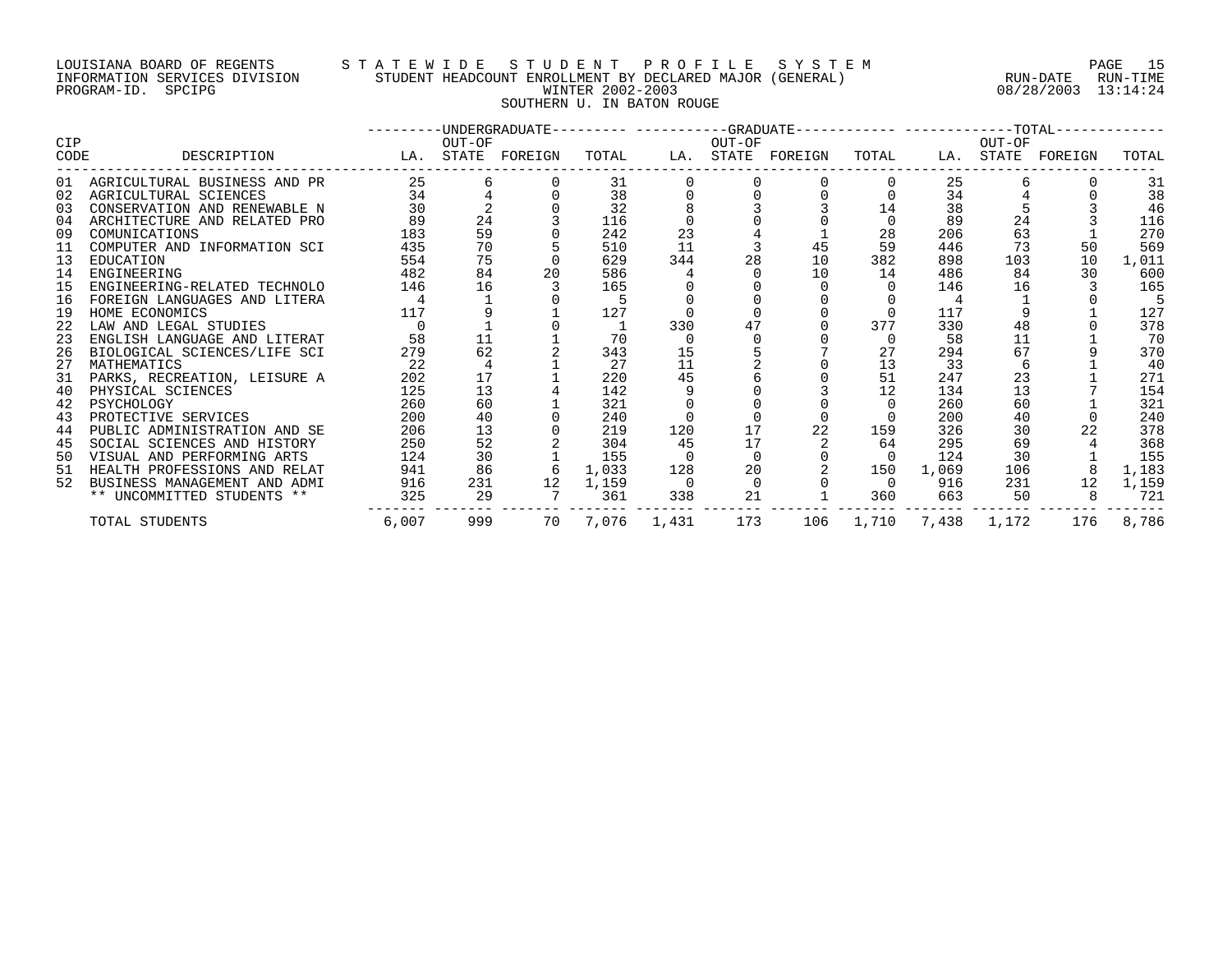#### LOUISIANA BOARD OF REGENTS S T A T E W I D E S T U D E N T P R O F I L E S Y S T E M PAGE 16 INFORMATION SERVICES DIVISION STUDENT HEADCOUNT ENROLLMENT BY DECLARED MAJOR (GENERAL) RUN-DATE RUN-TIME PROGRAM-ID. SPCIPG WINTER 2002-2003 08/28/2003 13:14:24 SOUTHERN U. IN NEW ORLEANS

|             |                                                              |            |        |                   |            |          |        | -UNDERGRADUATE--------- ----------GRADUATE----------- -----------TOTAL- |          |            |        |                   |            |
|-------------|--------------------------------------------------------------|------------|--------|-------------------|------------|----------|--------|-------------------------------------------------------------------------|----------|------------|--------|-------------------|------------|
| CIP<br>CODE | DESCRIPTION                                                  |            | OUT-OF | LA. STATE FOREIGN | TOTAL      |          | OUT-OF | LA. STATE FOREIGN                                                       | TOTAL    |            | OUT-OF | LA. STATE FOREIGN | TOTAL      |
| 09          | COMUNICATIONS                                                | 28         |        |                   | 29         |          |        |                                                                         |          | 28         |        |                   | 29         |
| 11<br>13    | COMPUTER AND INFORMATION SCI<br>EDUCATION                    | 156<br>323 | 10     |                   | 177<br>333 | 32<br>92 |        |                                                                         | 38<br>95 | 188<br>415 |        | 18                | 215<br>428 |
| 16          | FOREIGN LANGUAGES AND LITERA                                 |            |        |                   |            |          |        |                                                                         |          |            |        |                   |            |
| 23          | ENGLISH LANGUAGE AND LITERAT                                 | 16         |        |                   | 18         |          |        |                                                                         |          | 16         |        |                   | 18         |
| 24<br>26    | LIBERAL ARTS AND SCIENCES, G<br>BIOLOGICAL SCIENCES/LIFE SCI | 23<br>121  |        |                   | 25<br>131  |          |        |                                                                         |          | 24<br>124  |        |                   | 26<br>134  |
| 27          | MATHEMATICS                                                  | 20         |        |                   | 22         |          |        |                                                                         |          | 21         |        |                   | 23         |
| 30          | MULTI/INTERDISCIPLINARY STUD                                 |            |        |                   |            |          |        |                                                                         |          |            |        |                   |            |
| 40          | PHYSICAL SCIENCES                                            | 33         |        |                   | 36         |          |        |                                                                         |          | 35         |        |                   | 38         |
| 42          | PSYCHOLOGY                                                   | 131        |        |                   | 134        |          |        |                                                                         |          | 133        |        |                   | 136        |
| 43          | PROTECTIVE SERVICES                                          | 149        |        |                   | 155        | 66       |        |                                                                         | 67       | 215        |        |                   | 222        |
| 44          | PUBLIC ADMINISTRATION AND SE                                 | 155        |        |                   | 167        | 260      |        |                                                                         | 270      | 415        | 18     |                   | 437        |
| 45          | SOCIAL SCIENCES AND HISTORY                                  | 70         |        |                   | 75         |          |        |                                                                         |          |            |        |                   | 76         |
| 50          | VISUAL AND PERFORMING ARTS                                   |            |        |                   | 18         |          |        |                                                                         |          |            |        |                   | 18         |
| 51          | HEALTH PROFESSIONS AND RELAT                                 | 37         |        |                   | 37         | 20       |        |                                                                         |          | 57         |        |                   | 58         |
| 52          | BUSINESS MANAGEMENT AND ADMI                                 | 353        | 13     |                   | 373        |          |        |                                                                         |          | 357        | 13     |                   | 377        |
|             | ** UNCOMMITTED STUDENTS **                                   | 1,099      | 36     | 23                | 1,158      | 190      |        |                                                                         | 195      | 1,289      | 40     | 24                | 1,353      |
|             | TOTAL STUDENTS                                               | 2,731      | 104    | 53                | 2,888      | 681      | 14     | 12                                                                      | 707      | 3,412      | 118    | 65                | 3,595      |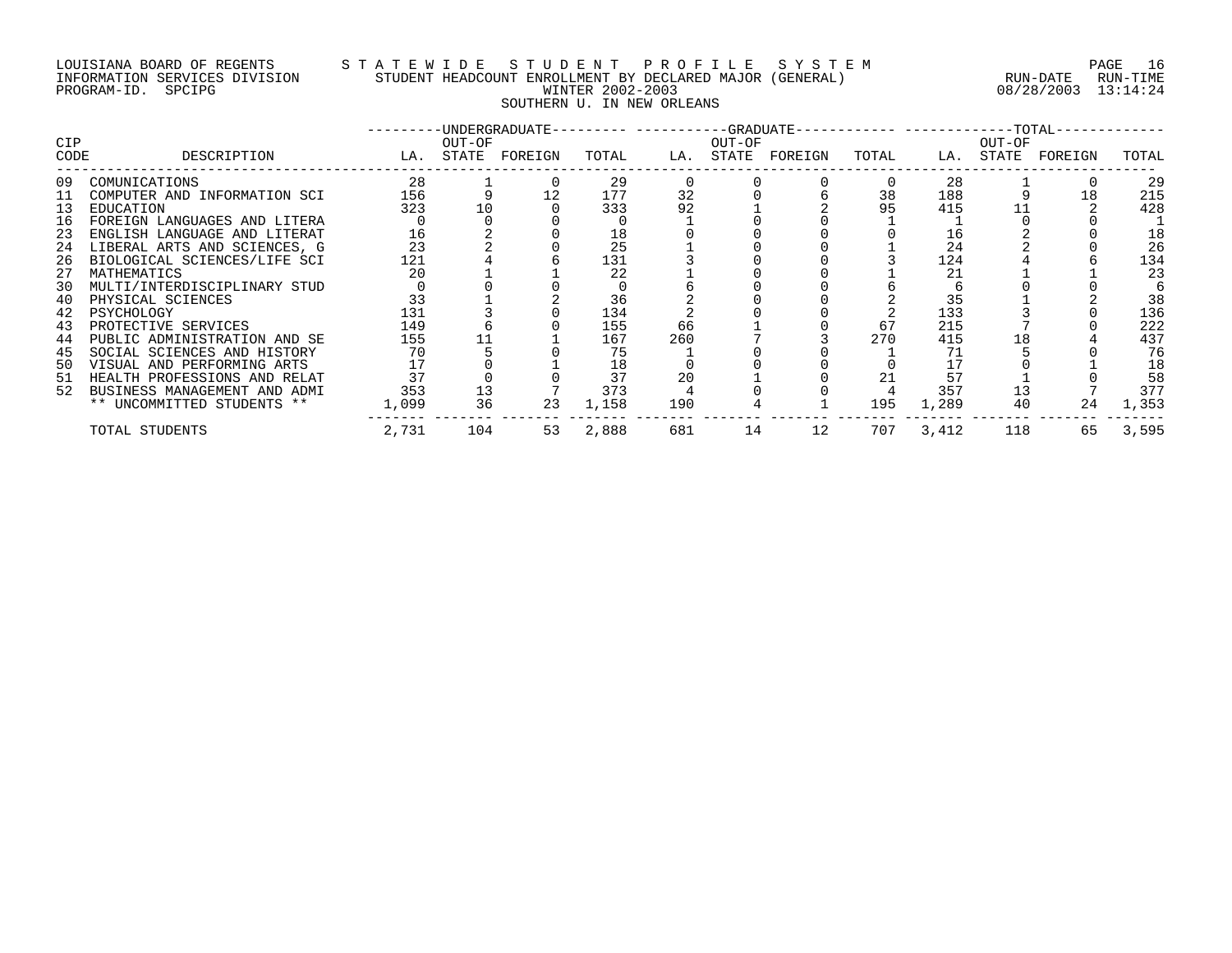# LOUISIANA BOARD OF REGENTS S T A T E W I D E S T U D E N T P R O F I L E S Y S T E M PAGE 17 INFORMATION SERVICES DIVISION STUDENT HEADCOUNT ENROLLMENT BY DECLARED MAJOR (GENERAL) RUN-DATE RUN-TIME PROGRAM-ID. SPCIPG WINTER 2002-2003 08/28/2003 13:14:24 SOUTHERN U. IN SHREVEPORT

| CIP<br>CODE | DESCRIPTION                     |       | OUT-OF | -UNDERGRADUATE--------- ----------GRADUATE----------- -----------TOTAL-<br>LA. STATE FOREIGN | TOTAL | OUT-OF | LA. STATE FOREIGN | TOTAL        |       | OUT-OF | LA. STATE FOREIGN | TOTAL |
|-------------|---------------------------------|-------|--------|----------------------------------------------------------------------------------------------|-------|--------|-------------------|--------------|-------|--------|-------------------|-------|
|             |                                 |       |        |                                                                                              |       |        |                   |              |       |        |                   |       |
| 11          | COMPUTER AND INFORMATION SCI    | 61    |        |                                                                                              | 61    |        |                   |              | 61    |        |                   | 61    |
|             | 12 PERSONAL AND MISCELLANEOUS S |       |        |                                                                                              | 12    |        |                   |              |       |        |                   |       |
| 13          | EDUCATION                       | 282   |        |                                                                                              | 282   |        |                   |              | 282   |        |                   | 282   |
| 15          | ENGINEERING-RELATED TECHNOLO    | 36    |        |                                                                                              | 36    |        |                   |              | 36    |        |                   | 36    |
| -20         | VOCATIONAL HOME ECONOMICS       |       |        |                                                                                              |       |        |                   |              |       |        |                   |       |
| 22          | LAW AND LEGAL STUDIES           |       |        |                                                                                              |       |        |                   |              |       |        |                   |       |
| 24          | LIBERAL ARTS AND SCIENCES, G    | 602   |        |                                                                                              | 602   |        |                   |              | 602   |        |                   | 602   |
| 26          | BIOLOGICAL SCIENCES/LIFE SCI    | 40    |        |                                                                                              | 40    |        |                   |              |       |        |                   | 40    |
| 27          | MATHEMATICS                     |       |        |                                                                                              |       |        |                   |              |       |        |                   |       |
| 40          | PHYSICAL SCIENCES               | 14    |        |                                                                                              | 14    |        |                   |              | 14    |        |                   | 14    |
| 43          | PROTECTIVE SERVICES             | 86    |        |                                                                                              | 86    |        |                   |              | 86    |        |                   | 86    |
| 45          | SOCIAL SCIENCES AND HISTORY     |       |        |                                                                                              |       |        |                   |              |       |        |                   |       |
| 47          | MECHANICS AND REPAIRERS         | 38    |        |                                                                                              | 38    |        |                   |              | 38    |        |                   | 38    |
| 51          | HEALTH PROFESSIONS AND RELAT    | 781   |        |                                                                                              | 781   |        |                   |              | 781   |        |                   | 781   |
|             | 52 BUSINESS MANAGEMENT AND ADMI | 227   |        |                                                                                              | 227   |        |                   |              | 227   |        |                   | 227   |
|             | TOTAL STUDENTS                  | 2,192 | 0      |                                                                                              | 2,192 | 0      |                   | $\mathbf{0}$ | 2,192 | 0      |                   | 2,192 |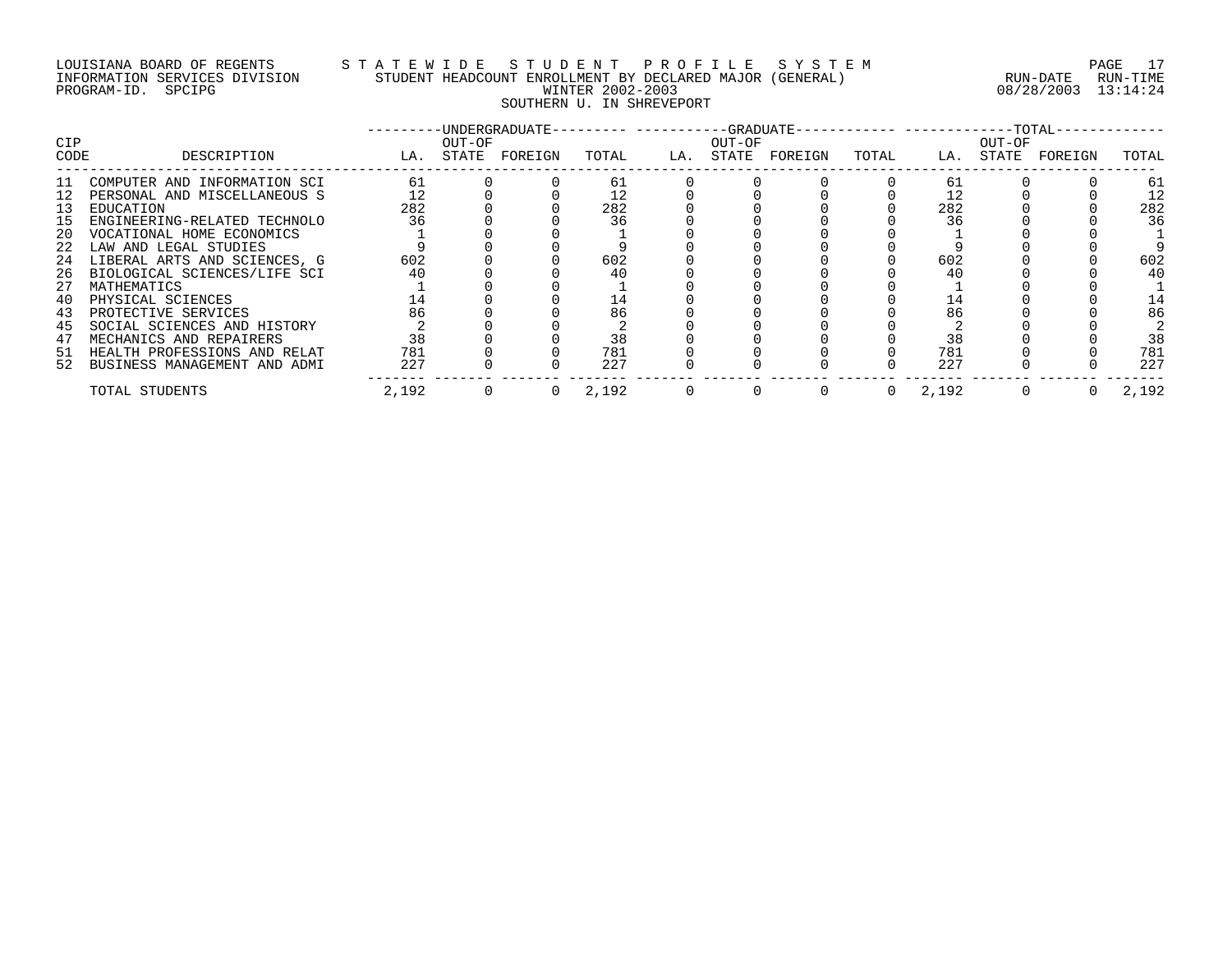#### LOUISIANA BOARD OF REGENTS S T A T E W I D E S T U D E N T P R O F I L E S Y S T E M PAGE 18 INFORMATION SERVICES DIVISION STUDENT HEADCOUNT ENROLLMENT BY DECLARED MAJOR (GENERAL) RUN-DATE RUN-TIME PROGRAM-ID. SPCIPG WINTER 2002-2003 08/28/2003 13:14:24 BATON ROUGE COMMUNITY COLLEGE

| CIP  |                              |       | OUT-OF | ·UNDERGRADUATE- |       |     | OUT-OF | -GRADUATE- |       |       | OUT-OF | -TOTAL- |       |
|------|------------------------------|-------|--------|-----------------|-------|-----|--------|------------|-------|-------|--------|---------|-------|
| CODE | DESCRIPTION                  | LA    | STATE  | FOREIGN         | TOTAL | LA. | STATE  | FOREIGN    | TOTAL | LA.   | STATE  | FOREIGN | TOTAL |
| 15   | ENGINEERING-RELATED TECHNOLO | 262   |        |                 | 263   |     |        |            |       | 262   |        |         | 263   |
| 24   | LIBERAL ARTS AND SCIENCES, G | 953   |        |                 | 960   |     |        |            |       | 953   |        |         | 960   |
| 52   | BUSINESS MANAGEMENT AND ADMI | 429   |        |                 | 432   |     |        |            |       | 429   |        |         | 432   |
|      | ** UNCOMMITTED STUDENTS **   | 2,787 |        | 26              | 2,845 |     |        |            |       | 2,787 | 32     | 26      | 2,845 |
|      | TOTAL STUDENTS               | 4,431 |        |                 | 4,500 |     |        |            |       | 4,431 | 34     |         | 4,500 |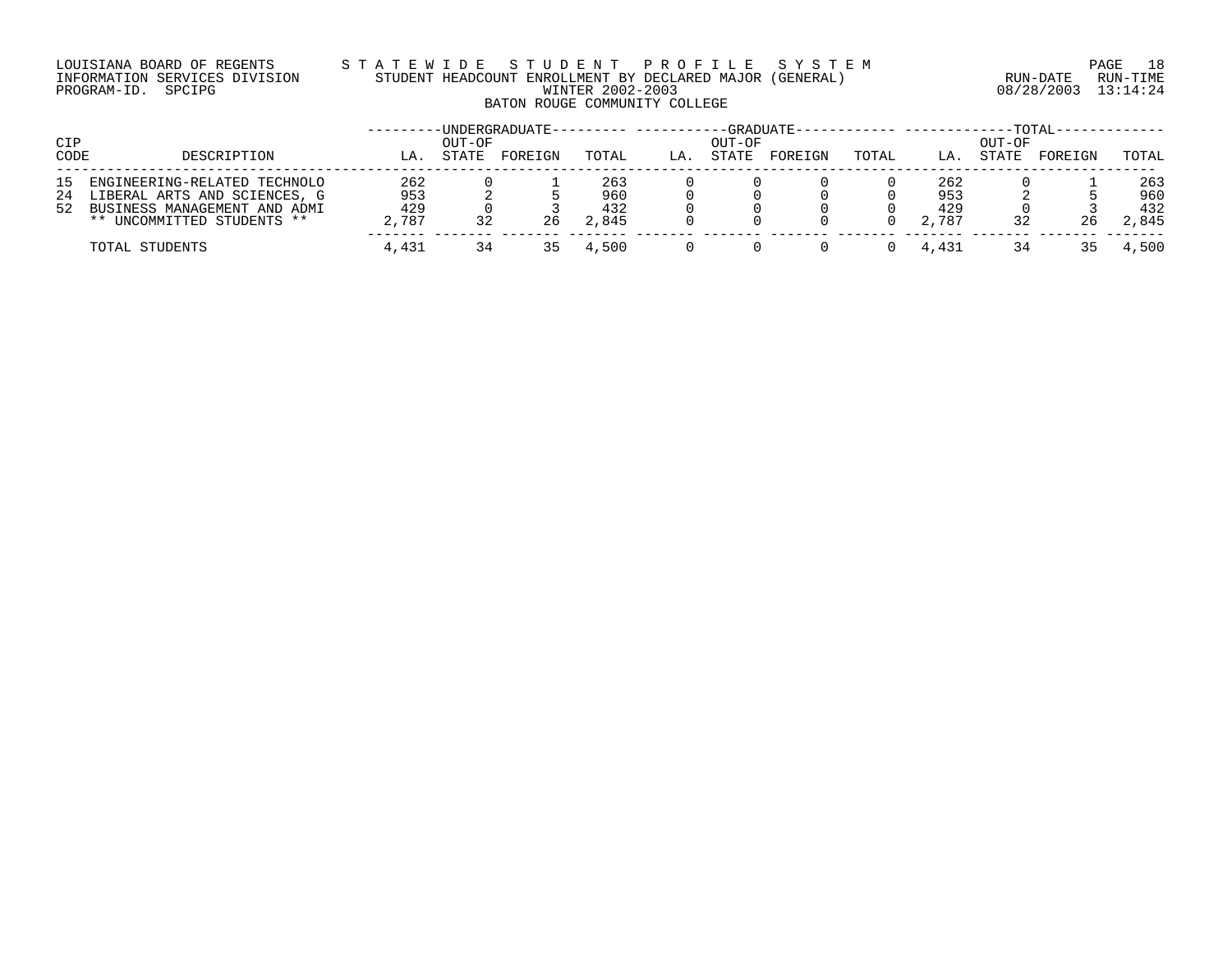# LOUISIANA BOARD OF REGENTS S T A T E W I D E S T U D E N T P R O F I L E S Y S T E M PAGE 19 INFORMATION SERVICES DIVISION STUDENT HEADCOUNT ENROLLMENT BY DECLARED MAJOR (GENERAL) RUN-DATE RUN-TIME PROGRAM-ID. SPCIPG WINTER 2002-2003 08/28/2003 13:14:24 BOSSIER PARISH COMMUNITY COLLEGE

| <b>CIP</b> |                              |       | OUT-OF | -UNDERGRADUATE- |       |     | OUT-OF |               |       |       | OUT-OF |         |       |
|------------|------------------------------|-------|--------|-----------------|-------|-----|--------|---------------|-------|-------|--------|---------|-------|
| CODE       | DESCRIPTION                  | LA.   | STATE  | FOREIGN         | TOTAL | LA. |        | STATE FOREIGN | TOTAL | LA.   | STATE  | FOREIGN | TOTAL |
| 09         | COMUNICATIONS                | 122   |        |                 | 125   |     |        |               |       | 122   |        |         | 125   |
| 10         | COMMUNICATIONS TECHNOLOGIES  | 16    |        |                 | 18    |     |        |               |       | 16    |        |         | 18    |
| 11         | COMPUTER AND INFORMATION SCI | 176   |        |                 | 176   |     |        |               |       | 176   |        |         | 176   |
|            | PERSONAL AND MISCELLANEOUS S | 21    |        |                 | 21    |     |        |               |       | 21    |        |         | 21    |
| 15         | ENGINEERING-RELATED TECHNOLO | 22    |        |                 | 22    |     |        |               |       | 22    |        |         | 22    |
| 24         | LIBERAL ARTS AND SCIENCES, G | 1,214 | 12     |                 | 1,226 |     |        |               |       | 1,214 |        |         | 1,226 |
| 43         | PROTECTIVE SERVICES          | 204   |        |                 | 206   |     |        |               |       | 204   |        |         | 206   |
| 47         | MECHANICS AND REPAIRERS      | 38    |        |                 | 39    |     |        |               |       | 38    |        |         | 39    |
| 48         | PRECISION PRODUCTION TRADES  | 56    |        |                 | 58    |     |        |               |       | 56    |        |         | 58    |
| 50         | VISUAL AND PERFORMING ARTS   | 24    |        |                 | 24    |     |        |               |       | 24    |        |         | 24    |
| 51         | HEALTH PROFESSIONS AND RELAT | 836   |        |                 | 845   |     |        |               |       | 836   |        |         | 845   |
| 52         | BUSINESS MANAGEMENT AND ADMI | 551   |        |                 | 554   |     |        |               |       | 551   |        |         | 554   |
|            | ** UNCOMMITTED STUDENTS **   | 393   |        |                 | 396   |     |        |               |       | 393   |        |         | 396   |
|            | ** TRANSFER STUDENTS **      | 491   |        |                 | 497   |     |        |               |       | 491   |        |         | 497   |
|            | TOTAL STUDENTS               | 4,164 | 43     |                 | 4,207 |     |        |               | 0     | 4,164 | 43     |         | 4,207 |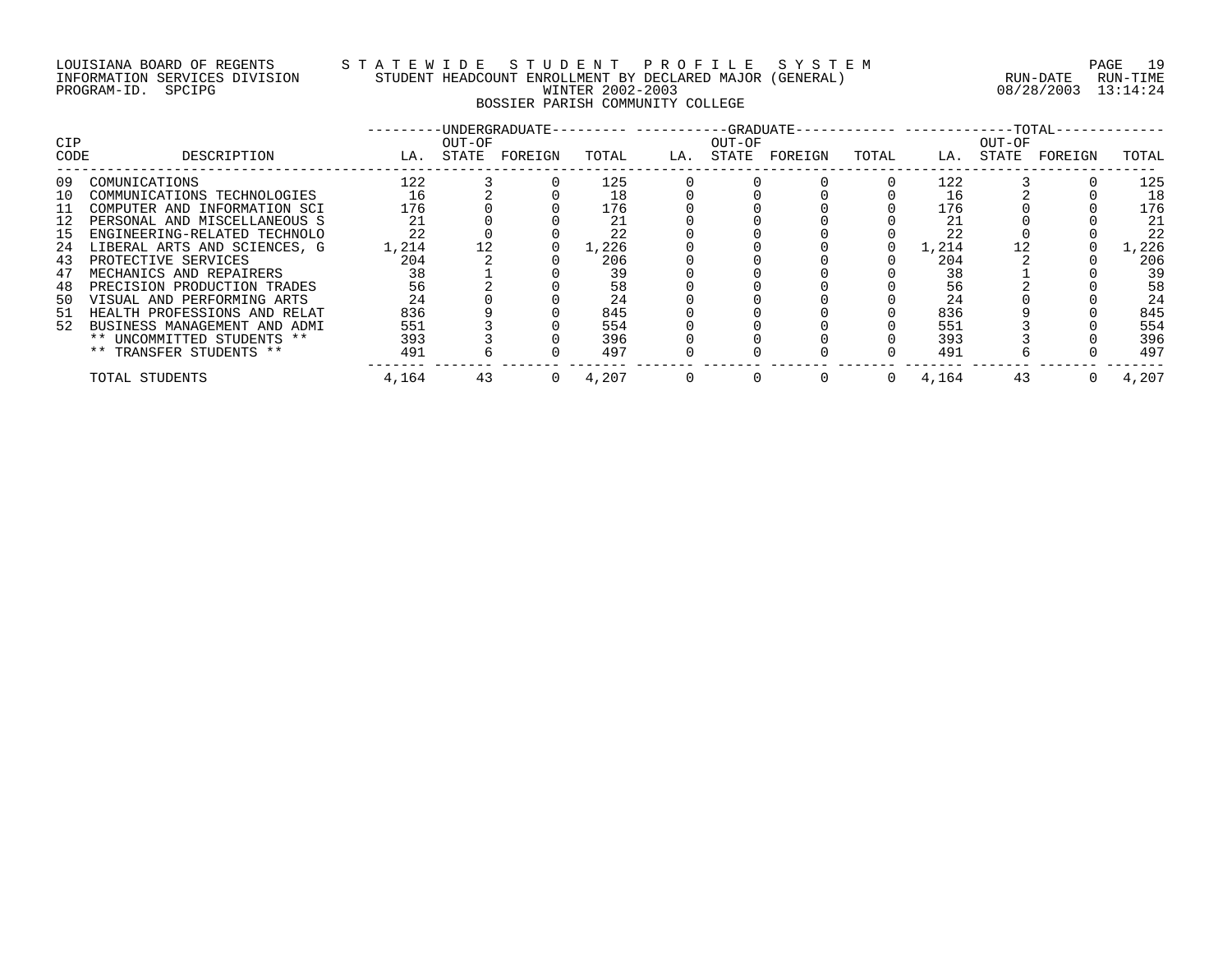#### LOUISIANA BOARD OF REGENTS S T A T E W I D E S T U D E N T P R O F I L E S Y S T E M PAGE 20 INFORMATION SERVICES DIVISION STUDENT HEADCOUNT ENROLLMENT BY DECLARED MAJOR (GENERAL) RUN-DATE RUN-TIME PROGRAM-ID. SPCIPG WINTER 2002-2003 08/28/2003 13:14:24 DELGADO COMMUNITY COLLEGE

|            |                                 |                   |        |    |            |        | ---------UNDERGRADUATE--------- ----------GRADUATE----------- -----------TOTAL------------ |                |                 |        |                         |            |
|------------|---------------------------------|-------------------|--------|----|------------|--------|--------------------------------------------------------------------------------------------|----------------|-----------------|--------|-------------------------|------------|
| <b>CIP</b> |                                 |                   | OUT-OF |    |            | OUT-OF |                                                                                            |                |                 | OUT-OF |                         |            |
| CODE       | DESCRIPTION                     | LA. STATE FOREIGN |        |    | TOTAL      |        | LA. STATE FOREIGN                                                                          |                |                 |        | TOTAL LA. STATE FOREIGN | TOTAL      |
|            | 01 AGRICULTURAL BUSINESS AND PR | 35                |        |    | 36         |        |                                                                                            |                | 35              |        |                         | 36         |
| 04         | ARCHITECTURE AND RELATED PRO    | 164               |        |    | 177        |        |                                                                                            |                | 164             |        |                         | 177        |
| 09         | COMUNICATIONS                   | 179               |        |    | 186        |        |                                                                                            |                | 179             |        |                         | 186        |
| 11         | COMPUTER AND INFORMATION SCI    | 469               |        |    | 484        |        |                                                                                            |                | 469             |        |                         | 484        |
|            | 12 PERSONAL AND MISCELLANEOUS S | 159               |        |    | 163        |        |                                                                                            |                | 159             |        |                         | 163        |
| 13         | EDUCATION                       | 726               |        |    | 734        |        |                                                                                            |                | 726             |        |                         | 734        |
| 15         | ENGINEERING-RELATED TECHNOLO    | 689               |        |    | 712        |        |                                                                                            |                | 689             |        |                         | 712        |
| 19         | HOME ECONOMICS                  | 55                |        |    | -55        |        |                                                                                            |                | 55              |        |                         | 55         |
|            | 20 VOCATIONAL HOME ECONOMICS    | 168               | 12     |    | 183        |        |                                                                                            |                | 168             | 12     |                         | 183        |
|            | 24 LIBERAL ARTS AND SCIENCES, G | 1,535             | 31     | 12 | 1,578      |        |                                                                                            |                | 1,535           | 31     | 12                      | 1,578      |
| 30         | MULTI/INTERDISCIPLINARY STUD    | 203               |        |    | 207        |        |                                                                                            |                | 203             |        |                         | 207        |
| 43         | PROTECTIVE SERVICES             | 646               | 10     |    | 657        |        |                                                                                            |                | 646             | 10     |                         | 657        |
| 46         | CONSTRUCTION TRADES             | 75                |        |    | 76         |        |                                                                                            |                | 75              |        |                         | 76         |
| 47         | MECHANICS AND REPAIRERS         | 278               |        |    | 282        |        |                                                                                            |                | 278             |        |                         | 282        |
| 48         | PRECISION PRODUCTION TRADES     | 108               |        |    | 108        |        |                                                                                            |                | 108             |        |                         | 108        |
| 50         | VISUAL AND PERFORMING ARTS      | 391               |        | 13 | 410        |        |                                                                                            |                | 391             |        |                         | 410        |
|            | 51 HEALTH PROFESSIONS AND RELAT | 6,022             | 45     | 16 | 6,083      |        |                                                                                            |                | 6,022           | 45     | 16                      | 6,083      |
| 52         | BUSINESS MANAGEMENT AND ADMI    | 1,947             | 22     | 42 | 2,011      |        |                                                                                            | $\Omega$       | 1,947           | 22     | 42                      | 2,011      |
|            | ** UNCOMMITTED STUDENTS **      | $1,119$ $31$      |        |    | 80 1,230   |        |                                                                                            | $\overline{0}$ | 1,119           | 31     | 80                      | 1,230      |
|            | TOTAL STUDENTS                  | 14,968            | 198    |    | 206 15,372 |        | $\begin{matrix}0&0&0\end{matrix}$                                                          |                | $0\quad 14,968$ | 198    |                         | 206 15,372 |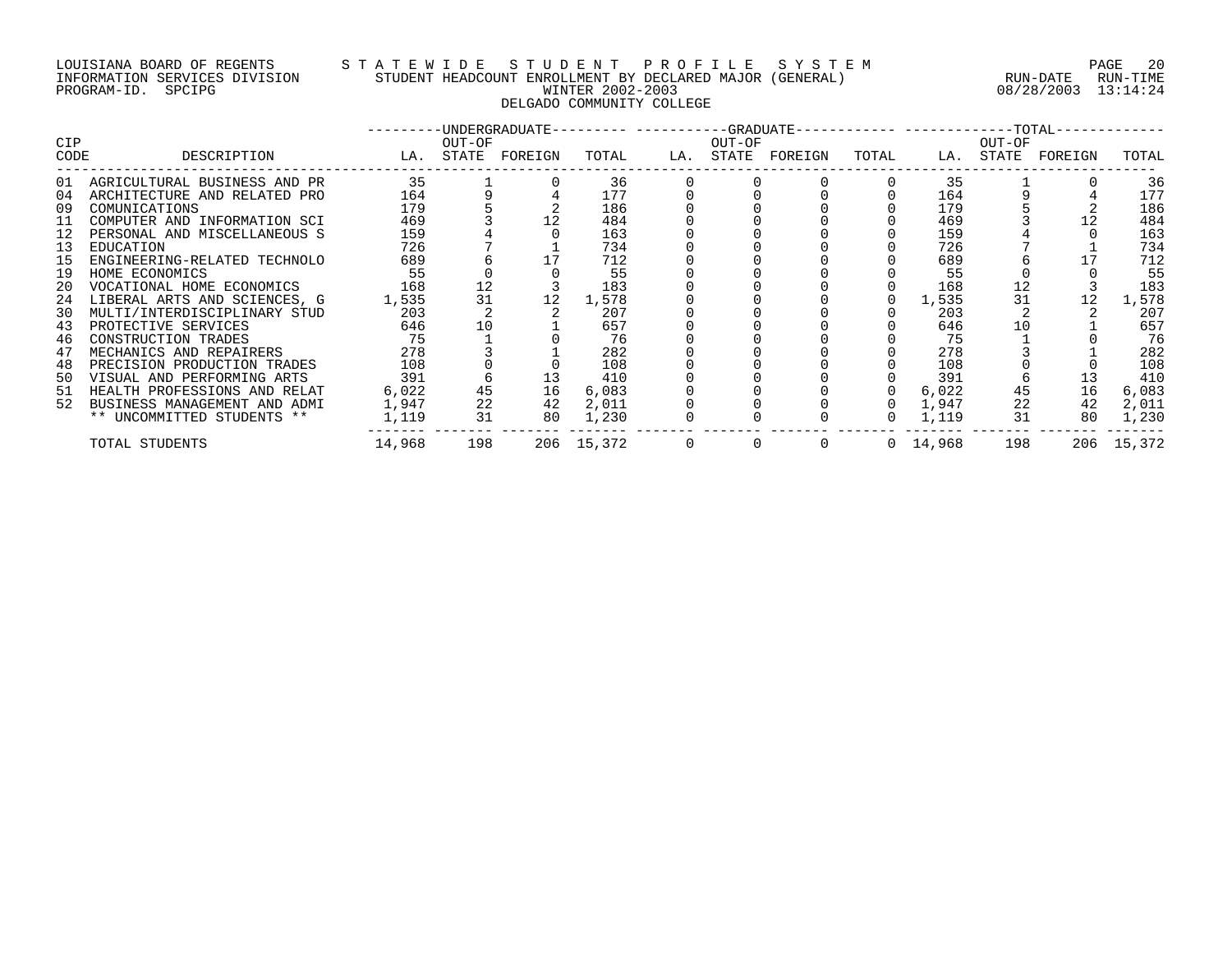# LOUISIANA BOARD OF REGENTS S T A T E W I D E S T U D E N T P R O F I L E S Y S T E M PAGE 21 INFORMATION SERVICES DIVISION STUDENT HEADCOUNT ENROLLMENT BY DECLARED MAJOR (GENERAL) RUN-DATE RUN-TIME PROGRAM-ID. SPCIPG WINTER 2002-2003 08/28/2003 13:14:24 ELAINE P. NUNEZ COMMUN. COLLEGE

| <b>CIP</b> |                                 |       | OUT-OF | -UNDERGRADUATE- |       |     | OUT-OF |         |       |       | OUT-OF |         |       |
|------------|---------------------------------|-------|--------|-----------------|-------|-----|--------|---------|-------|-------|--------|---------|-------|
| CODE       | DESCRIPTION                     | LA.   | STATE  | FOREIGN         | TOTAL | LA. | STATE  | FOREIGN | TOTAL | LA.   | STATE  | FOREIGN | TOTAL |
| -11        | COMPUTER AND INFORMATION SCI    | 107   |        |                 | 107   |     |        |         |       | 107   |        |         | 107   |
| 13         | EDUCATION                       | 94    |        |                 | 94    |     |        |         |       | 94    |        |         | 94    |
| 15         | ENGINEERING-RELATED TECHNOLO    | 117   |        |                 | 117   |     |        |         |       | 117   |        |         | 117   |
| -20        | VOCATIONAL HOME ECONOMICS       | 45    |        |                 | 45    |     |        |         |       | 45    |        |         | 45    |
| 22         | LAW AND LEGAL STUDIES           | 66    |        |                 | 66    |     |        |         |       | 66    |        |         | 66    |
|            | 24 LIBERAL ARTS AND SCIENCES, G | 590   |        |                 | 590   |     |        |         |       | 590   |        |         | 590   |
| 41         | SCIENCE TECHNOLOGIES            |       |        |                 |       |     |        |         |       |       |        |         |       |
| 46         | CONSTRUCTION TRADES             | 33    |        |                 | 33    |     |        |         |       | 33    |        |         | 33    |
| 47         | MECHANICS AND REPAIRERS         | 47    |        |                 | 47    |     |        |         |       | 47    |        |         | 47    |
| 48         | PRECISION PRODUCTION TRADES     | 67    |        |                 | 67    |     |        |         |       | 67    |        |         | 67    |
| 51         | HEALTH PROFESSIONS AND RELAT    | 415   |        |                 | 415   |     |        |         |       | 415   |        |         | 415   |
| 52         | BUSINESS MANAGEMENT AND ADMI    | 272   |        |                 | 272   |     |        |         |       | 272   |        |         | 272   |
|            | ** UNCOMMITTED STUDENTS **      | 348   |        |                 | 349   |     |        |         |       | 348   |        |         | 349   |
|            | TOTAL STUDENTS                  | 2,202 |        |                 | 2,203 |     |        |         | 0     | 2,202 |        |         | 2,203 |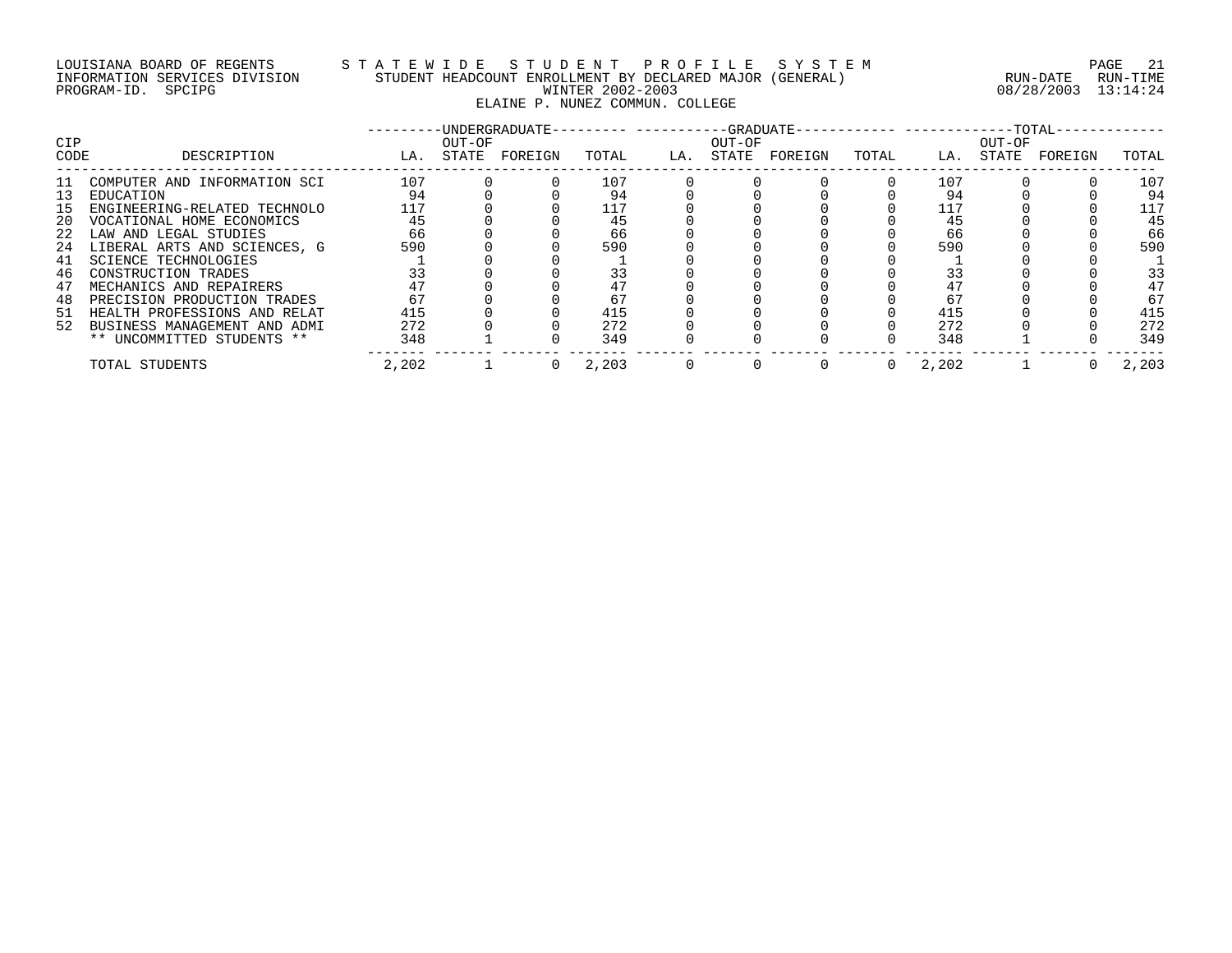#### LOUISIANA BOARD OF REGENTS S T A T E W I D E S T U D E N T P R O F I L E S Y S T E M PAGE 22 INFORMATION SERVICES DIVISION STUDENT HEADCOUNT ENROLLMENT BY DECLARED MAJOR (GENERAL) RUN-DATE RUN-TIME PROGRAM-ID. SPCIPG WINTER 2002-2003 08/28/2003 13:14:24 RIVER PARISHES COMMUNITY COLLEGE

| CIP<br>CODE | DESCRIPTION                                                | LА         | OUT-OF<br><b>STATE</b> | -UNDERGRADUATE--<br>FOREIGN | TOTAL      | LA | OUT-OF<br>STATE | -GRADUATE-<br>FOREIGN | TOTAL | LA.        | OUT-OF<br>STATE | -TOTAL-<br>FOREIGN | TOTAL      |
|-------------|------------------------------------------------------------|------------|------------------------|-----------------------------|------------|----|-----------------|-----------------------|-------|------------|-----------------|--------------------|------------|
| 24          | LIBERAL ARTS AND SCIENCES, G<br>** UNCOMMITTED STUDENTS ** | 327<br>263 |                        |                             | 327<br>263 |    |                 |                       |       | 327<br>263 |                 |                    | 327<br>263 |
|             | TOTAL STUDENTS                                             | 590        |                        |                             | 590        |    |                 |                       |       | 590        |                 |                    | 590        |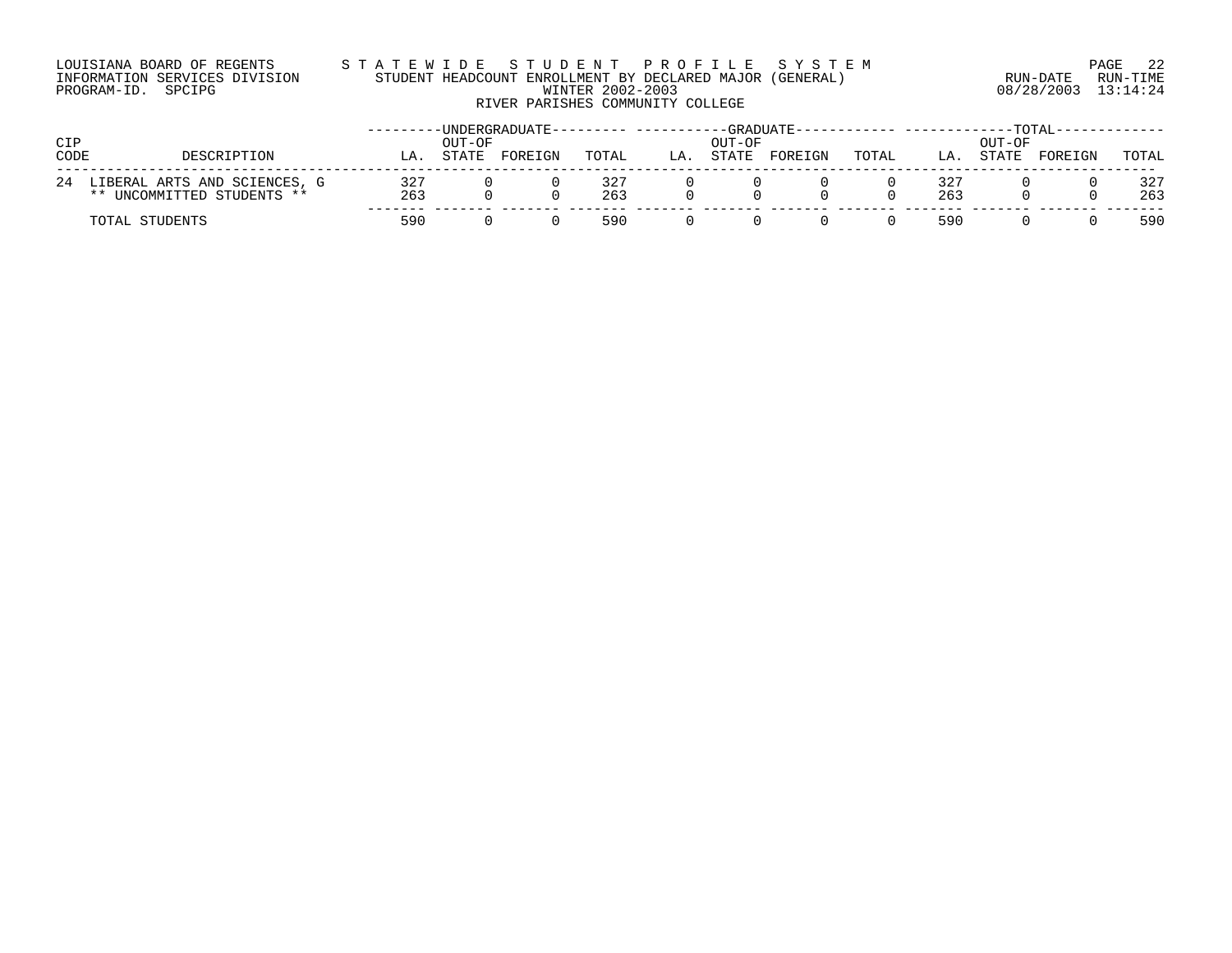# LOUISIANA BOARD OF REGENTS S T A T E W I D E S T U D E N T P R O F I L E S Y S T E M PAGE 23 INFORMATION SERVICES DIVISION STUDENT HEADCOUNT ENROLLMENT BY DECLARED MAJOR (GENERAL) RUN-DATE RUN-TIME PROGRAM-ID. SPCIPG WINTER 2002-2003 08/28/2003 13:14:24 SOUTH LA. COMMUNITY COLLEGE

|      |                              |       |        | -UNDERGRADUATE- | .     |     |        | -GRADUATE------------ --------- |       |         | $-TOTAL$ |         |       |
|------|------------------------------|-------|--------|-----------------|-------|-----|--------|---------------------------------|-------|---------|----------|---------|-------|
| CIP  |                              |       | OUT-OF |                 |       |     | OUT-OF |                                 |       |         | OUT-OF   |         |       |
| CODE | DESCRIPTION                  | LA.   | STATE  | FOREIGN         | TOTAL | LA. | STATE  | FOREIGN                         | TOTAL | LA.     | STATE    | FOREIGN | TOTAL |
| 13   | EDUCATION                    | 290   |        |                 | 291   |     |        |                                 |       | 290     |          |         | 291   |
| 15   | ENGINEERING-RELATED TECHNOLO | 29    |        |                 | 29    |     |        |                                 |       | 29      |          |         | 29    |
| 24   | LIBERAL ARTS AND SCIENCES, G | 193   |        |                 | 196   |     |        |                                 |       | 193     |          |         | 196   |
| 43   | PROTECTIVE SERVICES          |       |        |                 |       |     |        |                                 |       | $4^-$   |          |         | 47    |
| 51   | HEALTH PROFESSIONS AND RELAT |       |        |                 | 18    |     |        |                                 |       |         |          |         | 18    |
| 52   | BUSINESS MANAGEMENT AND ADMI | 116   |        |                 | 117   |     |        |                                 |       | 116     |          |         | 117   |
|      | ** UNCOMMITTED STUDENTS **   | 523   |        |                 | 523   |     |        |                                 |       | 523     |          |         | 523   |
|      | TOTAL STUDENTS               | 1,215 |        |                 |       |     |        |                                 |       | . . 215 |          |         | .221  |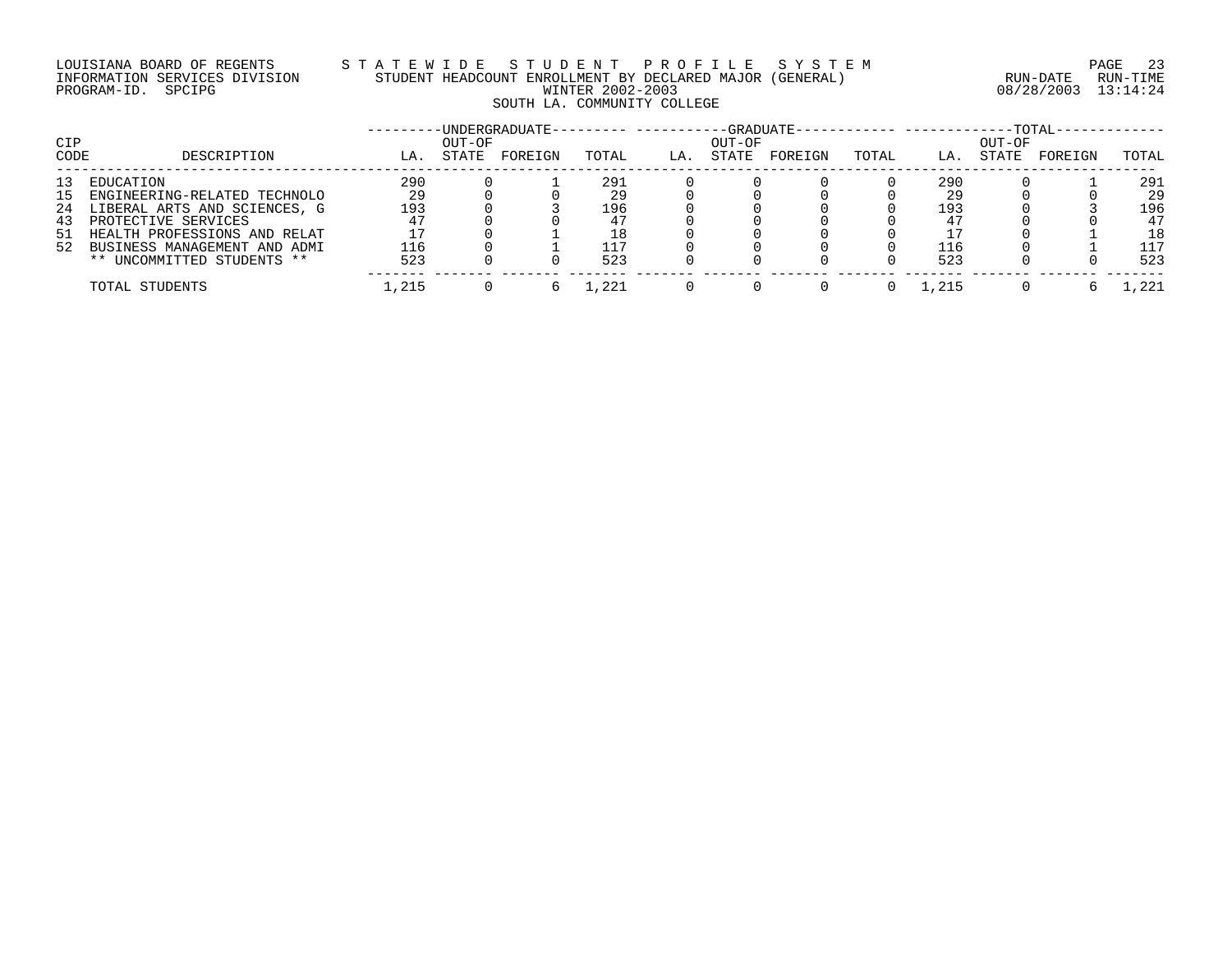### LOUISIANA BOARD OF REGENTS S T A T E W I D E S T U D E N T P R O F I L E S Y S T E M PAGE 24 INFORMATION SERVICES DIVISION STUDENT HEADCOUNT ENROLLMENT BY DECLARED MAJOR (GENERAL) RUN-DATE RUN-TIME PROGRAM-ID. SPCIPG WINTER 2002-2003 08/28/2003 13:14:24 LA. DELTA COMMUNITY COLLEGE

| CIP<br>CODE | DESCRIPTION                                                                                | LA               | OUT-OF<br>STATE | -UNDERGRADUATE-<br>FOREIGN | TOTAL            | LA. | OUT-OF<br>STATE | -GRADUATE-<br>FOREIGN | TOTAL | LA.              | OUT-OF<br>STATE | TOTAL<br>FOREIGN | TOTAL            |
|-------------|--------------------------------------------------------------------------------------------|------------------|-----------------|----------------------------|------------------|-----|-----------------|-----------------------|-------|------------------|-----------------|------------------|------------------|
| 24<br>52    | LIBERAL ARTS AND SCIENCES, G<br>BUSINESS MANAGEMENT AND ADMI<br>** UNCOMMITTED STUDENTS ** | 116<br>29<br>363 |                 |                            | ⊥16<br>29<br>380 |     |                 |                       |       | 116<br>29<br>363 |                 |                  | 116<br>29<br>380 |
|             | TOTAL STUDENTS                                                                             | 508              |                 |                            | 525              |     |                 |                       |       | 508              |                 |                  | 525              |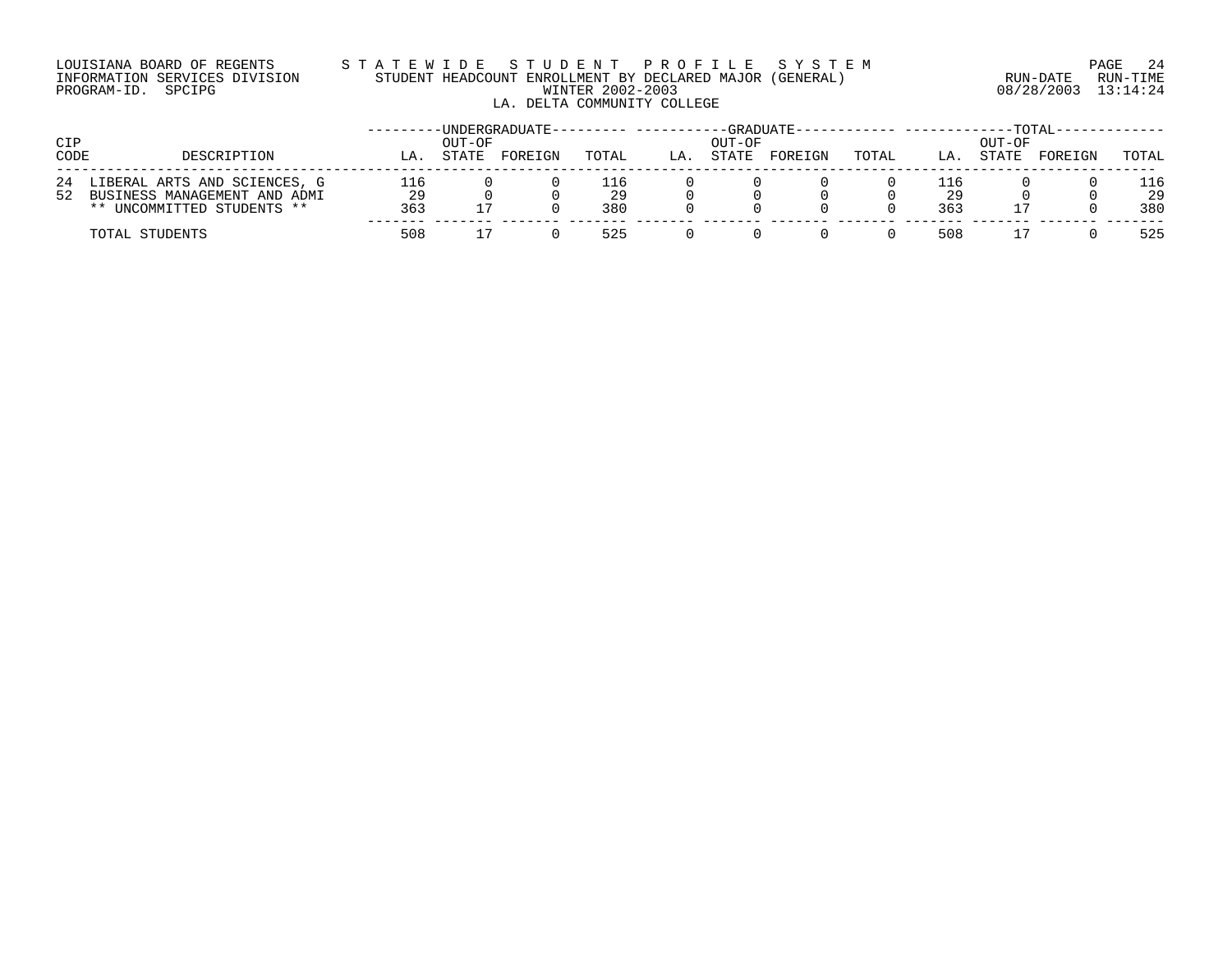#### LOUISIANA BOARD OF REGENTS S T A T E W I D E S T U D E N T P R O F I L E S Y S T E M PAGE 25 INFORMATION SERVICES DIVISION STUDENT HEADCOUNT ENROLLMENT BY DECLARED MAJOR (GENERAL) RUN-DATE RUN-TIME PROGRAM-ID. SPCIPG WINTER 2002-2003 08/28/2003 13:14:24 UNIVERSITY OF LA. SYSTEM TOTALS

| CIP  |                                                                                            |                   |                          |                         |                |                | --------DNDERGRADUATE--------- ----------GRADUATE----------- ------------TOTAL------------ |                   |                |                |                          |                   |            |
|------|--------------------------------------------------------------------------------------------|-------------------|--------------------------|-------------------------|----------------|----------------|--------------------------------------------------------------------------------------------|-------------------|----------------|----------------|--------------------------|-------------------|------------|
|      |                                                                                            |                   | OUT-OF                   |                         |                |                | OUT-OF                                                                                     |                   |                |                | OUT-OF                   |                   |            |
| CODE | DESCRIPTION                                                                                |                   |                          | LA. STATE FOREIGN       | TOTAL          |                |                                                                                            | LA. STATE FOREIGN | TOTAL          |                |                          | LA. STATE FOREIGN | TOTAL      |
|      | 01 AGRICULTURAL BUSINESS AND PR                                                            | 132               | 9                        |                         | 142            | $\mathbf 0$    | 0                                                                                          | 0                 | $\mathbf 0$    | 132            | 9                        |                   | 142        |
|      | 02 AGRICULTURAL SCIENCES                                                                   | 303               | 29                       | $\Omega$                | 332            | $\Omega$       | 0                                                                                          | $\Omega$          | $\overline{0}$ | 303            | 29                       | $\Omega$          | 332        |
| 03   | CONSERVATION AND RENEWABLE N                                                               | 287               | 20                       | $\Omega$                | 307            | $\Omega$       | $\mathbf 0$                                                                                | $\mathbf 0$       | $\mathbf{0}$   | 287            | 20                       | $\Omega$          | 307        |
| 04   | ARCHITECTURE AND RELATED PRO                                                               | 532               | 56                       | 36                      | 624            |                | $\Omega$                                                                                   | $\Omega$          |                | 533            | 56                       | 36                | 625        |
| 05   | AREA, ETHNIC AND CULTURAL ST                                                               | $\overline{0}$    | $\Omega$                 | $\overline{0}$          | $\overline{0}$ |                |                                                                                            | 11                | 19             | $\overline{2}$ | 6                        | 11                | 19         |
| 08   | MARKETING OPERATIONS/MARKETI                                                               | 123               | $\overline{1}$           |                         | 125            | $\Omega$       | $\mathbf 0$                                                                                | $\overline{0}$    | $\overline{0}$ | 123            | $\overline{1}$           | $\mathbf{1}$      | 125        |
| 09   | COMUNICATIONS                                                                              | 1,574             | 172                      | 23                      | 1,769          | 70             | 11                                                                                         | 13                | 94             | 1,644          | 183                      | 36                | 1,863      |
| 11   | COMPUTER AND INFORMATION SCI                                                               | 1,663             | 162                      | 81                      | 1,906          | 29             | 3                                                                                          | 238               | 270            | 1,692          | 165                      | 319               | 2,176      |
| 12   | PERSONAL AND MISCELLANEOUS S                                                               | 36                | $\overline{\phantom{a}}$ | $\Omega$                | 39             | $\Omega$       | $\Omega$                                                                                   | $\overline{0}$    | $\Omega$       | 36             | $\overline{\phantom{a}}$ | $\Omega$          | 39         |
| 13   | EDUCATION                                                                                  | 8,290             | 557                      | 50                      | 8,897          | 3,019          | 135                                                                                        | 31                | 3,185          | 11,309         | 692                      | 81                | 12,082     |
| 14   | ENGINEERING                                                                                | 1,850             | 218                      | 150                     | 2,218          | 74             | 13                                                                                         | 391               | 478            | 1,924          | 231                      | 541               | 2,696      |
| 15   | ENGINEERING-RELATED TECHNOLO                                                               | 1,543             | 94                       | - 8                     | 1,645          | $\Omega$       | $\overline{0}$                                                                             | $\overline{0}$    | $\Omega$       | 1,543          | 94                       | - 8               | 1,645      |
| 16   | FOREIGN LANGUAGES AND LITERA                                                               | 117               | 11                       | 4                       | 132            | 3              | $\Omega$                                                                                   |                   | 8              | 120            | 11                       |                   | 140        |
| 19   | HOME ECONOMICS                                                                             | 1,470             | 62                       | 14                      | 1,546          | 88             | 25                                                                                         | 2                 | 115            | 1,558          | 87                       | 16                | 1,661      |
| 20   |                                                                                            | $\frac{238}{315}$ | 13                       | $\mathbf{1}$            | 252            | $\Omega$       | $\overline{0}$                                                                             | $\mathsf{O}$      | $\overline{0}$ | 238            | 13                       | $\mathbf{1}$      | 252        |
| 22   |                                                                                            |                   | 45                       | 1                       | 361            | $\Omega$       | $\Omega$                                                                                   | $\Omega$          | $\Omega$       | 315            | 45                       | 1                 | 361        |
| 23   | ENGLISH LANGUAGE AND LITERAT                                                               | 695               | 54                       | $\frac{4}{3}$           | 753            | 167            | 61                                                                                         | 6                 | 234            | 862            | 115                      | 10                | 987        |
| 24   | LIBERAL ARTS AND SCIENCES, G                                                               | 4,547             | 539                      | 27                      | 5,113          | 12             | 2                                                                                          | $\Omega$          | 14             | 4,559          | 541                      | 27                | 5,127      |
| 26   | BIOLOGICAL SCIENCES/LIFE SCI                                                               | 2,633             | 228                      | 26                      | 2,887          | 90             | 47                                                                                         | 27                | 164            | 2,723          | 275                      | 53                | 3,051      |
| 27   | MATHEMATICS                                                                                | 172               | 18                       | 6                       | 196            | 45             | $\overline{3}$                                                                             | 45                | 93             | 217            | 21                       | 51                | 289        |
| 30   | MULTI/INTERDISCIPLINARY STUD                                                               | $\overline{0}$    | $\overline{0}$           | $\overline{0}$          | $\overline{0}$ | 51             |                                                                                            | 6                 | 60             | 51             | $\overline{\phantom{a}}$ | 6                 | 60         |
|      | 31 PARKS, RECREATION, LEISURE A                                                            | 338               | 45                       |                         | 386            | 36             | 18                                                                                         |                   | 55             | 374            | 63                       |                   | 441        |
| 38   | PHILOSOPHY AND RELIGION                                                                    | 23                | $\overline{0}$           | $\Omega$                | 23             | $\Omega$       | $\Omega$                                                                                   | $\Omega$          | $\Omega$       | 23             | $\Omega$                 | $\Omega$          | 23         |
| 40   | PHYSICAL SCIENCES                                                                          | 488               | 49                       | 13                      | 550            | 38             | 13                                                                                         | 28                | 79             | 526            | 62                       | 41                | 629        |
| 41   | SCIENCE TECHNOLOGIES                                                                       | $\overline{1}$    | $\overline{0}$           | $\overline{0}$          | <sup>1</sup>   | $\overline{0}$ | $\Omega$                                                                                   | $\overline{0}$    | $\overline{0}$ | $\mathbf{1}$   | $\overline{0}$           | $\Omega$          | -1         |
| 42   | PSYCHOLOGY                                                                                 | 1,847             | 186                      | 13                      | 2,046          | 297            | 45                                                                                         | 12                | 354            | 2,144          | 231                      | 25                | 2,400      |
| 43   | PROTECTIVE SERVICES                                                                        | 1,853             | 155                      | -5                      | 2,013          | 70             | $\overline{4}$                                                                             | 2                 | 76             | 1,923          | 159                      | 7                 | 2,089      |
| 44   | PUBLIC ADMINISTRATION AND SE                                                               | 668               | - 21                     | 1                       | 690            | 106            | 12                                                                                         |                   | 119            | 774            | 33                       | -2                | 809        |
| 45   | PUBLIC ADMINISTRATION AND SE<br>SOCIAL SCIENCES AND HISTORY<br>DEFCISION DRODUCTION TRADES | 1,717             | 133                      | 11                      | 1,861          | 101            | 11                                                                                         | 2                 | 114            | 1,818          | 144                      | 13                | 1,975      |
| 48   | PRECISION PRODUCTION TRADES                                                                | $\overline{30}$   | 19                       | 2                       | 51             | $\Omega$       | $\Omega$                                                                                   | $\overline{0}$    | $\Omega$       | 30             | 19                       |                   | 51         |
| 49   | TRANSPORTATION AND MATERIALS                                                               | 219               | 84                       |                         | 310            | $\overline{0}$ | $\Omega$                                                                                   | $\overline{0}$    | $\overline{0}$ | 219            | 84                       |                   | 310        |
| 50   | VISUAL AND PERFORMING ARTS                                                                 | 1,877             | 143                      | 24                      | 2,044          | 50             | 9                                                                                          | 14                | 73             | 1,927          | 152                      | 38                | 2,117      |
|      | 51 HEALTH PROFESSIONS AND RELAT                                                            | 9,198             | 335                      | 35                      | 9,568          | 775            | 56                                                                                         | 57                | 888            | 9,973          | 391                      | 92                | 10,456     |
| 52   | BUSINESS MANAGEMENT AND ADMI                                                               | 10,194            | 599                      |                         | 226 11,019     | 550            | 36                                                                                         | 207               |                | 793 10,744     | 635                      |                   | 433 11,812 |
|      | ** UNCOMMITTED STUDENTS **                                                                 | 6,026             | 396                      | 45                      | 6,467          | 2,488          | 70                                                                                         | 25                | 2,583          | 8,514          | 466                      | 70                | 9,050      |
|      | ** TRANSFER STUDENTS **                                                                    | 293               | 6                        | $\overline{\mathbf{c}}$ | 301            | $\overline{0}$ | $\Omega$                                                                                   | $\overline{0}$    | $\Omega$       | 293            | -6                       | 2                 | 301        |
|      | TOTAL STUDENTS                                                                             | 61,292            | 4,462                    |                         | 820 66,574     | 8,162          | 583                                                                                        | 1,124             |                | 9,869 69,454   | 5,045                    | 1,944 76,443      |            |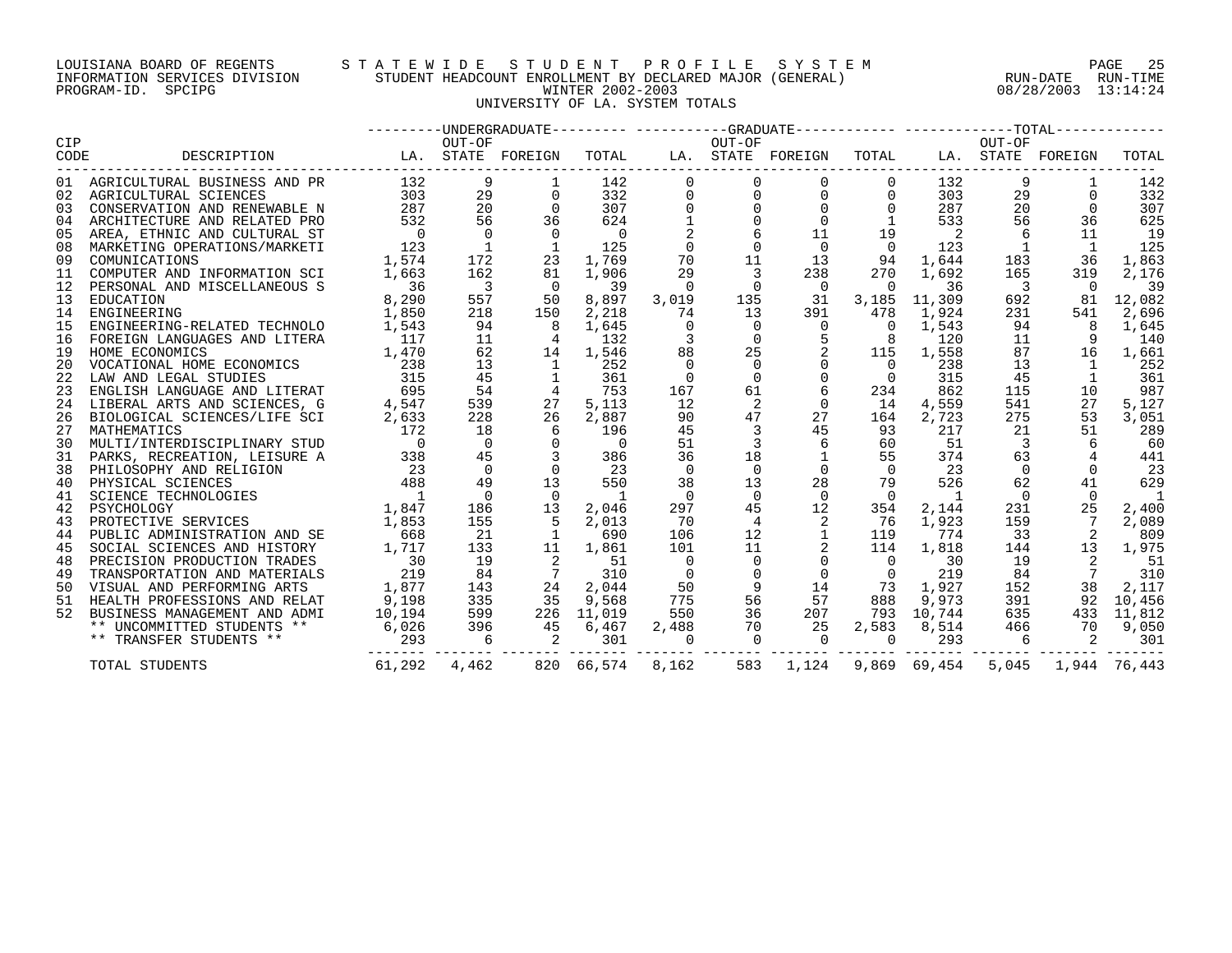#### LOUISIANA BOARD OF REGENTS S T A T E W I D E S T U D E N T P R O F I L E S Y S T E M PAGE 26 INFORMATION SERVICES DIVISION STUDENT HEADCOUNT ENROLLMENT BY DECLARED MAJOR (GENERAL) RUN-DATE RUN-TIME PROGRAM-ID. SPCIPG WINTER 2002-2003 08/28/2003 13:14:24 L.S.U. SYSTEM TOTALS

|             |                                                          |                   |                                                |                 |                |                | ---------UNDERGRADUATE--------- ----------GRADUATE----------- -------------TOTAL------------ |                                                  |                |       |                |                   |              |
|-------------|----------------------------------------------------------|-------------------|------------------------------------------------|-----------------|----------------|----------------|----------------------------------------------------------------------------------------------|--------------------------------------------------|----------------|-------|----------------|-------------------|--------------|
| CIP<br>CODE | DESCRIPTION                                              | LA. STATE FOREIGN | OUT-OF                                         |                 | TOTAL          |                | OUT-OF                                                                                       | LA. STATE FOREIGN                                | TOTAL          |       | OUT-OF         | LA. STATE FOREIGN | TOTAL        |
|             |                                                          | 108               | 6                                              | 14              | 128            | 7              | 3                                                                                            |                                                  |                | 115   | 9              | 35                |              |
| 02          | 01 AGRICULTURAL BUSINESS AND PR<br>AGRICULTURAL SCIENCES | 459               | 47                                             | 8               | 514            | 59             | 19                                                                                           | 21<br>59                                         | 31<br>137      | 518   | 66             | 67                | 159<br>651   |
| 03          | CONSERVATION AND RENEWABLE N                             | 213               | 11                                             |                 | 226            | 48             | 22                                                                                           | 33                                               | 103            | 261   | 33             | 35                | 329          |
| 04          |                                                          | 687               | 79                                             | 19              | 785            | 76             | 31                                                                                           | 15                                               | 122            | 763   | 110            | 34                | 907          |
|             | ARCHITECTURE AND RELATED PRO                             | $\overline{9}$    | $\Omega$                                       | $\Omega$        | $\overline{9}$ | $\Omega$       | $\Omega$                                                                                     | $\overline{0}$                                   | $\Omega$       | 9     | $\overline{0}$ | $\Omega$          | 9            |
| 05          | AREA, ETHNIC AND CULTURAL ST                             | 244               |                                                | $\Omega$        | 265            | $\overline{0}$ | $\Omega$                                                                                     | $\overline{0}$                                   |                | 244   | 21             |                   | 265          |
| 08<br>09    | MARKETING OPERATIONS/MARKETI                             |                   | 21<br>210                                      |                 |                | 33             | 12                                                                                           | 13                                               | $\Omega$<br>58 |       |                | $\Omega$<br>35    |              |
|             | COMUNICATIONS                                            | 1,775             |                                                | 22              | 2,007          |                |                                                                                              |                                                  |                | 1,808 | 222            |                   | 2,065        |
| 11          | COMPUTER AND INFORMATION SCI                             | 1,078             | 28                                             | 48              | 1,154          | 52             | 5                                                                                            | 125                                              | 182            | 1,130 | 33             | 173               | 1,336        |
| 13          | EDUCATION                                                | 3,456             | 257                                            | 14              | 3,727          | 1,172          | 61                                                                                           | 34                                               | 1,267          | 4,628 | 318            | 48                | 4,994        |
| 14          | ENGINEERING                                              | 3,233             | 214                                            | 240             | 3,687          | 233            | 20                                                                                           | 533                                              | 786            | 3,466 | 234            | 773               | 4,473        |
| 15          | ENGINEERING-RELATED TECHNOLO                             | 535               | 37                                             | $\Omega$        | 572            | $\overline{0}$ | $\Omega$<br>10                                                                               | $\overline{0}$                                   | $\overline{0}$ | 535   | 37<br>27       | $\Omega$          | 572          |
| 16          | FOREIGN LANGUAGES AND LITERA                             | 127               | 17                                             |                 | 147            | 45             |                                                                                              | 24                                               | 79             | 172   |                | 27                | 226          |
| 19          | HOME ECONOMICS                                           | 320               | 24                                             |                 | 345            | 21             | $\overline{3}$                                                                               | 10                                               | 34             | 341   | 27             | 11                | 379          |
| 22          | LAW AND LEGAL STUDIES                                    | 83                | $\mathbf{1}$                                   |                 | 84             | 563            | 59                                                                                           | 8                                                | 630            | 646   | 60             |                   | 714          |
| 23          | ENGLISH LANGUAGE AND LITERAT 943                         |                   | 72                                             | $\overline{4}$  | 1,019          | 126            | 69                                                                                           | 13                                               | 208            | 1,069 | 141            | 17                | 1,227        |
| 24          | LIBERAL ARTS AND SCIENCES, G                             | 2,312             | 111                                            | 17              | 2,440          | 69             | $7\overline{ }$                                                                              | $\overline{1}$                                   | 77             | 2,381 | 118            | 18                | 2,517        |
| 25          | LIBRARY SCIENCE                                          | $\overline{0}$    | $\overline{0}$                                 | $\overline{0}$  | $\overline{0}$ | 153            | 16                                                                                           | $\overline{7}$                                   | 176            | 153   | 16             |                   | 176          |
| 26          | BIOLOGICAL SCIENCES/LIFE SCI                             | 2,782             | 158                                            | 30              | 2,970          | 76             | 58                                                                                           | 62                                               | 196            | 2,858 | 216            | 92                | 3,166        |
| 27          | MATHEMATICS                                              | 148               | 12                                             | $7\overline{ }$ | 167            | 47             | 14                                                                                           | 61                                               | 122            | 195   | 26             | 68                | 289          |
| 30          | MULTI/INTERDISCIPLINARY STUD 76                          |                   | 12                                             |                 | 91             | 33             |                                                                                              |                                                  | 34             | 109   | 13             |                   | 125          |
| 38          | PHILOSOPHY AND RELIGION                                  | 120               | 8                                              |                 | 128            |                | $\Omega$                                                                                     |                                                  |                | 128   | 8              |                   | 136          |
| 40          | PHYSICAL SCIENCES                                        | 403               | 24                                             | 13              | 440            | 130            | 68                                                                                           | 156                                              | 354            | 533   | 92             | 169               | 794          |
| 42          | 1,758<br>PSYCHOLOGY                                      |                   | 106                                            | 12              | 1,876          | 65             | 53                                                                                           |                                                  | 122            | 1,823 | 159            | 16                | 1,998        |
| 43          | PROTECTIVE SERVICES                                      | 473               | 17                                             |                 | 490            | $\overline{0}$ | $\overline{0}$                                                                               |                                                  | $\overline{0}$ | 473   | 17             |                   | 490          |
| 44          | PUBLIC ADMINISTRATION AND SE                             | $\overline{0}$    | $\overline{0}$                                 | $\overline{0}$  | $\overline{0}$ | 348            | 13                                                                                           | 6                                                | 367            | 348   | 13             |                   | 367          |
| 45          | SOCIAL SCIENCES AND HISTORY                              | 2,521             | 186                                            | 27              | 2,734          | 282            | 102                                                                                          | 58                                               | 442            | 2,803 | 288            | 85                | 3,176        |
|             | 50 VISUAL AND PERFORMING ARTS                            | 1,237             | 165                                            | 40              | 1,442          | 173            | 178                                                                                          | 59                                               | 410            | 1,410 | 343            | 99                | 1,852        |
| 51          | HEALTH PROFESSIONS AND RELAT                             | 2,011             | 20                                             | 6               | 2,037          | 397            | 92                                                                                           | 20                                               | 509            | 2,408 | 112            | -26               | 2,546        |
| 52          | BUSINESS MANAGEMENT AND ADMI                             | 7,611             | 441                                            | 282             | 8,334          |                | 1,103 47                                                                                     | 206                                              | 1,356          | 8,714 | 488            | 488               | 9,690        |
|             | ** UNCOMMITTED STUDENTS **                               |                   |                                                | 123             | 4,861          | 2,155          | 55                                                                                           | 79                                               | 2,289          | 6,621 | 327            | 202               | 7,150        |
|             | ** TRANSFER STUDENTS **                                  | 3,235             | $\frac{4}{3}, \frac{466}{235}$ 272<br>3,235 33 | 6               | 3,274          | $\sim$ 0       | $\overline{0}$                                                                               | $\overline{0}$                                   | $\overline{0}$ |       | 3,235 33       | - 6               | 3,274        |
|             | TOTAL STUDENTS                                           |                   | 42,423 2,589                                   |                 |                |                |                                                                                              | 941 45,953 7,474 1,018 1,607 10,099 49,897 3,607 |                |       |                |                   | 2,548 56,052 |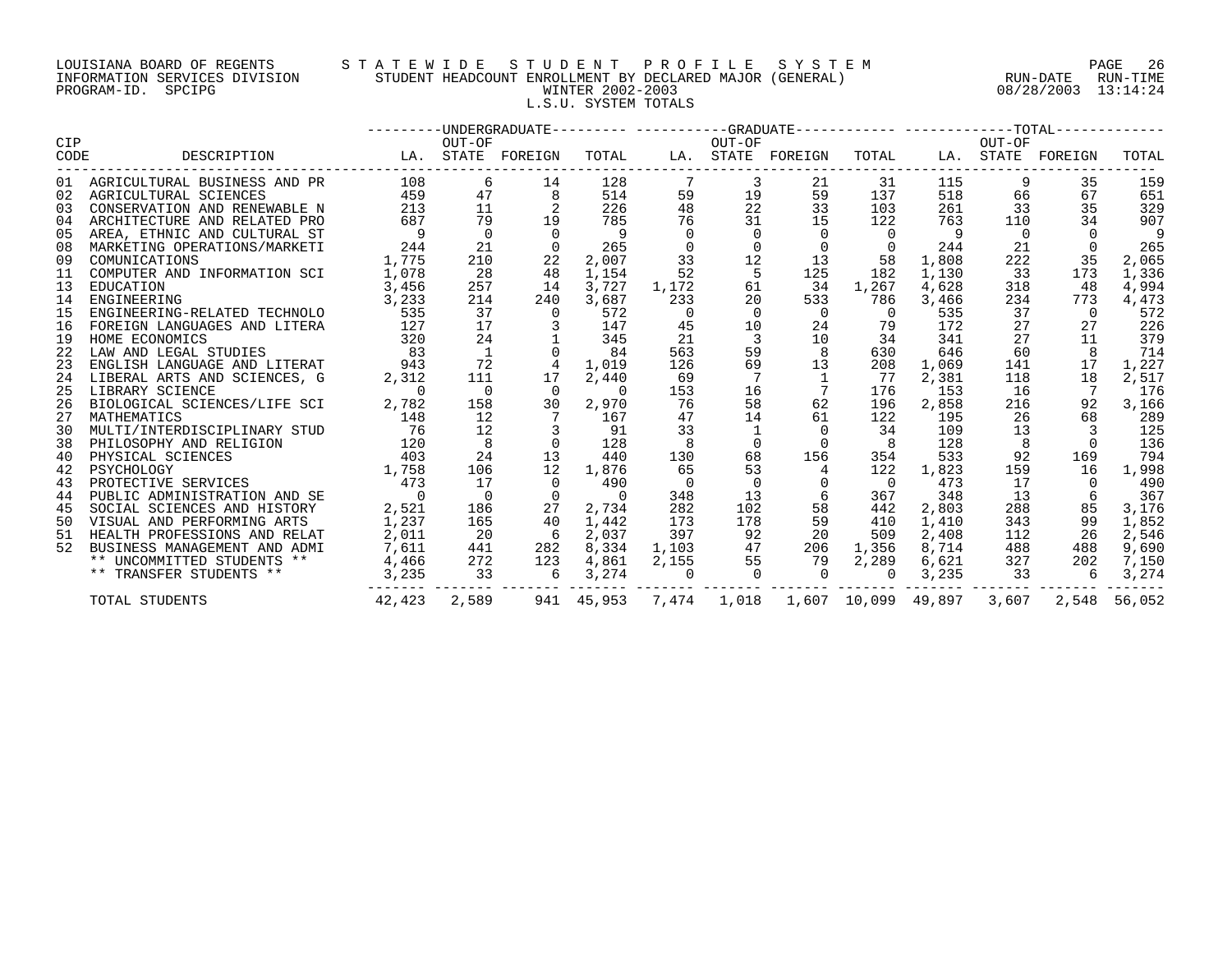#### LOUISIANA BOARD OF REGENTS S T A T E W I D E S T U D E N T P R O F I L E S Y S T E M PAGE 27 INFORMATION SERVICES DIVISION STUDENT HEADCOUNT ENROLLMENT BY DECLARED MAJOR (GENERAL) RUN-DATE RUN-TIME PROGRAM-ID. SPCIPG WINTER 2002-2003 08/28/2003 13:14:24 SOUTHERN U. SYSTEM TOTALS

|      |                                 |        |             |                   |                |                | ---------UNDERGRADUATE--------- ----------GRADUATE----------- ----------------TOTAL------------ |                   |                |              |          |                   |            |
|------|---------------------------------|--------|-------------|-------------------|----------------|----------------|-------------------------------------------------------------------------------------------------|-------------------|----------------|--------------|----------|-------------------|------------|
| CIP  | DESCRIPTION                     |        | OUT-OF      |                   | TOTAL          |                | OUT-OF                                                                                          | LA. STATE FOREIGN | TOTAL          |              | OUT-OF   | LA. STATE FOREIGN | TOTAL      |
| CODE |                                 |        |             | LA. STATE FOREIGN |                |                |                                                                                                 |                   |                |              |          |                   |            |
|      | 01 AGRICULTURAL BUSINESS AND PR | 25     | 6           |                   | 31             |                |                                                                                                 |                   |                | 25           |          |                   | 31         |
|      | 02 AGRICULTURAL SCIENCES        | 34     |             |                   | 38             |                |                                                                                                 |                   |                | 34           |          |                   | 38         |
| 03   | CONSERVATION AND RENEWABLE N    | 30     |             |                   | 32             |                |                                                                                                 |                   |                | 38           |          |                   | 46         |
| 04   | ARCHITECTURE AND RELATED PRO    | 89     | 24          |                   | 116            |                |                                                                                                 |                   |                | 89           | 24       |                   | 116        |
| 09   | COMUNICATIONS                   | 211    | 60          |                   | 271            | 23             |                                                                                                 |                   | 28             | 234          | 64       |                   | 299        |
| 11   | COMPUTER AND INFORMATION SCI    | 652    | 79          | 17                | 748            | 43             |                                                                                                 | 51                | 97             | 695          | 82       | 68                | 845        |
| 12   | PERSONAL AND MISCELLANEOUS S    | 12     | $\mathbf 0$ | $\Omega$          | 12             | $\Omega$       |                                                                                                 | $\Omega$          | $\Omega$       | 12           | $\Omega$ |                   | 12         |
| 13   | EDUCATION                       | 1,159  | 85          | $\overline{0}$    | 1,244          | 436            | 29                                                                                              | 12                | 477            | 1,595        | 114      | 12                | 1,721      |
| 14   | ENGINEERING                     | 482    | 84          | 20                | 586            |                |                                                                                                 | 10                | 14             | 486          | 84       | 30                | 600        |
| 15   | ENGINEERING-RELATED TECHNOLO    | 182    | 16          |                   | 201            |                |                                                                                                 |                   |                | 182          | 16       |                   | 201        |
| 16   | FOREIGN LANGUAGES AND LITERA    |        |             |                   |                |                |                                                                                                 |                   |                |              |          |                   | -6         |
| 19   | HOME ECONOMICS                  | 117    | 9           |                   | 127            |                |                                                                                                 |                   |                | 117          |          |                   | 127        |
| 20   | VOCATIONAL HOME ECONOMICS       |        |             |                   | -1             |                |                                                                                                 |                   |                |              |          |                   | -1         |
| 22   | LAW AND LEGAL STUDIES           |        |             |                   | 10             | 330            | 47                                                                                              |                   | 377            | 339          | 48       |                   | 387        |
| 23   | ENGLISH LANGUAGE AND LITERAT    | 74     | 13          |                   | 88             |                |                                                                                                 |                   | $\Omega$       | 74           | 13       |                   | 88         |
| 24   | LIBERAL ARTS AND SCIENCES, G    | 625    |             |                   | 627            |                |                                                                                                 |                   |                | 626          |          |                   | 628        |
| 26   | BIOLOGICAL SCIENCES/LIFE SCI    | 440    | 66          |                   | 514            | 18             |                                                                                                 |                   | 30             | 458          | 71       | 15                | 544        |
| 27   | MATHEMATICS                     | 43     |             |                   | 50             | 12             |                                                                                                 |                   | 14             | 55           |          |                   | 64         |
| 30   | MULTI/INTERDISCIPLINARY STUD    |        |             |                   | $\overline{0}$ | 6              |                                                                                                 |                   | 6              | 6            | $\Omega$ |                   | -6         |
| 31   | PARKS, RECREATION, LEISURE A    | 202    | 17          |                   | 220            | 45             |                                                                                                 |                   | 51             | 247          | 23       |                   | 271        |
| 40   | PHYSICAL SCIENCES               | 172    | 14          |                   | 192            | 11             |                                                                                                 |                   | 14             | 183          | 14       |                   | 206        |
| 42   | PSYCHOLOGY                      | 391    | 63          |                   | 455            | 2              |                                                                                                 |                   | 2              | 393          | 63       |                   | 457        |
| 43   | PROTECTIVE SERVICES             | 435    | 46          |                   | 481            | 66             |                                                                                                 |                   | 67             | 501          | 47       | $\cap$            | 548        |
| 44   | PUBLIC ADMINISTRATION AND SE    | 361    | 24          |                   | 386            | 380            | 24                                                                                              | 25                | 429            | 741          | 48       | 26                | 815        |
| 45   | SOCIAL SCIENCES AND HISTORY     | 322    | 57          |                   | 381            | 46             | 17                                                                                              |                   | 65             | 368          | 74       |                   | 446        |
| 47   | MECHANICS AND REPAIRERS         | 38     | $\Omega$    |                   | 38             |                |                                                                                                 |                   |                | 38           | $\Omega$ |                   | 38         |
| 50   | VISUAL AND PERFORMING ARTS      | 141    | 30          |                   | 173            |                |                                                                                                 |                   |                | 141          | 30       |                   | 173        |
| 51   | HEALTH PROFESSIONS AND RELAT    | 1,759  | 86          | 6                 | 1,851          | 148            | 21                                                                                              |                   | 171            | 1,907        | 107      |                   | 2,022      |
| 52   | BUSINESS MANAGEMENT AND ADMI    | 1,496  | 244         | 19                | 1,759          | $\overline{4}$ | $\overline{0}$                                                                                  |                   | $\overline{4}$ | 1,500        | 244      | 19                | 1,763      |
|      | ** UNCOMMITTED STUDENTS **      | 1,424  | 65          | 30                | 1,519          | 528            | 25                                                                                              | 2                 | 555            | 1,952        | 90       | 32                | 2,074      |
|      | TOTAL STUDENTS                  | 10,930 | 1,103       |                   | 123 12,156     | 2,112          | 187                                                                                             | 118               |                | 2,417 13,042 | 1,290    |                   | 241 14,573 |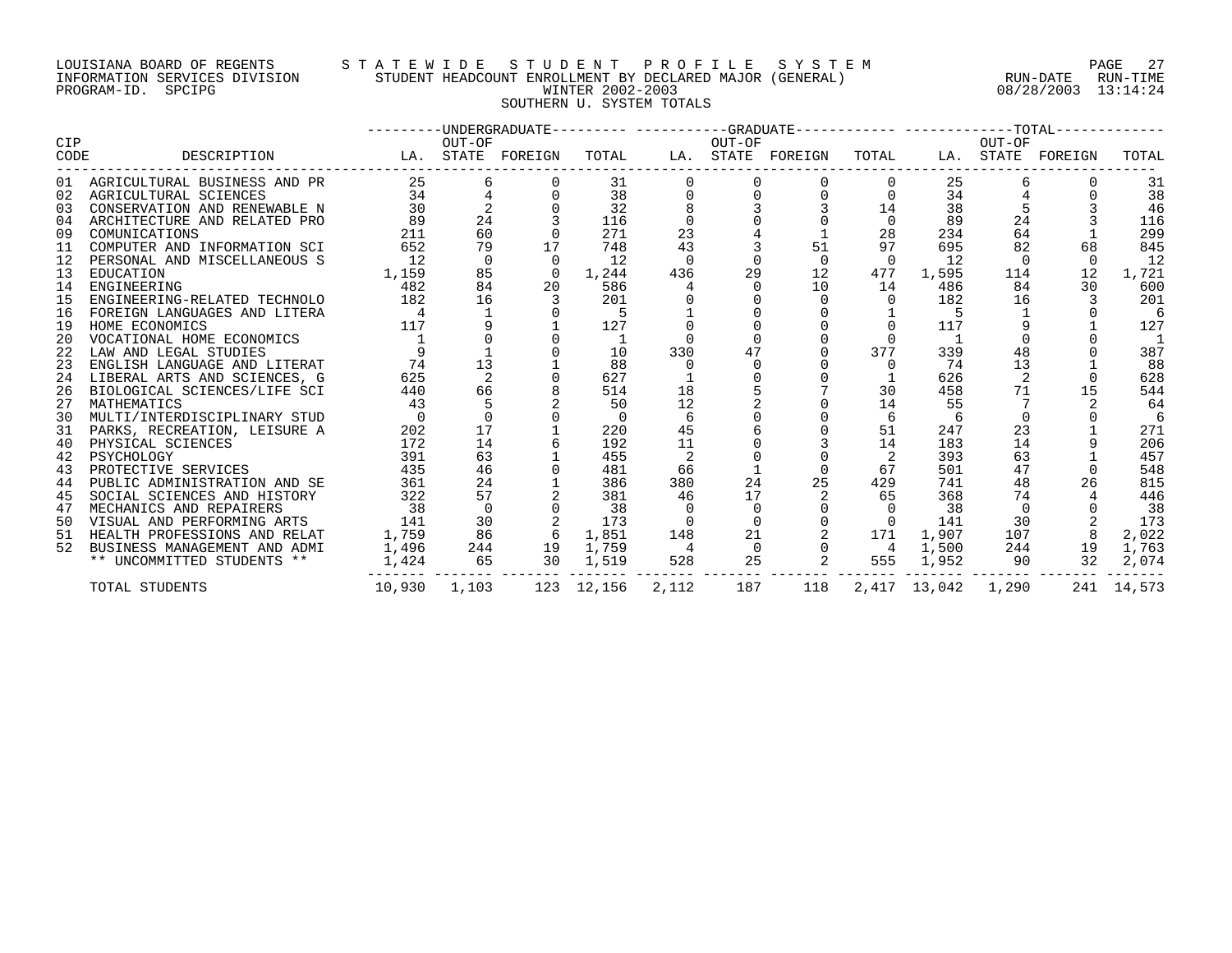# LOUISIANA BOARD OF REGENTS S T A T E W I D E S T U D E N T P R O F I L E S Y S T E M PAGE 28 INFORMATION SERVICES DIVISION STUDENT HEADCOUNT ENROLLMENT BY DECLARED MAJOR (GENERAL) RUN-DATE RUN-TIME PROGRAM-ID. SPCIPG WINTER 2002-2003 08/28/2003 13:14:24 L.C.T.C.S. TOTALS

|                    |                                 |                   |                                                               |                |            |                                 | ---------UNDERGRADUATE---------- ----------GRADUATE------------ -------------TOTAL------------ |          |                       |        |                   |            |
|--------------------|---------------------------------|-------------------|---------------------------------------------------------------|----------------|------------|---------------------------------|------------------------------------------------------------------------------------------------|----------|-----------------------|--------|-------------------|------------|
| <b>CIP</b><br>CODE | DESCRIPTION                     | LA. STATE FOREIGN | OUT-OF                                                        |                | TOTAL      | OUT-OF                          | LA. STATE FOREIGN                                                                              | TOTAL    |                       | OUT-OF | LA. STATE FOREIGN | TOTAL      |
|                    | 01 AGRICULTURAL BUSINESS AND PR | 35                |                                                               |                | 36         |                                 |                                                                                                |          | 35                    |        |                   | 36         |
| 04                 | ARCHITECTURE AND RELATED PRO    | 164               |                                                               |                | 177        |                                 |                                                                                                |          | 164                   |        |                   | 177        |
| 09                 | COMUNICATIONS                   | 301               |                                                               |                | 311        |                                 |                                                                                                |          | 301                   |        |                   | 311        |
| 10                 | COMMUNICATIONS TECHNOLOGIES     | 16                |                                                               |                | 18         |                                 |                                                                                                |          | 16                    |        |                   | 18         |
|                    | 11 COMPUTER AND INFORMATION SCI | 752               |                                                               | 12             | 767        |                                 |                                                                                                |          | 752                   |        |                   | 767        |
|                    | 12 PERSONAL AND MISCELLANEOUS S | 180               |                                                               |                | 184        |                                 |                                                                                                |          | 180                   |        |                   | 184        |
| 13                 | EDUCATION                       | 1,110             |                                                               |                | 1,119      |                                 |                                                                                                |          | 1,110                 |        |                   | 1,119      |
| 15                 | ENGINEERING-RELATED TECHNOLO    | 1,119             |                                                               | 18             | 1,143      |                                 |                                                                                                | $\Omega$ | 1,119                 |        | 18                | 1,143      |
| 19                 | HOME ECONOMICS                  | 55                |                                                               |                | 55         |                                 |                                                                                                |          | 55                    |        |                   | 55         |
| 20                 | VOCATIONAL HOME ECONOMICS 213   |                   | 12                                                            |                | 228        |                                 |                                                                                                |          | 213                   |        |                   | 228        |
| 22                 | LAW AND LEGAL STUDIES           | 66                | $\Omega$                                                      |                | 66         |                                 |                                                                                                |          | 66                    |        |                   | 66         |
| 24                 | LIBERAL ARTS AND SCIENCES, G    | 4,928             | 45                                                            | 20             | 4,993      |                                 |                                                                                                |          | 4,928                 |        | 20                | 4,993      |
| 30                 | MULTI/INTERDISCIPLINARY STUD    | 203               |                                                               |                | 207        |                                 |                                                                                                |          | 203                   |        |                   | 207        |
| 41                 | SCIENCE TECHNOLOGIES            |                   |                                                               |                |            |                                 |                                                                                                |          |                       |        |                   |            |
| 43                 | PROTECTIVE SERVICES             | 897               | 12                                                            |                | 910        |                                 |                                                                                                |          | 897                   |        |                   | 910        |
| 46                 | CONSTRUCTION TRADES             | 108               |                                                               |                | 109        |                                 |                                                                                                |          | 108                   |        |                   | 109        |
| 47                 | MECHANICS AND REPAIRERS         | 363               |                                                               |                | 368        |                                 |                                                                                                |          | 363                   |        |                   | 368        |
| 48                 | PRECISION PRODUCTION TRADES     | 231               |                                                               |                | 233        |                                 |                                                                                                |          | 231                   |        |                   | 233        |
| 50                 | VISUAL AND PERFORMING ARTS      | 415               | 6                                                             | 13             | 434        |                                 |                                                                                                |          | 415                   |        | 13                | 434        |
| 51                 | HEALTH PROFESSIONS AND RELAT    | 7,290             | 54                                                            | 17             | 7,361      |                                 |                                                                                                |          | $0 \quad 7,290$       | 54     | 17                | 7,361      |
| 52                 | BUSINESS MANAGEMENT AND ADMI    |                   | $\begin{array}{ccc} 3,344 & & 25 \\ 5,796 & & 84 \end{array}$ | 46             | 3,415      |                                 |                                                                                                |          | $0 \quad 3,344$       | 25     | 46                | 3,415      |
|                    | ** UNCOMMITTED STUDENTS **      |                   |                                                               | 106            | 5,986      |                                 |                                                                                                |          | 0 5,796               | 84     | 106               | 5,986      |
|                    | ** TRANSFER STUDENTS **         | 491 6             |                                                               | $\overline{0}$ | 497        |                                 |                                                                                                |          | $\overline{0}$<br>491 | 6      |                   | 497        |
|                    | TOTAL STUDENTS                  | 28,078            | 293                                                           |                | 247 28,618 | $\begin{matrix}0&0\end{matrix}$ | $\overline{0}$                                                                                 |          | 0 28,078              | 293    |                   | 247 28,618 |